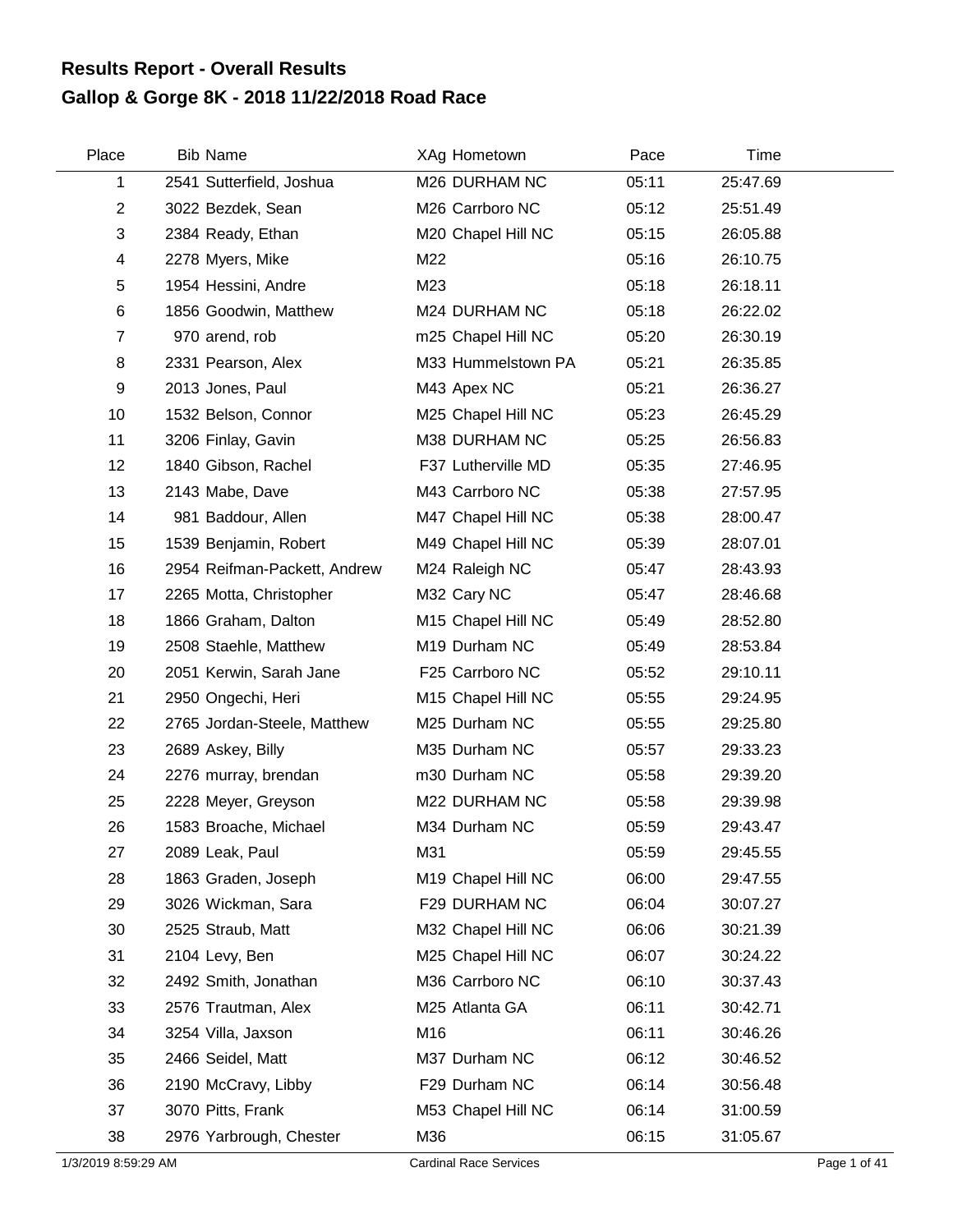| Place | <b>Bib Name</b>          | XAg Hometown            | Pace  | Time     |  |
|-------|--------------------------|-------------------------|-------|----------|--|
| 39    | 2866 Tremaine, Thad      | M47 Chapel Hill NC      | 06:16 | 31:06.33 |  |
| 40    | 2656 Wodarski, Miranda   | F26 Chapel Hill NC      | 06:16 | 31:07.27 |  |
| 41    | 2345 Platts-Mills, Tim   | M44 Chapel Hill NC      | 06:17 | 31:11.66 |  |
| 42    | 1541 Benjamin, Wyatt     | M13 Chapel Hill NC      | 06:19 | 31:25.86 |  |
| 43    | 2394 Reynolds, Elizabeth | F <sub>24</sub>         | 06:20 | 31:26.33 |  |
| 44    | 2852 Stallkamp, Hannah   | F26 Durham NC           | 06:20 | 31:28.18 |  |
| 45    | 1928 Hawley, Ben         | M15 Chapel Hill NC      | 06:20 | 31:30.73 |  |
| 46    | 2837 Rogers, Owen        | M17 Carrboro NC         | 06:20 | 31:30.84 |  |
| 47    | 2979 Mcconnon, Thomas    | M44 New York NY         | 06:21 | 31:31.41 |  |
| 48    | 1670 Clough, Jeff        | M38 Chapel Hill NC      | 06:21 | 31:33.62 |  |
| 49    | 2078 Lam, Yik            | M38 Carrboro NC         | 06:21 | 31:35.70 |  |
| 50    | 1743 Desormeau, Marc     | M48 Chapel Hill NC      | 06:23 | 31:43.19 |  |
| 51    | 3083 Bulleri, Michael    | M41 Chapel Hill NC      | 06:24 | 31:47.83 |  |
| 52    | 2942 Merton, Gabriel     | M39                     | 06:25 | 31:55.16 |  |
| 53    | 3214 Estep, Josh         | M31 Alexandria VA       | 06:26 | 31:57.29 |  |
| 54    | 1970 Hogan, Conor        | M27 Raleigh NC          | 06:27 | 32:02.29 |  |
| 55    | 3189 Oldham, Phil        | M50                     | 06:28 | 32:07.72 |  |
| 56    | 2627 Weiner, Lia         | F29 Chapel Hill NC      | 06:28 | 32:09.83 |  |
| 57    | 2472 Sept, Margaret      | F13 Chapel Hill NC      | 06:29 | 32:12.38 |  |
| 58    | 3000 Hendricks, Lewis    | M45 Chapel Hill NC      | 06:29 | 32:12.71 |  |
| 59    | 1668 Clewley, Gavin      | M8 Hillsborough NC      | 06:29 | 32:15.10 |  |
| 60    | 2556 Thompson, Garner    | M16 Chapel Hill NC      | 06:30 | 32:18.84 |  |
| 61    | 2144 Mabe, Joan          | F56 Carrboro NC         | 06:30 | 32:19.29 |  |
| 62    | 1810 flynn, dillon       | M27 Chicago IL          | 06:31 | 32:23.30 |  |
| 63    | 1931 Hawley, Matthew     | M12 Chapel Hill NC      | 06:31 | 32:25.44 |  |
| 64    | 1631 carlinnia, brian    | M48 Fletcher NC         | 06:32 | 32:29.88 |  |
| 65    | 1958 Higgins, Josh       | M41 Chapel Hill NC      | 06:33 | 32:33.92 |  |
| 66    | 1538 Benjamin, Noah      | M <sub>18</sub> Cary NC | 06:33 | 32:34.08 |  |
| 67    | 1543 Berreth, Jack       | M13 Carrboro NC         | 06:33 | 32:34.59 |  |
| 68    | 2694 Baker, Rhys         | M31 Chapel Hill NC      | 06:34 | 32:39.63 |  |
| 69    | 2426 Rowland, Andrew     | M32 Durham NC           | 06:34 | 32:39.78 |  |
| 70    | 1964 Hirschman, Dan      | M45 Chapel Hill NC      | 06:35 | 32:41.51 |  |
| 71    | 999 Bazemore, Meredith   | F42 Chapel Hill NC      | 06:35 | 32:42.03 |  |
| 72    | 1661 Chu, Danielle       | F31 Chicago IL          | 06:35 | 32:43.98 |  |
| 73    | 2192 McGahan, Patrick    | M54 Chapel Hill NC      | 06:35 | 32:44.37 |  |
| 74    | 2691 Baddour, Helen      | F30 Charlotte NC 28209  | 06:35 | 32:44.50 |  |
| 75    | 2624 Weeks, Ahna         | F25 Carrboro NC         | 06:36 | 32:48.15 |  |
| 76    | 3216 Curley, Andrew      | M36 Carrboro NC         | 06:36 | 32:49.14 |  |
| 77    | 1671 Coclanis, Angelo    | M32 Chapel Hill NC      | 06:37 | 32:50.72 |  |
| 78    | 3033 Pointer, Joey       | M40 Chapel Hill NC      | 06:37 | 32:51.16 |  |
| 79    | 977 Ayers, Brandon       | M34 Carrboro NC         | 06:38 | 32:56.93 |  |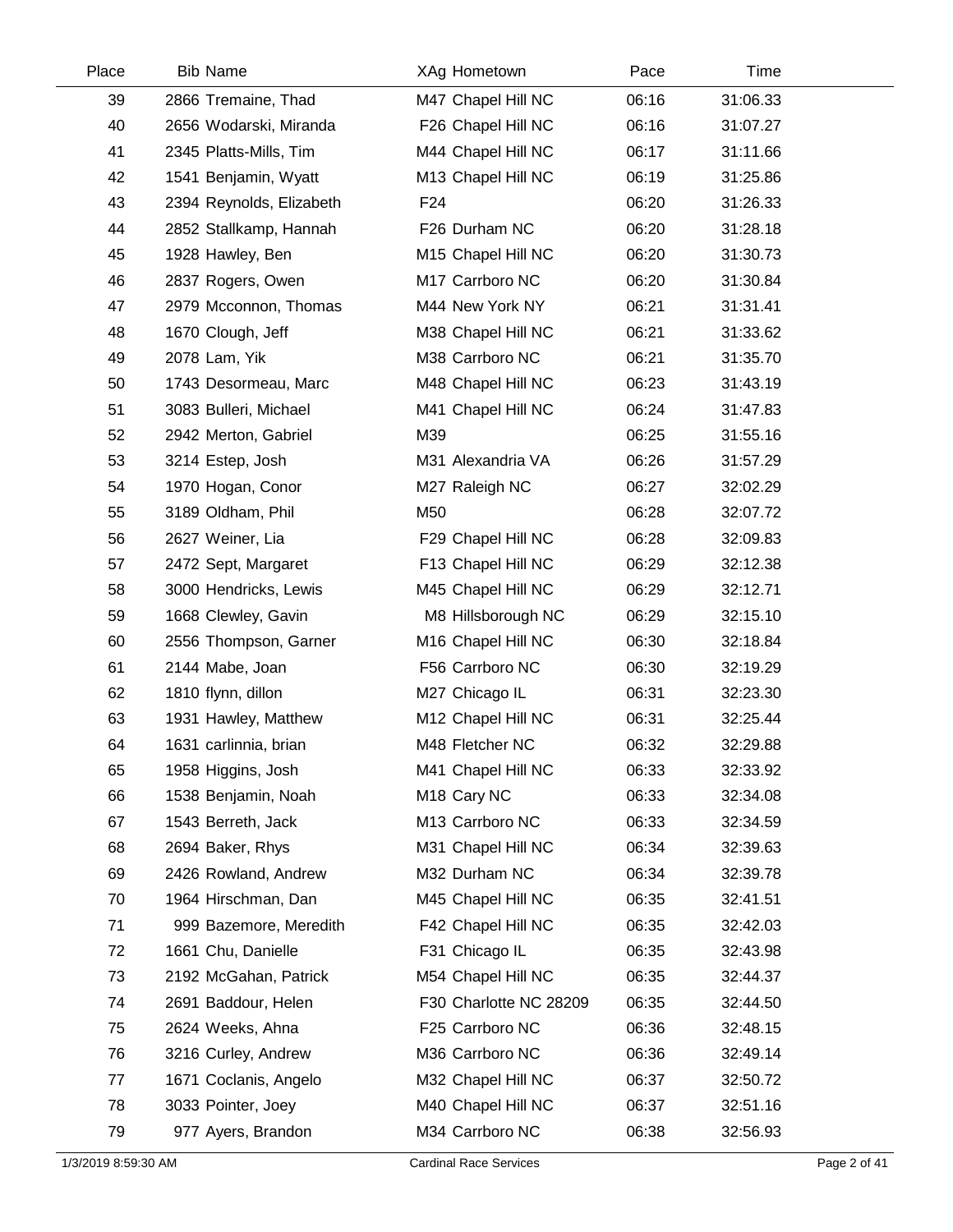| Place | <b>Bib Name</b>             | XAg Hometown        | Pace  | Time     |  |
|-------|-----------------------------|---------------------|-------|----------|--|
| 80    | 2862 Thorn, Russell         | M34 Chapel Hill NC  | 06:38 | 32:57.23 |  |
| 81    | 2369 Ramsdell, Angela       | F <sub>18</sub>     | 06:39 | 33:01.99 |  |
| 82    | 2489 Slade, Gary            | M59 Chapel Hill NC  | 06:39 | 33:03.57 |  |
| 83    | 1667 Clewley, Derek         | M45 Hillsborough NC | 06:39 | 33:04.41 |  |
| 84    | 2858 Svendsgaard, David     | M53 RALEIGH NC      | 06:41 | 33:10.86 |  |
| 85    | 1565 Bolon, Nate            | M21 Chapel Hill NC  | 06:41 | 33:12.22 |  |
| 86    | 2132 Lowry, Joshua          | M41 Morrisville NC  | 06:41 | 33:13.25 |  |
| 87    | 2079 LaMay, Ted             | M58 Chapel Hill NC  | 06:42 | 33:19.94 |  |
| 88    | 2730 Fiorito Jr, Agustin    | M19 Chapel Hill NC  | 06:43 | 33:20.43 |  |
| 89    | 2577 travars, phil          | M33 Pittsboro NC    | 06:43 | 33:22.63 |  |
| 90    | 2157 mangarelli, caren      | F48 DURHAM NC       | 06:43 | 33:23.61 |  |
| 91    | 2178 Mastbrook, Scott       | M46 charlotte NC    | 06:45 | 33:30.55 |  |
| 92    | 2910 Golike, Eric           | M31 Chapel Hill NC  | 06:45 | 33:30.65 |  |
| 93    | 3178 Prenshaw, Eric         | M33 Hillsborough NC | 06:45 | 33:31.42 |  |
| 94    | 978 Baas, Brian             | M44 Carrboro NC     | 06:45 | 33:33.60 |  |
| 95    | 3056 Zieff, Gabriel         | M29 Chapel Hill NC  | 06:46 | 33:36.56 |  |
| 96    | 3149 chu, jennifer          | f34 Chapel Hill NC  | 06:46 | 33:38.09 |  |
| 97    | 2623 Weed, Ronnie           | M43 DURHAM NC       | 06:47 | 33:42.74 |  |
| 98    | 2736 Fried, Lucas           | M19                 | 06:47 | 33:43.79 |  |
| 99    | 2303 Norwood, Clare         | F36 Chapel Hill NC  | 06:48 | 33:45.34 |  |
| 100   | 1871 Greene, Caeden         | M17 Chapel Hill NC  | 06:48 | 33:49.03 |  |
| 101   | 1792 Feldt, Ethan           | M15 Chapel Hill NC  | 06:49 | 33:50.57 |  |
| 102   | 2605 walker, craig          | m45 Durham NC       | 06:49 | 33:52.02 |  |
| 103   | 2148 MacKay, Douglas        | M39 Carrboro NC     | 06:49 | 33:52.33 |  |
| 104   | 3094 Van Slyke, Adam        | M40 Carrboro NC     | 06:49 | 33:53.48 |  |
| 105   | 2053 Kiley, Kevin           | M30 DURHAM NC       | 06:49 | 33:54.99 |  |
| 106   | 2227 Meyer, David           | M55 DURHAM NC       | 06:50 | 33:57.38 |  |
| 107   | 1987 Hussey, Jon            | M56 Chapel Hill NC  | 06:50 | 33:59.61 |  |
| 108   | 1755 Duff, James            | M41 Carrboro NC     | 06:50 | 34:00.03 |  |
| 109   | 1594 Havice, Elizabeth      | F41 Carrboro NC     | 06:50 | 34:00.13 |  |
| 110   | 2470 SEMANSON, CHRISTOPH    | M33 DURHAM NC       | 06:51 | 34:01.20 |  |
| 111   | 2012 Johnson-Broache, Britt | F36 Durham NC       | 06:51 | 34:02.89 |  |
| 112   | 957 Ames, Milly             | F20 Chapel Hill NC  | 06:52 | 34:05.92 |  |
| 113   | 2101 Levin, Halden          | F16 Chapel Hill NC  | 06:52 | 34:07.58 |  |
| 114   | 1956 Hessini, Diane         | F49                 | 06:52 | 34:08.17 |  |
| 115   | 2333 Pendergraph, James     | M66 Hillsborough NC | 06:53 | 34:14.64 |  |
| 116   | 1604 Bryan, Cotton          | M45 Chapel Hill NC  | 06:54 | 34:15.25 |  |
| 117   | 2086 LAUZIER, DAVID         | M21 Wilmington NC   | 06:55 | 34:22.53 |  |
| 118   | 2247 Min, Nicholas          | M15 Chapel Hill NC  | 06:56 | 34:28.47 |  |
| 119   | 2436 Runkle, Sydney         | F15 Chapel Hill NC  | 06:56 | 34:29.90 |  |
| 120   | 2367 Pyati, Shreyas         | M20 Chapel Hill NC  | 06:57 | 34:30.33 |  |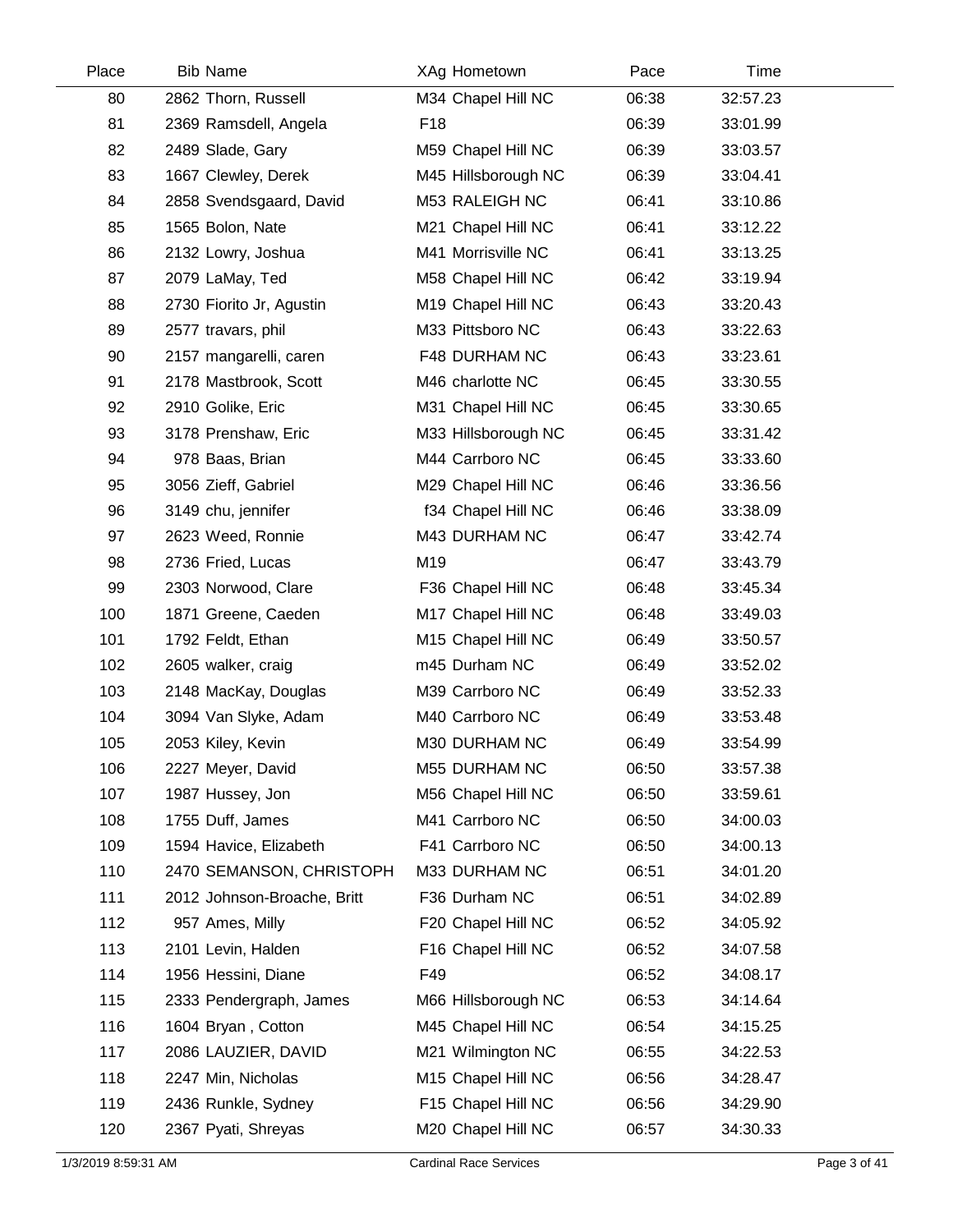| 121<br>M23 DURHAM NC<br>06:57<br>34:31.31<br>3213 Krakow, William<br>122<br>M35 Carrboro NC<br>06:57<br>34:33.59<br>2062 Knepper, Wesley<br>123<br>M48 Carrboro NC<br>06:57<br>3057 K, Satya<br>34:34.69<br>124<br>2032 Kast, Maximilian<br>M38 Chapel Hill NC<br>06:58<br>34:36.17<br>125<br>M20 Chapel Hill NC<br>06:58<br>34:39.06<br>2396 Reynolds, Hayden<br>126<br>3172 Gordon, Andrew<br>M49 Knoxville TN<br>06:59<br>34:44.00<br>127<br>943 Adams, Jackson<br>M14 Pittsboro NC<br>06:59<br>34:44.37<br>128<br>F47 Carrboro NC<br>07:00<br>3146 Goldstein, Jennifer<br>34:44.98<br>129<br>1881 Grill, Warren<br>M51 Chapel Hill NC<br>07:00<br>34:45.26<br>M15 Chapel Hill NC<br>130<br>2964 Strauss, Niko<br>07:00<br>34:46.41<br>131<br>2294 Nerkar, Santul<br>M21 Chapel Hill NC<br>07:00<br>34:49.11<br>132<br>f46 Chapel Hill NC<br>07:00<br>1816 foster, sarah<br>34:49.87 | Time |
|-----------------------------------------------------------------------------------------------------------------------------------------------------------------------------------------------------------------------------------------------------------------------------------------------------------------------------------------------------------------------------------------------------------------------------------------------------------------------------------------------------------------------------------------------------------------------------------------------------------------------------------------------------------------------------------------------------------------------------------------------------------------------------------------------------------------------------------------------------------------------------------------|------|
|                                                                                                                                                                                                                                                                                                                                                                                                                                                                                                                                                                                                                                                                                                                                                                                                                                                                                         |      |
|                                                                                                                                                                                                                                                                                                                                                                                                                                                                                                                                                                                                                                                                                                                                                                                                                                                                                         |      |
|                                                                                                                                                                                                                                                                                                                                                                                                                                                                                                                                                                                                                                                                                                                                                                                                                                                                                         |      |
|                                                                                                                                                                                                                                                                                                                                                                                                                                                                                                                                                                                                                                                                                                                                                                                                                                                                                         |      |
|                                                                                                                                                                                                                                                                                                                                                                                                                                                                                                                                                                                                                                                                                                                                                                                                                                                                                         |      |
|                                                                                                                                                                                                                                                                                                                                                                                                                                                                                                                                                                                                                                                                                                                                                                                                                                                                                         |      |
|                                                                                                                                                                                                                                                                                                                                                                                                                                                                                                                                                                                                                                                                                                                                                                                                                                                                                         |      |
|                                                                                                                                                                                                                                                                                                                                                                                                                                                                                                                                                                                                                                                                                                                                                                                                                                                                                         |      |
|                                                                                                                                                                                                                                                                                                                                                                                                                                                                                                                                                                                                                                                                                                                                                                                                                                                                                         |      |
|                                                                                                                                                                                                                                                                                                                                                                                                                                                                                                                                                                                                                                                                                                                                                                                                                                                                                         |      |
|                                                                                                                                                                                                                                                                                                                                                                                                                                                                                                                                                                                                                                                                                                                                                                                                                                                                                         |      |
|                                                                                                                                                                                                                                                                                                                                                                                                                                                                                                                                                                                                                                                                                                                                                                                                                                                                                         |      |
| 133<br>M52 Chapel Hill NC<br>1566 Bolon, Todd<br>07:01<br>34:50.10                                                                                                                                                                                                                                                                                                                                                                                                                                                                                                                                                                                                                                                                                                                                                                                                                      |      |
| 134<br>1701 Coward, Will<br>M44 DURHAM NC<br>07:01<br>34:50.19                                                                                                                                                                                                                                                                                                                                                                                                                                                                                                                                                                                                                                                                                                                                                                                                                          |      |
| 135<br>1645 Chang, Chris<br>M22 Chapel Hill NC<br>07:01<br>34:51.01                                                                                                                                                                                                                                                                                                                                                                                                                                                                                                                                                                                                                                                                                                                                                                                                                     |      |
| 136<br>M52 Chapel Hill NC<br>07:01<br>1870 Greene, Andrew<br>34:51.30                                                                                                                                                                                                                                                                                                                                                                                                                                                                                                                                                                                                                                                                                                                                                                                                                   |      |
| 137<br>M14 Chapel Hill NC<br>07:01<br>34:52.25<br>1784 Esther, Ben                                                                                                                                                                                                                                                                                                                                                                                                                                                                                                                                                                                                                                                                                                                                                                                                                      |      |
| 138<br>m48 ATHENS GA<br>07:01<br>1764 Ehlers, Ben<br>34:54.75                                                                                                                                                                                                                                                                                                                                                                                                                                                                                                                                                                                                                                                                                                                                                                                                                           |      |
| 139<br>M47 Durham NC<br>3084 Salemy, Tim<br>07:02<br>34:58.40                                                                                                                                                                                                                                                                                                                                                                                                                                                                                                                                                                                                                                                                                                                                                                                                                           |      |
| 140<br>3071 McLamb, Jon<br>M40 Wilmington NC<br>07:02<br>34:59.55                                                                                                                                                                                                                                                                                                                                                                                                                                                                                                                                                                                                                                                                                                                                                                                                                       |      |
| 141<br>F38 Chapel Hill NC<br>07:03<br>1787 Evans, Elizabeth<br>35:00.15                                                                                                                                                                                                                                                                                                                                                                                                                                                                                                                                                                                                                                                                                                                                                                                                                 |      |
| 142<br>1652 Chenet, Kate<br>F14 Chapel Hill NC<br>07:03<br>35:00.17                                                                                                                                                                                                                                                                                                                                                                                                                                                                                                                                                                                                                                                                                                                                                                                                                     |      |
| 143<br>M45 Durham NC<br>2752 Hensel, Douglas<br>07:03<br>35:00.90                                                                                                                                                                                                                                                                                                                                                                                                                                                                                                                                                                                                                                                                                                                                                                                                                       |      |
| 144<br>2220 Merron, Jeff<br>M57 Chapel Hill NC<br>07:04<br>35:06.65                                                                                                                                                                                                                                                                                                                                                                                                                                                                                                                                                                                                                                                                                                                                                                                                                     |      |
| M15<br>145<br>07:04<br>35:07.59<br>2374 Ramsdell, Luke                                                                                                                                                                                                                                                                                                                                                                                                                                                                                                                                                                                                                                                                                                                                                                                                                                  |      |
| 146<br>2717 Conitzer, Vincent<br>M40 Chapel Hill NC<br>07:04<br>35:09.46                                                                                                                                                                                                                                                                                                                                                                                                                                                                                                                                                                                                                                                                                                                                                                                                                |      |
| 147<br>F15 Hillsborough NC<br>35:11.40<br>2602 Wade, Zoe<br>07:05                                                                                                                                                                                                                                                                                                                                                                                                                                                                                                                                                                                                                                                                                                                                                                                                                       |      |
| 148<br>2299 Nieman, Jeff<br>M41 Chapel Hill NC<br>07:05<br>35:13.64                                                                                                                                                                                                                                                                                                                                                                                                                                                                                                                                                                                                                                                                                                                                                                                                                     |      |
| 149<br>2458 Schmidt, Blaine<br>m51 Chapel Hill NC<br>07:06<br>35:15.13                                                                                                                                                                                                                                                                                                                                                                                                                                                                                                                                                                                                                                                                                                                                                                                                                  |      |
| 150<br>3175 Smart, Jen<br>F44 Durham NC<br>07:07<br>35:22.13                                                                                                                                                                                                                                                                                                                                                                                                                                                                                                                                                                                                                                                                                                                                                                                                                            |      |
| 151<br>1858 Gordon, Max<br>M32 Durham NC<br>07:07<br>35:23.99                                                                                                                                                                                                                                                                                                                                                                                                                                                                                                                                                                                                                                                                                                                                                                                                                           |      |
| 152<br>M15 Chapel Hill NC<br>3182 Lee, Jackson<br>07:09<br>35:32.95                                                                                                                                                                                                                                                                                                                                                                                                                                                                                                                                                                                                                                                                                                                                                                                                                     |      |
| M57 Carrboro NC<br>153<br>2362 Prabucki, Bernard<br>07:09<br>35:33.07                                                                                                                                                                                                                                                                                                                                                                                                                                                                                                                                                                                                                                                                                                                                                                                                                   |      |
| 154<br>3036 Pointer, Ivy<br>F40 Chapel Hill NC<br>07:10<br>35:34.92                                                                                                                                                                                                                                                                                                                                                                                                                                                                                                                                                                                                                                                                                                                                                                                                                     |      |
| 155<br>M37 Chapel Hill NC<br>07:10<br>2710 Cavender, Matt<br>35:35.40                                                                                                                                                                                                                                                                                                                                                                                                                                                                                                                                                                                                                                                                                                                                                                                                                   |      |
| m32 Carrboro NC<br>156<br>2393 revelle, thomas<br>07:10<br>35:36.86                                                                                                                                                                                                                                                                                                                                                                                                                                                                                                                                                                                                                                                                                                                                                                                                                     |      |
| 157<br>2856 strong, john<br>m51 Chapel Hill NC<br>07:10<br>35:38.53                                                                                                                                                                                                                                                                                                                                                                                                                                                                                                                                                                                                                                                                                                                                                                                                                     |      |
| 158<br>F <sub>28</sub><br>07:10<br>3011 Crockett, Haley<br>35:38.99                                                                                                                                                                                                                                                                                                                                                                                                                                                                                                                                                                                                                                                                                                                                                                                                                     |      |
| 159<br>2644 wilkinson, michael<br>m58 Mebane NC<br>07:10<br>35:39.52                                                                                                                                                                                                                                                                                                                                                                                                                                                                                                                                                                                                                                                                                                                                                                                                                    |      |
| F37 Chapel Hill NC<br>160<br>2832 Roberts, Sarah<br>07:11<br>35:39.94                                                                                                                                                                                                                                                                                                                                                                                                                                                                                                                                                                                                                                                                                                                                                                                                                   |      |
| 161<br>1939 Hegland, Don<br>M46 Chapel Hill NC<br>07:12<br>35:46.27                                                                                                                                                                                                                                                                                                                                                                                                                                                                                                                                                                                                                                                                                                                                                                                                                     |      |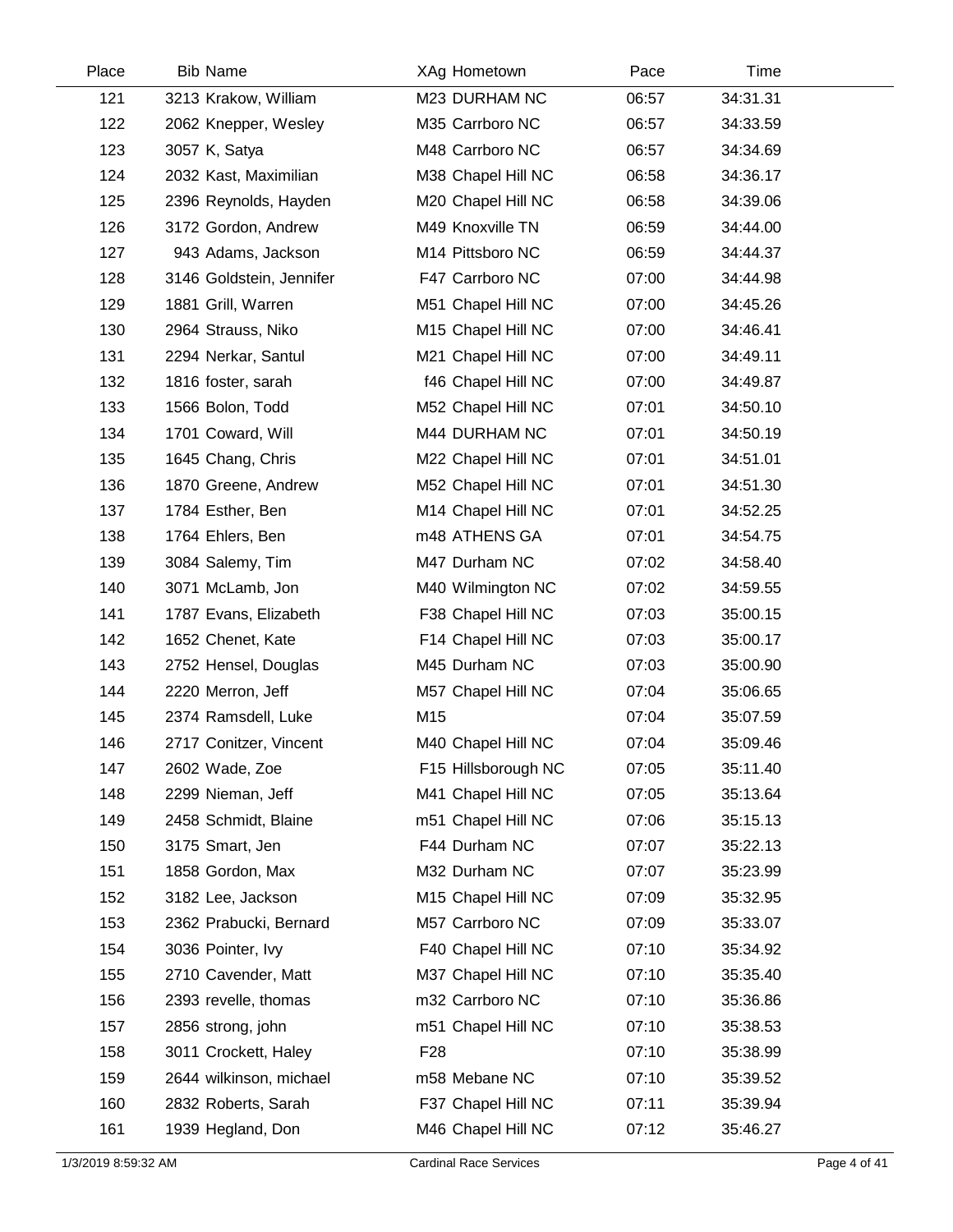| Place | <b>Bib Name</b>         | XAg Hometown        | Pace  | Time     |  |
|-------|-------------------------|---------------------|-------|----------|--|
| 162   | 3068 Hoover, Chris      | M47 Chapel Hill NC  | 07:12 | 35:47.51 |  |
| 163   | 2398 Rice, Gary         | M58 Mebane NC       | 07:12 | 35:48.27 |  |
| 164   | 1841 Gibson, Rob        | M40 Lutherville MD  | 07:13 | 35:50.44 |  |
| 165   | 2584 Valerino, Daniel   | M30 Parkton MD      | 07:13 | 35:51.06 |  |
| 166   | 2953 Pearson, Michael   | M39 Chapel Hill NC  | 07:13 | 35:52.02 |  |
| 167   | 2957 Smith, Madeline    | F22 Chapel Hill NC  | 07:13 | 35:52.30 |  |
| 168   | 3199 Schmeiser, Michael | M41 Chapel Hill NC  | 07:13 | 35:53.33 |  |
| 169   | 2886 Bevilacqua, Ariana | F27 Durham NC       | 07:14 | 35:54.61 |  |
| 170   | 1859 Gordon, Victor     | M41 Durham NC       | 07:14 | 35:57.05 |  |
| 171   | 2629 Welsh, Patrick     | M29 DURHAM NC       | 07:15 | 36:01.75 |  |
| 172   | 1619 Butterick, Chris   | M35 Brooklyn NY     | 07:15 | 36:04.09 |  |
| 173   | 2484 Singer, Amy        | F41 Hillsborough NC | 07:15 | 36:04.15 |  |
| 174   | 1905 Hamilton, Adam     | M23 Chapel Hill NC  | 07:16 | 36:08.67 |  |
| 175   | 2679 Ziefle, Jon        | M35 Durham NC       | 07:17 | 36:10.64 |  |
| 176   | 2385 Rees, John         | M59 Chapel Hill NC  | 07:17 | 36:10.83 |  |
| 177   | 2453 Sawyer, Simon      | M51 Chapel Hill NC  | 07:18 | 36:18.19 |  |
| 178   | 2063 Knuth, Chad        | M23 Chapel Hill NC  | 07:18 | 36:19.09 |  |
| 179   | 3122 Best, Kaitlyn      | F35                 | 07:19 | 36:19.88 |  |
| 180   | 2857 Suchindran, Sujit  | M37 Cambridge MA    | 07:20 | 36:24.48 |  |
| 181   | 2962 Strauss, Asher     | M11 Chapel Hill NC  | 07:20 | 36:24.69 |  |
| 182   | 2688 Allyne, Kristin    | F58 Chapel Hill NC  | 07:20 | 36:25.68 |  |
| 183   | 2773 Kelly, Elizabeth   | F35 Chapel Hill NC  | 07:20 | 36:26.20 |  |
| 184   | 1569 Boucher, Leah      | F44 Chapel Hill NC  | 07:20 | 36:26.59 |  |
| 185   | 2022 Kahler, Todd       | M42                 | 07:20 | 36:26.82 |  |
| 186   | 1823 Funk, Isaac        | M17 GRAHAM NC       | 07:20 | 36:27.36 |  |
| 187   | 2657 Wofford, William   | M51 Chapel Hill NC  | 07:21 | 36:31.08 |  |
| 188   | 1979 Houghton, Nathan   | M34 Durham NC       | 07:21 | 36:31.73 |  |
| 189   | 2515 Steffens, Jackson  | M13 DURHAM NC       | 07:21 | 36:32.63 |  |
| 190   | 2246 Milz, Natalia      | F41 Chapel Hill NC  | 07:21 | 36:32.98 |  |
| 191   | 3100 McGeary, Andrea    | F40 Durham NC       | 07:22 | 36:34.82 |  |
| 192   | 1805 Finnegan, Patrick  | M36 Chapel Hill NC  | 07:22 | 36:35.45 |  |
| 193   | 1980 Howard, David      | M52 Durham NC       | 07:22 | 36:37.53 |  |
| 194   | 1921 harris, william    | m42 Pittsboro NC    | 07:23 | 36:42.93 |  |
| 195   | 2347 Poitras, Ellie     | F12 Pittsboro NC    | 07:23 | 36:42.94 |  |
| 196   | 2626 Weeks, Kevin       | M55 Carrboro NC     | 07:24 | 36:46.33 |  |
| 197   | 2009 Johnson, Leah      | F39 DURHAM NC       | 07:25 | 36:49.35 |  |
| 198   | 2526 Strickler, Ella    | F13 Chapel Hill NC  | 07:25 | 36:50.32 |  |
| 199   | 975 Astrachan, Owen     | M62 Chapel Hill NC  | 07:25 | 36:53.94 |  |
| 200   | 2206 McLane, Patrick    | M28 Raleigh NC      | 07:26 | 36:54.36 |  |
| 201   | 3109 Vota, Wayan        | M45 Chapel Hill NC  | 07:26 | 36:58.01 |  |
| 202   | 3158 Carin, Jeremy      | M17 DURHAM NC       | 07:26 | 36:58.59 |  |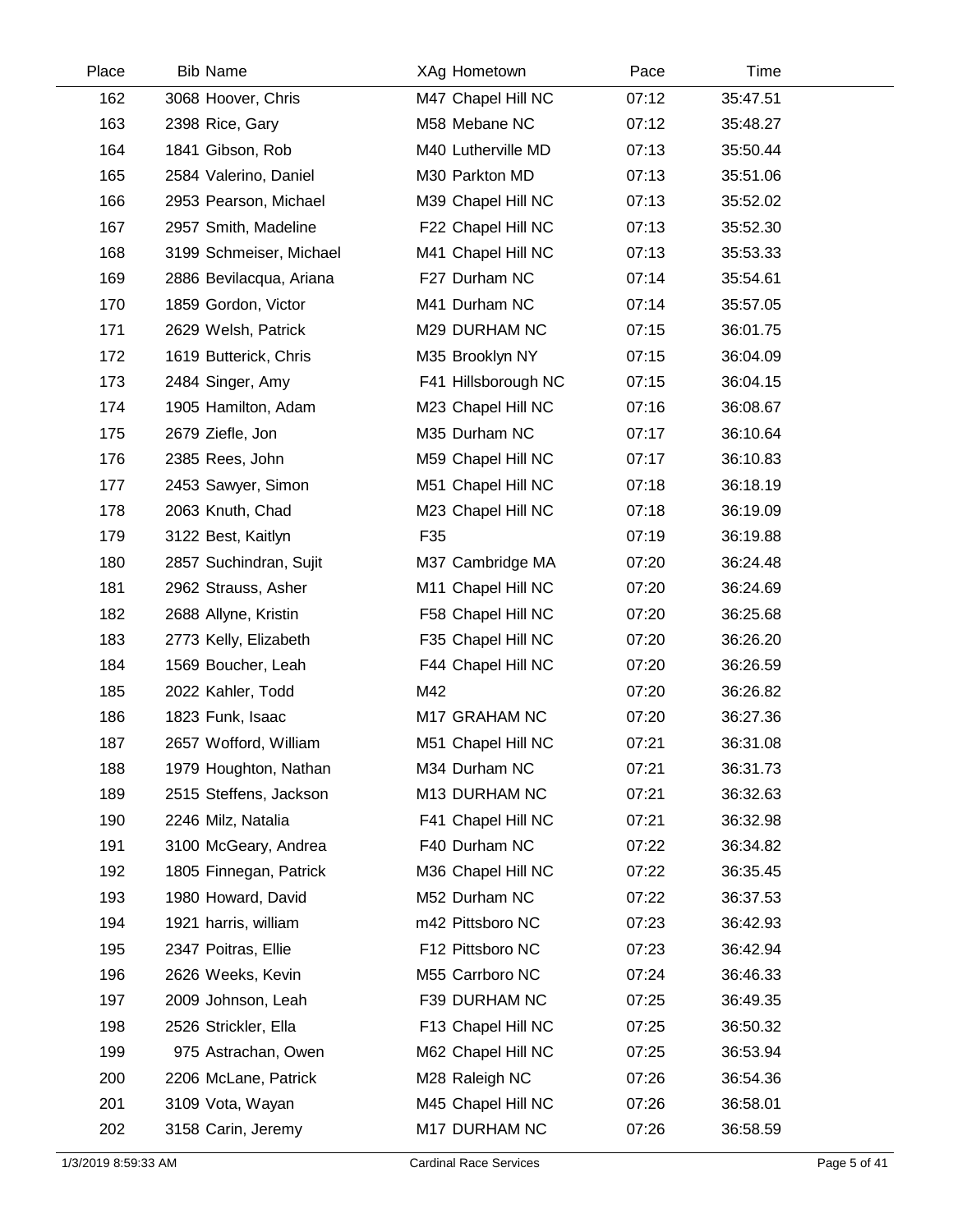| Place | <b>Bib Name</b>             | XAg Hometown                   | Pace  | Time     |  |
|-------|-----------------------------|--------------------------------|-------|----------|--|
| 203   | 3161 Bramwell, Brittany     | F21 DURHAM NC                  | 07:26 | 36:59.06 |  |
| 204   | 3156 Carin, Jeffrey         | M19 DURHAM NC                  | 07:27 | 36:59.30 |  |
| 205   | 1615 Burton, Alex           | M23 Carrboro NC                | 07:27 | 36:59.98 |  |
| 206   | 2298 Niehoff, Nikki         | F26 Chapel Hill NC             | 07:27 | 37:03.35 |  |
| 207   | 2443 Salvesen, Sam          | M26 Carrboro NC                | 07:28 | 37:06.30 |  |
| 208   | 2909 Glick, Viviana         | F15 Chicago IL                 | 07:28 | 37:06.96 |  |
| 209   | 1607 Bryson, Andrew         | M30 Pittsboro NC               | 07:28 | 37:08.39 |  |
| 210   | 2162 Mann, Nicholas         | M <sub>16</sub> Chapel Hill NC | 07:29 | 37:09.36 |  |
| 211   | 2427 Rubin, Noah            | M23 Chapel Hill NC             | 07:29 | 37:10.15 |  |
| 212   | 2514 Steffens, Elizabeth    | F41 DURHAM NC                  | 07:29 | 37:12.62 |  |
| 213   | 1815 Foster, Riley          | f22 Chapel Hill NC             | 07:29 | 37:13.00 |  |
| 214   | 2776 Kim, Jungsang          | M49 Chapel Hill NC             | 07:30 | 37:14.08 |  |
| 215   | 2860 Thomas, Tiana          | F24 DURHAM NC                  | 07:30 | 37:15.02 |  |
| 216   | 2722 Denniston, Alex        | M32 Falmouth ME                | 07:30 | 37:16.85 |  |
| 217   | 1739 Denniston, Charliss    | F31 RALEIGH NC                 | 07:30 | 37:17.15 |  |
| 218   | 3080 Mandeville, Henry      | M23 Chapel Hill NC             | 07:30 | 37:18.52 |  |
| 219   | 2729 Fiorito, Teresa        | F16 Chapel Hill NC             | 07:30 | 37:18.78 |  |
| 220   | 2103 Levy, Beatrice         | F18 Chapel Hill NC             | 07:31 | 37:23.02 |  |
| 221   | 1838 Gaylord, Charles       | M15 Arlington VA               | 07:31 | 37:23.16 |  |
| 222   | 2796 Minogue, Kevin         | M26 Chapel Hill NC             | 07:31 | 37:23.64 |  |
| 223   | 2520 Stifler, Lisa          | F40 DURHAM NC                  | 07:33 | 37:29.21 |  |
| 224   | 3179 Nunez, Durbin          | M28                            | 07:34 | 37:34.66 |  |
| 225   | 3166 Windham, Scott         | M48 Chapel Hill NC             | 07:34 | 37:35.94 |  |
| 226   | 1830 Garcia, Jamie          | F26 DURHAM NC                  | 07:34 | 37:36.61 |  |
| 227   | 1827 Gale, w. Patrick       | M44 Carrboro NC                | 07:34 | 37:38.79 |  |
| 228   | 2179 Matera, Elise          | F22 Chapel Hill NC             | 07:35 | 37:41.18 |  |
| 229   | 3208 Matera, Bret           | M26 Chapel Hill NC             | 07:35 | 37:42.69 |  |
| 230   | 2229 Meyer, Truman          | M17 DURHAM NC                  | 07:35 | 37:43.30 |  |
| 231   | 2495 Smith-Overman, Brianna | F30 DURHAM NC                  | 07:36 | 37:45.03 |  |
| 232   | 2217 Menzies, Peter         | M29 Chapel Hill NC             | 07:36 | 37:45.76 |  |
| 233   | 2570 Torell, Josh           | M32 Carrboro NC                | 07:37 | 37:51.37 |  |
| 234   | 2158 Mani, Nish             | M34 Brooklyn NY                | 07:37 | 37:51.61 |  |
| 235   | 1833 Gardner, Emma          | F34 Brooklyn NY                | 07:37 | 37:52.56 |  |
| 236   | 1969 Hoerger, Tom           | M59 Chapel Hill NC             | 07:37 | 37:52.67 |  |
| 237   | 1944 Hemelt, Steve          | M36 Carrboro NC                | 07:38 | 37:54.64 |  |
| 238   | 1968 Hoerger, Jacob         | M26 Chapel Hill NC             | 07:38 | 37:55.64 |  |
| 239   | 2928 Kopczynski, Casey      | M57 Chapel Hill NC             | 07:38 | 37:57.48 |  |
| 240   | 2069 Kollins, Katharine     | F38 Chapel Hill NC             | 07:39 | 37:59.21 |  |
| 241   | 2151 MacKinnon, Matthew     | M46 Chapel Hill NC             | 07:39 | 38:00.46 |  |
| 242   | 2555 Thomas, Sonia          | F52 Chapel Hill NC             | 07:39 | 38:01.49 |  |
| 243   | 2537 Summerlin-Long, Jeff   | M43 Chapel Hill NC             | 07:39 | 38:02.13 |  |
|       |                             |                                |       |          |  |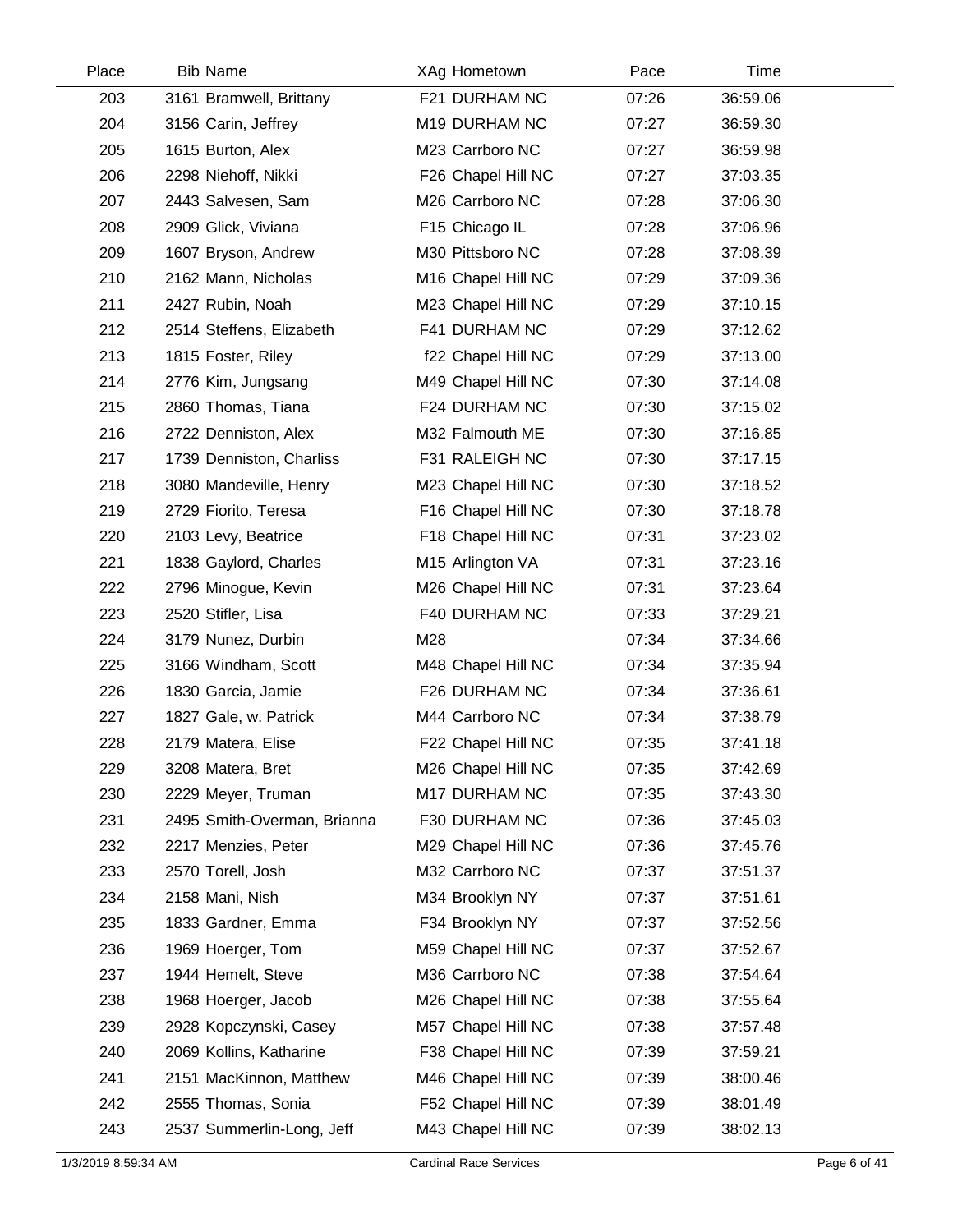| Place | <b>Bib Name</b>            | XAg Hometown        | Pace  | Time     |  |
|-------|----------------------------|---------------------|-------|----------|--|
| 244   | 2712 Cobb, Harrison        | M16 Hillsborough NC | 07:39 | 38:02.44 |  |
| 245   | 2903 Dunn, Lisa            | F37 Carrboro NC     | 07:39 | 38:02.72 |  |
| 246   | 947 Alford, Kelly          | M31 Durham NC       | 07:40 | 38:05.34 |  |
| 247   | 2203 Mckay, Daniel         | M42 Chapel Hill NC  | 07:40 | 38:06.57 |  |
| 248   | 1937 Heck, Rainie          | F20 Chapel Hill NC  | 07:40 | 38:07.28 |  |
| 249   | 3226 Young, Matthew        | M25 Washington DC   | 07:41 | 38:12.66 |  |
| 250   | 2808 Niemeyer, John        | M42 Chapel Hill NC  | 07:41 | 38:13.63 |  |
| 251   | 2389 Reintjes-Tolen, Sarah | F32 Carrboro NC     | 07:42 | 38:15.45 |  |
| 252   | 1848 Glasscock, Cameron    | M27 Ithaca NY       | 07:43 | 38:19.12 |  |
| 253   | 1885 Guiteras, Andrew      | M40 Chapel Hill NC  | 07:43 | 38:20.48 |  |
| 254   | 2949 Nunn, Charles         | M50 Chapel Hill NC  | 07:43 | 38:21.07 |  |
| 255   | 1758 Duronio, Bob          | M54 Chapel Hill NC  | 07:43 | 38:21.81 |  |
| 256   | 1603 Brown, Jeremy         | M42 Carrboro NC     | 07:43 | 38:22.80 |  |
| 257   | 2428 Rubinas, Pete         | M43 Pittsboro NC    | 07:43 | 38:22.95 |  |
| 258   | 2021 Kahler, Chris         | f37 Takoma Park MD  | 07:43 | 38:23.27 |  |
| 259   | 2412 rolfes, lea           | f44 Atlanta GA      | 07:44 | 38:23.70 |  |
| 260   | 2625 Weeks, Cyndy          | F54 Carrboro NC     | 07:44 | 38:23.77 |  |
| 261   | 2327 Patterson, Brandon    | M24 Chapel Hill NC  | 07:44 | 38:23.77 |  |
| 262   | 2328 Patterson, Camille    | F25 Chapel Hill NC  | 07:44 | 38:24.06 |  |
| 263   | 1951 Herrick, Jeffrey      | M45 Carrboro NC     | 07:44 | 38:24.69 |  |
| 264   | 3053 Roedema, Mike         | M38 Carrboro NC     | 07:44 | 38:25.38 |  |
| 265   | 2554 Thomas, Jody          | M47 Chapel Hill NC  | 07:44 | 38:25.90 |  |
| 266   | 2797 minogue, michael      | M57 Chapel Hill NC  | 07:44 | 38:26.52 |  |
| 267   | 2749 Hardy, David          | M58 Carrboro NC     | 07:44 | 38:27.29 |  |
| 268   | 1986 Huppert, David        | M40 Carrboro NC     | 07:44 | 38:27.40 |  |
| 269   | 1534 Benjamin, Anne        | F48 Chapel Hill NC  | 07:44 | 38:27.52 |  |
| 270   | 2977 Mcconnon, Lindsay     | F40 New York NY     | 07:44 | 38:28.43 |  |
| 271   | 2974 Yarbrough, Courtney   | F36                 | 07:45 | 38:28.66 |  |
| 272   | 2467 Seils, Damon          | M45 Carrboro NC     | 07:45 | 38:33.53 |  |
| 273   | 2831 Roberts, Jason        | M42 Chapel Hill NC  | 07:46 | 38:33.57 |  |
| 274   | 2142 Lutz, Alejandro       | M49 Durham NC       | 07:46 | 38:33.76 |  |
| 275   | 2763 Humphries, Matthew    | M27 Chapel Hill NC  | 07:46 | 38:33.88 |  |
| 276   | 2865 Tremaine, Laura       | F43 Chapel Hill NC  | 07:46 | 38:36.17 |  |
| 277   | 1783 Essman, Michael       | M28 Carrboro NC     | 07:46 | 38:36.97 |  |
| 278   | 1767 Ehlers, Thomas        | M15 ATHENS GA       | 07:47 | 38:39.11 |  |
| 279   | 3223 Atkins, Tim           | M45 Chapel Hill NC  | 07:47 | 38:39.26 |  |
| 280   | 3001 Boggess, John         | M54 Chapel Hill NC  | 07:47 | 38:40.03 |  |
| 281   | 2432 Ruff, JW              | M42 Chapel Hill NC  | 07:47 | 38:40.44 |  |
| 282   | 2542 Svenson, Erik         | M42 Matthews NC     | 07:47 | 38:41.82 |  |
| 283   | 3185 Alexander, Brandon    | M29 Carrboro NC     | 07:47 | 38:42.53 |  |
| 284   | 2003 jhaveri, ravi         | M48 DURHAM NC       | 07:47 | 38:43.14 |  |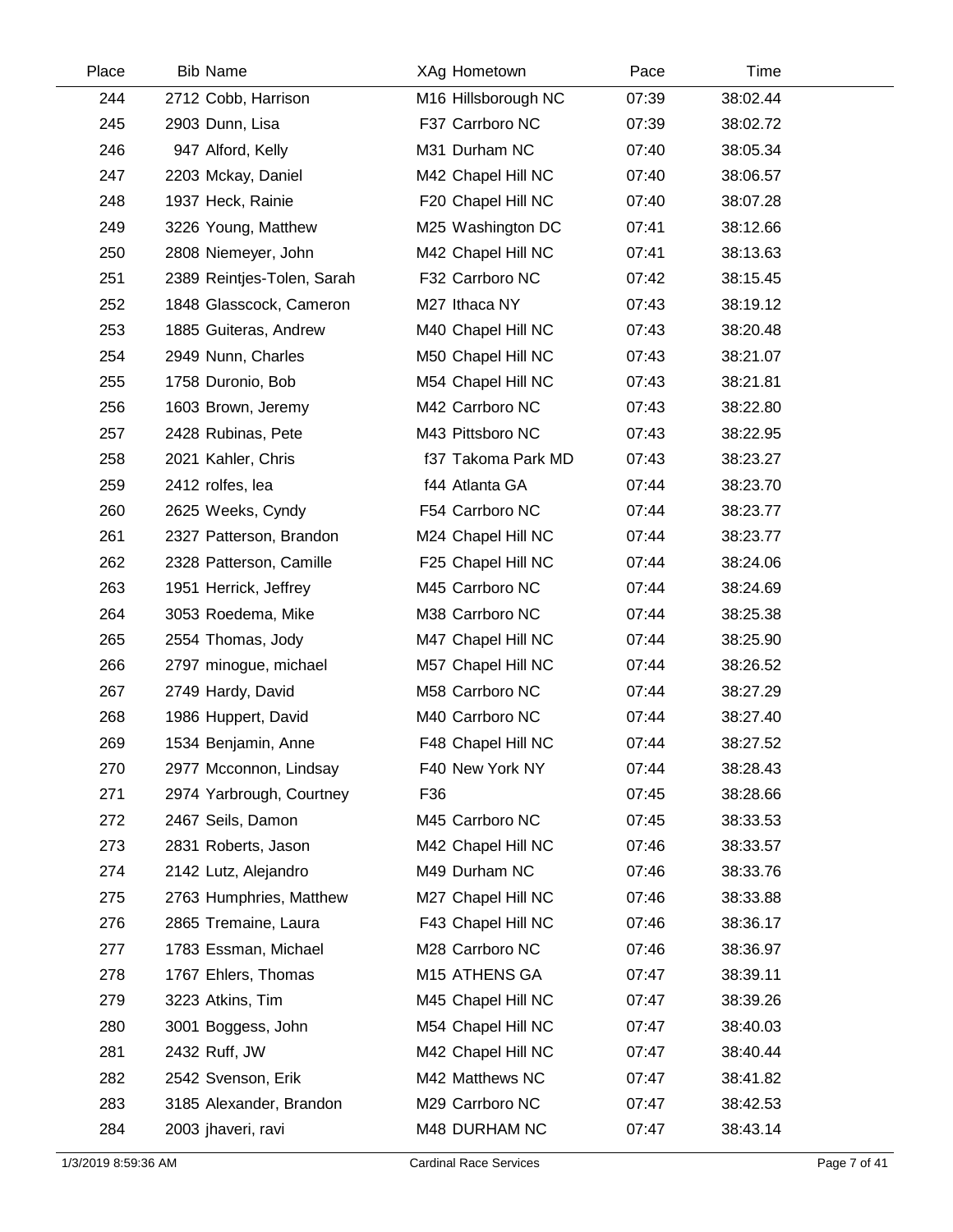| Place | <b>Bib Name</b>               | XAg Hometown        | Pace  | Time     |  |
|-------|-------------------------------|---------------------|-------|----------|--|
| 285   | 1824 Funk, John               | M48 GRAHAM NC       | 07:47 | 38:43.45 |  |
| 286   | 2692 Bahat, Ron               | M52 Chapel Hill NC  | 07:48 | 38:43.70 |  |
| 287   | 2817 Phillips, Tevvi          | F13 Chapel Hill NC  | 07:48 | 38:44.47 |  |
| 288   | 2273 Munoz-Hermoso, Abel      | M44 Carrboro NC     | 07:48 | 38:45.58 |  |
| 289   | 2180 Matera, Kathy            | F55 Chapel Hill NC  | 07:48 | 38:46.51 |  |
| 290   | 2782 Kuritzky, Melanie        | F35 Chapel Hill NC  | 07:48 | 38:47.11 |  |
| 291   | 1800 Field, Tim               | M44 Chapel Hill NC  | 07:48 | 38:47.76 |  |
| 292   | 1678 Combs, Chris             | M51 Chapel Hill NC  | 07:49 | 38:48.73 |  |
| 293   | 2912 Grinnan, Tucker          | M18 Reston VA       | 07:49 | 38:48.78 |  |
| 294   | 1942 Helms, Craig             | M58 Chapel Hill NC  | 07:49 | 38:49.25 |  |
| 295   | 996 Bartz, Angela             | F28 Carrboro NC     | 07:49 | 38:50.75 |  |
| 296   | 1978 Houghton, Christine      | F33 Durham NC       | 07:49 | 38:51.25 |  |
| 297   | 2288 Necarsulmer, Julie       | F26 Carrboro NC     | 07:49 | 38:52.39 |  |
| 298   | 3112 Fugelso, Otis            | M41 Chapel Hill NC  | 07:50 | 38:54.26 |  |
| 299   | 2619 Weaver, Chris            | M49 Carrboro NC     | 07:50 | 38:57.89 |  |
| 300   | 2036 Kauftheil, Randy         | M60 Chapel Hill NC  | 07:51 | 39:00.39 |  |
| 301   | 2082 Lapham, Ruby             | F14 Hillsborough NC | 07:51 | 39:02.03 |  |
| 302   | 3027 Galloway, Griffin        | M11 Chapel Hill NC  | 07:52 | 39:03.38 |  |
| 303   | 2883 Arnette, Lauren          | F37 New Bern NC     | 07:52 | 39:06.80 |  |
| 304   | 2681 Zimmerman, Paul          | M34 Washington DC   | 07:52 | 39:06.84 |  |
| 305   | 3162 Pendleton Bigelow, Allie | F45 Chapel Hill NC  | 07:52 | 39:07.38 |  |
| 306   | 2409 Rogers, Nora             | F42 Carrboro NC     | 07:53 | 39:10.53 |  |
| 307   | 2727 Fiorito, Agustin         | M47 Chapel Hill NC  | 07:53 | 39:10.75 |  |
| 308   | 3038 Troester, Melissa        | F46 Carrboro NC     | 07:53 | 39:11.74 |  |
| 309   | 2963 Strauss, Jade            | F17 Chapel Hill NC  | 07:54 | 39:16.01 |  |
| 310   | 3163 Dvorak, Shayla           | F32 Madison WI      | 07:54 | 39:16.86 |  |
| 311   | 2397 Rhoads, Donald           | M46 Durham NC       | 07:54 | 39:18.05 |  |
| 312   | 3059 Fitzgerald, David        | M45 Chapel Hill NC  | 07:55 | 39:21.56 |  |
| 313   | 2067 Kobesky, Daniel          | M38                 | 07:55 | 39:21.58 |  |
| 314   | 2897 Cotton, Michael          | M16 Chapel Hill NC  | 07:56 | 39:25.58 |  |
| 315   | 2270 Mullikin, Beth           | F45 Greenville SC   | 07:57 | 39:28.99 |  |
| 316   | 2340 Pierce, John             | M62                 | 07:57 | 39:31.53 |  |
| 317   | 1613 Burr, Matt               | M38 Carrboro NC     | 07:57 | 39:31.84 |  |
| 318   | 1000 Beals, Kendall           | F27 Knoxville TN    | 07:58 | 39:35.36 |  |
| 319   | 2695 Benedick, David          | M43 Chapel Hill NC  | 07:58 | 39:35.55 |  |
| 320   | 3191 Gilliom, Eliza           | F12 Chapel Hill NC  | 07:58 | 39:37.09 |  |
| 321   | 2579 Trout, Susan             | F45 Chapel Hill NC  | 07:58 | 39:37.94 |  |
| 322   | 2572 Torell, Matt             | M35 Carrboro NC     | 07:59 | 39:38.53 |  |
| 323   | 1791 Farris, Morgan           | F28 Carrboro NC     | 07:59 | 39:38.62 |  |
| 324   | 3192 Gilliom, Miles           | M47 Chapel Hill NC  | 07:59 | 39:39.69 |  |
| 325   | 1834 Gardner, Joanne          | F64 Chapel Hill NC  | 07:59 | 39:39.88 |  |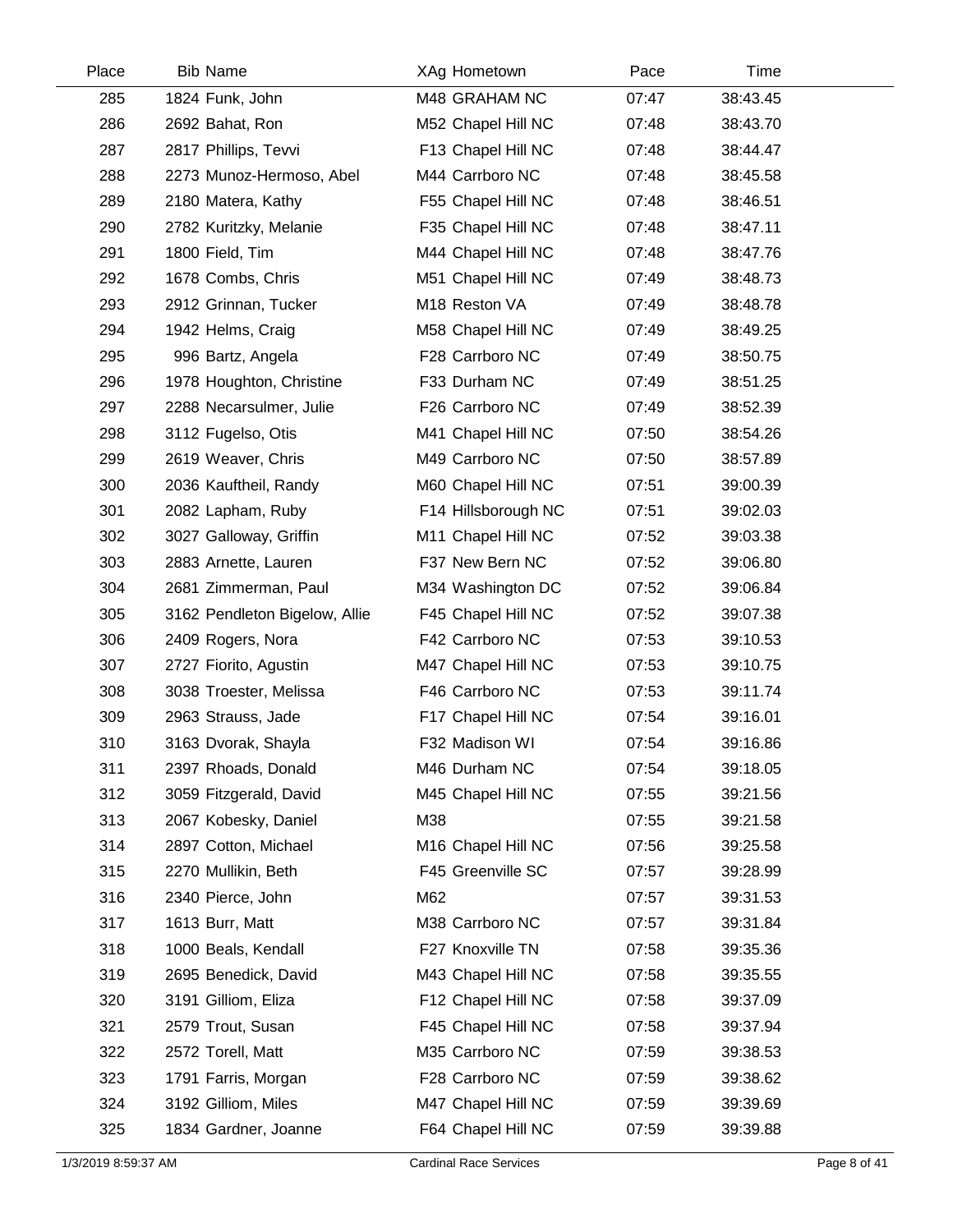| Place | <b>Bib Name</b>              | XAg Hometown         | Pace  | Time     |  |
|-------|------------------------------|----------------------|-------|----------|--|
| 326   | 2336 Pertz, Timothy          | M34 Pittsboro NC     | 07:59 | 39:40.91 |  |
| 327   | 2725 Feldt, Matthew          | M50 Chapel Hill NC   | 08:00 | 39:43.27 |  |
| 328   | 2185 Matti, Michael          | M61 Durham NC        | 08:00 | 39:43.51 |  |
| 329   | 2386 Reeves, lan             | M25 Chapel Hill NC   | 08:00 | 39:44.71 |  |
| 330   | 2160 Mann, Audrey            | F13 Chapel Hill NC   | 08:00 | 39:45.73 |  |
| 331   | 2880 Zuercher, William       | M47 Chapel Hill NC   | 08:00 | 39:46.18 |  |
| 332   | 2241 Miller, Kevin           | M43 Chapel Hill NC   | 08:01 | 39:50.64 |  |
| 333   | 1669 Clossick, Tina          | F46 Chapel Hill NC   | 08:01 | 39:51.27 |  |
| 334   | 1749 Disser, Cameron         | M13 Chapel Hill NC   | 08:02 | 39:53.91 |  |
| 335   | 2481 Shepherd-banigan, Megan | F39 Hillsborough NC  | 08:02 | 39:56.34 |  |
| 336   | 2790 Malczewsky, Nick        | M30 Washington DC    | 08:02 | 39:56.56 |  |
| 337   | 2301 Northen, John           | M68 Chapel Hill NC   | 08:03 | 39:59.06 |  |
| 338   | 3157 Nadel, Joshua           | M47 Carrboro NC      | 08:03 | 39:59.69 |  |
| 339   | 3160 Canoutas-Nadel, Sofia   | F13 Carrboro NC      | 08:03 | 40:00.31 |  |
| 340   | 3114 Verma, Lalit            | M50 Chapel Hill NC   | 08:03 | 40:00.79 |  |
| 341   | 1694 Cook, Raymond           | M47 Carrboro NC      | 08:04 | 40:05.45 |  |
| 342   | 1706 Crockett, Jason         | M42 DURHAM NC        | 08:04 | 40:06.31 |  |
| 343   | 2083 Lartz, Keri             | F28 Durham NC        | 08:04 | 40:06.97 |  |
| 344   | 2891 Campbell, Barbara       | F61 Carrboro NC      | 08:05 | 40:08.15 |  |
| 345   | 2986 Walsh, Chris            | M50 Chapel Hill NC   | 08:05 | 40:09.06 |  |
| 346   | 1831 Garcia, Michael         | M24 Washington DC    | 08:05 | 40:09.83 |  |
| 347   | 2713 Cobb, Michael           | M50 Hillsborough NC  | 08:06 | 40:14.57 |  |
| 348   | 2219 merritt, kathy          | F64 DURHAM NC        | 08:06 | 40:14.97 |  |
| 349   | 2973 Wipper, Dennis          | M64 Chapel Hill NC   | 08:06 | 40:16.99 |  |
| 350   | 2778 Knight, Ann Marie       | F14 Chapel Hill NC   | 08:06 | 40:17.56 |  |
| 351   | 2536 Summerlin-Long, Chenoah | F14 Chapel Hill NC   | 08:06 | 40:17.68 |  |
| 352   | 2318 Osofsky, Zach           | M37 Chapel Hill NC   | 08:07 | 40:18.37 |  |
| 353   | 972 Armstrong, Mike          | M59 Chapel Hill NC   | 08:07 | 40:18.39 |  |
| 354   | 2781 Kuritzky, Jack          | M35 Chapel Hill NC   | 08:07 | 40:18.78 |  |
| 355   | 2672 Wopat, Susan            | F27 Durham NC        | 08:07 | 40:19.09 |  |
| 356   | 1571 Bradfield, Emily        | F18 Hillsborough NC  | 08:07 | 40:19.93 |  |
| 357   | 1828 galinsky, michael       | M49 Chapel Hill NC   | 08:07 | 40:22.77 |  |
| 358   | 3222 Aguilar, Ena            | F23 Carrboro NC      | 08:08 | 40:26.53 |  |
| 359   | 2043 Kenney, Nicholas        | M43 Winchester MA    | 08:08 | 40:27.73 |  |
| 360   | 2483 Shur, Jim               | M58 Pittsboro NC     | 08:09 | 40:29.58 |  |
| 361   | 2145 mabe, lizzie            | F17 Carrboro NC      | 08:09 | 40:29.85 |  |
| 362   | 2050 Kerwin, Rosie           | F21 Carrboro NC      | 08:09 | 40:30.18 |  |
| 363   | 2524 Straub, Magdalena       | F28 Durham NC        | 08:09 | 40:30.68 |  |
| 364   | 2155 Maliakel, Sarah         | F30 New York City NY | 08:09 | 40:30.79 |  |
| 365   | 2476 Settlemires, Ivy        | F33 Chapel Hill NC   | 08:09 | 40:31.37 |  |
| 366   | 2279 Nackman, Joel           | M26 New York NY      | 08:09 | 40:31.61 |  |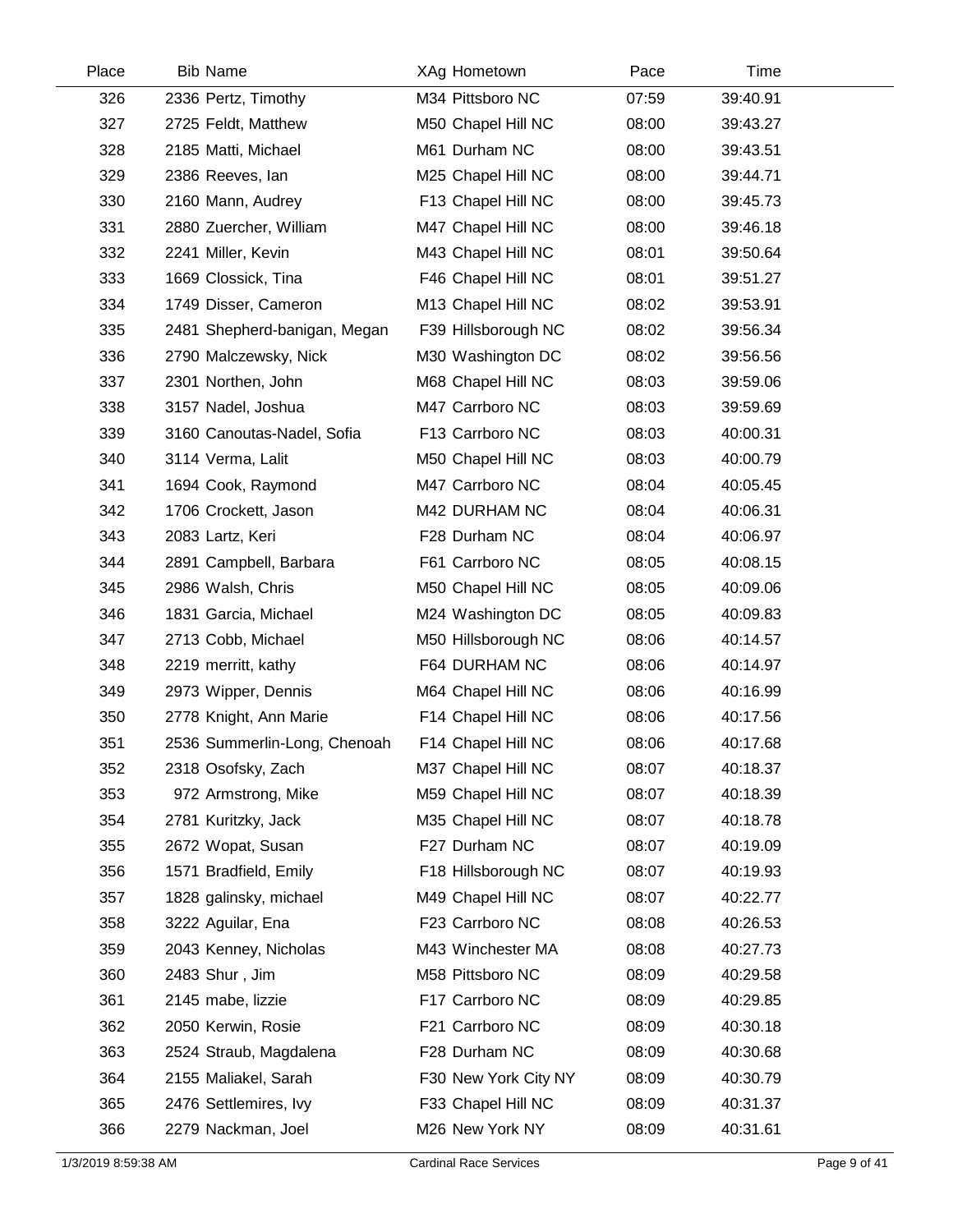| Place | <b>Bib Name</b>            | XAg Hometown           | Pace  | Time     |  |
|-------|----------------------------|------------------------|-------|----------|--|
| 367   | 2268 Moy, Cheryl           | F34 Durham NC          | 08:09 | 40:32.08 |  |
| 368   | 1971 Hogan, Michael        | M29 Durham NC          | 08:10 | 40:32.89 |  |
| 369   | 1714 Cuicchi, Frank        | M43 Chapel Hill NC     | 08:10 | 40:34.16 |  |
| 370   | 2167 Marion, Summer        | F32 Winchester MA      | 08:10 | 40:35.67 |  |
| 371   | 2637 White, Avery          | M18 Chapel Hill NC     | 08:10 | 40:35.81 |  |
| 372   | 2168 Marsh, Kathleen       | F23 Durham NC          | 08:10 | 40:37.10 |  |
| 373   | 2486 Siracusa, John        | M37 Chapel Hill NC     | 08:11 | 40:38.21 |  |
| 374   | 2633 Westrick, Aaron       | M42 Chapel Hill NC     | 08:11 | 40:38.70 |  |
| 375   | 3028 Galloway, Tommy       | M48 Chapel Hill NC     | 08:11 | 40:39.84 |  |
| 376   | 2867 Vanderwoude, Phil     | M51 Chapel Hill NC     | 08:12 | 40:43.96 |  |
| 377   | 3032 Hunter, Brian         | M39 Chapel Hill NC     | 08:12 | 40:44.17 |  |
| 378   | 3031 Langehennig, Stefani  | F31                    | 08:12 | 40:44.83 |  |
| 379   | 1754 Drown, Matthew        | M33 Durham NC          | 08:12 | 40:45.93 |  |
| 380   | 2501 Sparrow, Madeleine    | F13 Chapel Hill NC     | 08:12 | 40:46.06 |  |
| 381   | 2544 Sylvester, Dan        | M27 Chapel Hill NC     | 08:12 | 40:46.22 |  |
| 382   | 3030 Ruedig, Nellie        | F <sub>29</sub>        | 08:12 | 40:46.32 |  |
| 383   | 2705 Byerly, Wesley        | M61 DURHAM NC          | 08:12 | 40:47.10 |  |
| 384   | 2271 Mullis, Randy         | M58 Carrboro NC        | 08:13 | 40:48.89 |  |
| 385   | 2968 Urrutia, Kristine     | F48 Chapel Hill NC     | 08:13 | 40:49.72 |  |
| 386   | 2961 Stevens, Sharon       | F45 Chapel Hill NC     | 08:13 | 40:50.06 |  |
| 387   | 2740 Goldstein, Elianna    | F22 Raleigh NC         | 08:13 | 40:50.48 |  |
| 388   | 2551 Taxman, Steven        | M54 Chapel Hill NC     | 08:13 | 40:50.80 |  |
| 389   | 1584 Broo, Kendra          | F36 Chapel Hill NC     | 08:14 | 40:52.71 |  |
| 390   | 3153 Cavanaugh, Sean       | M32 Chapel Hill NC     | 08:14 | 40:53.44 |  |
| 391   | 3069 Dampier, Christopher  | M35 Charlottesville VA | 08:14 | 40:54.32 |  |
| 392   | 1867 Graham, Nicholas      | M46 Carrboro NC        | 08:14 | 40:54.62 |  |
| 393   | 2920 Huang, Monica         | F30 Carrboro NC        | 08:14 | 40:55.79 |  |
| 394   | 1925 Harwell, Jane         | F55 Carrboro NC        | 08:14 | 40:57.41 |  |
| 395   | 2431 Ruff, Jackson         | M10 Chapel Hill NC     | 08:15 | 41:00.96 |  |
| 396   | 1662 Chu, David            | M36 Chicago IL         | 08:15 | 41:01.10 |  |
| 397   | 2931 Lee, Greg             | M45 Chapel Hill NC     | 08:15 | 41:01.27 |  |
| 398   | 2433 Ruff, Sarah           | F39 Chapel Hill NC     | 08:15 | 41:02.54 |  |
| 399   | 2984 Walsh, Gretchen       | F46 Chapel Hill NC     | 08:16 | 41:03.30 |  |
| 400   | 2956 Shank, James          | M58 Chapel Hill NC     | 08:16 | 41:05.64 |  |
| 401   | 3151 Hegland, Dustin       | M40 Gainesville FL     | 08:16 | 41:06.69 |  |
| 402   | 2766 Joubert, Bonnie       | F38 Durham NC          | 08:17 | 41:10.05 |  |
| 403   | 1884 Gualtieri-Reed, Tom   | M50 Chapel Hill NC     | 08:17 | 41:12.07 |  |
| 404   | 2491 Smith, Jeremy         | M33 Raleigh NC         | 08:18 | 41:13.26 |  |
| 405   | 2382 Ratner, Rebeccah      | F31 Washington DC      | 08:18 | 41:13.27 |  |
| 406   | 1883 Gualtieri-Reed, Maeve | F19 Chapel Hill NC     | 08:18 | 41:13.43 |  |
| 407   | 2123 Lissy, Marin          | F13 Chapel Hill NC     | 08:18 | 41:15.14 |  |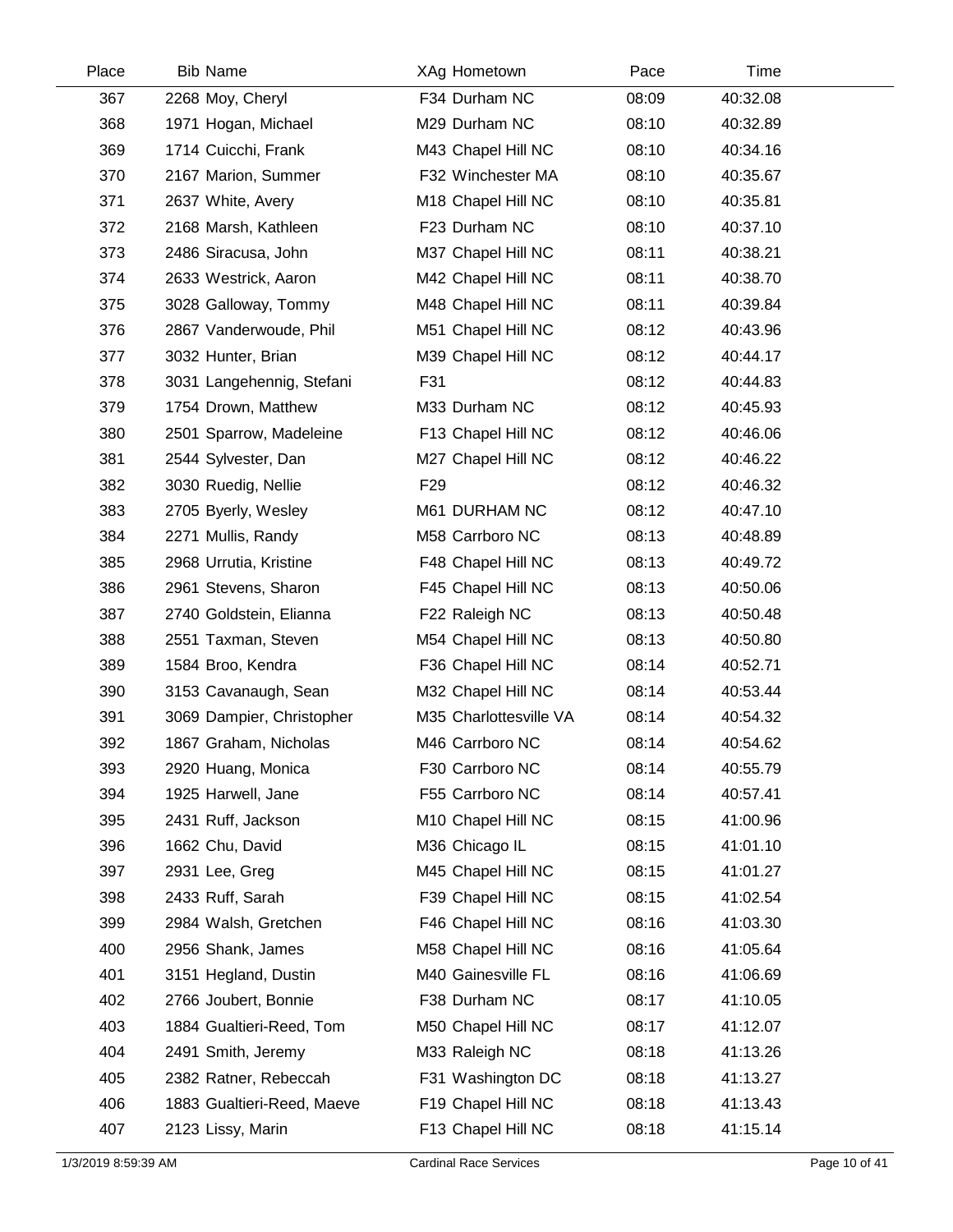| Place | <b>Bib Name</b>          | XAg Hometown         | Pace  | Time     |  |
|-------|--------------------------|----------------------|-------|----------|--|
| 408   | 1782 Escamilla, Jose     | M42 Carrboro NC      | 08:18 | 41:15.47 |  |
| 409   | 1882 Gualtieri-Reed, Liz | F50 Chapel Hill NC   | 08:19 | 41:17.87 |  |
| 410   | 1529 Beatty, Brian Gyro  | M55 Hillsborough NC  | 08:19 | 41:19.17 |  |
| 411   | 3203 Peedin, Gray        | M23 Charlotte NC     | 08:19 | 41:19.95 |  |
| 412   | 2001 Jensen, Melissa     | F33 Chapel Hill NC   | 08:19 | 41:20.30 |  |
| 413   | 2753 herndon, delaney    | f23 Durham NC        | 08:19 | 41:20.38 |  |
| 414   | 2855 Stifler, Tara       | F34 Atlanta GA       | 08:19 | 41:22.10 |  |
| 415   | 2758 Hogan, Brendan      | M24 Cary NC          | 08:20 | 41:23.11 |  |
| 416   | 2188 McCarthy, Corrine   | F43 Chapel Hill NC   | 08:20 | 41:25.95 |  |
| 417   | 2416 rose, evan          | m22 Chapel Hill NC   | 08:20 | 41:26.31 |  |
| 418   | 2415 Rose, Eli           | M20 Chapel Hill NC   | 08:20 | 41:26.48 |  |
| 419   | 3117 Hart, Robert E      | M29 Chapel Hill NC   | 08:20 | 41:26.64 |  |
| 420   | 2417 Rose, Josh          | M54 Chapel Hill NC   | 08:20 | 41:26.69 |  |
| 421   | 2154 Mainil, Tricia      | F48 WAKE FOREST N    | 08:21 | 41:27.59 |  |
| 422   | 2938 Mangalea, Mike      | M31 Chapel Hill NC   | 08:21 | 41:27.73 |  |
| 423   | 2459 Schmitz, William    | M46 Chapel Hill NC   | 08:21 | 41:28.60 |  |
| 424   | 1697 Cotter, Rachel      | F40 Chapel Hill NC   | 08:21 | 41:29.03 |  |
| 425   | 2498 Solum, Derek        | M46 Chapel Hill NC   | 08:21 | 41:30.28 |  |
| 426   | 1992 Isenstein, Arin     | F40 Chapel Hill NC   | 08:21 | 41:31.07 |  |
| 427   | 2497 Solum, Chloe        | F11 Chapel Hill NC   | 08:21 | 41:31.42 |  |
| 428   | 2277 Myers, Matthew      | M33                  | 08:21 | 41:31.86 |  |
| 429   | 2342 Piontak, Rachel     | F31 Raleigh NC       | 08:21 | 41:32.00 |  |
| 430   | 2225 Messier, Michael    | M37 Chapel Hill NC   | 08:22 | 41:32.58 |  |
| 431   | 2673 Yoder, Jason        | M46 Carrboro NC      | 08:22 | 41:34.95 |  |
| 432   | 1627 Caren, Neal         | M45 Chapel Hill NC   | 08:22 | 41:35.97 |  |
| 433   | 2687 Alexander, Collins  | M19 Chapel Hill NC   | 08:22 | 41:36.20 |  |
| 434   | 2699 bowman, natalie     | f41 Chapel Hill NC   | 08:22 | 41:36.91 |  |
| 435   | 1628 Caress, Baxter      | M8 Chapel Hill NC    | 08:23 | 41:39.16 |  |
| 436   | 3219 Davies, Jay         | M37 Chapel Hill NC   | 08:23 | 41:39.70 |  |
| 437   | 1686 Conklin, Lindsey    | F30 Chapel Hill NC   | 08:23 | 41:39.85 |  |
| 438   | 1963 Hirschman, Caitlin  | f46 Chapel Hill NC   | 08:23 | 41:40.11 |  |
| 439   | 3051 Meekers, Dominique  | M56                  | 08:23 | 41:40.78 |  |
| 440   | 2204 McKenna, Katie      | F41 Chapel Hill NC   | 08:23 | 41:41.39 |  |
| 441   | 2177 Mascenik, Angela    | F40 Carrboro NC      | 08:23 | 41:41.90 |  |
| 442   | 2475 Serrano, Neftali    | M43 Chapel Hill NC   | 08:24 | 41:42.49 |  |
| 443   | 2339 Pierce, Andrea      | F32                  | 08:24 | 41:46.14 |  |
| 444   | 1913 Handly, Erin        | F37 Durham NC        | 08:24 | 41:46.61 |  |
| 445   | 2777 Kim, Veronica       | F20 Chapel Hill NC   | 08:25 | 41:47.66 |  |
| 446   | 2707 carmody, karen      | <b>f47 DURHAM NC</b> | 08:25 | 41:48.36 |  |
| 447   | 1955 Hessini, Christine  | F <sub>21</sub>      | 08:25 | 41:48.44 |  |
| 448   | 2698 Bloom, Shelly       | F65 Durham NC        | 08:25 | 41:49.43 |  |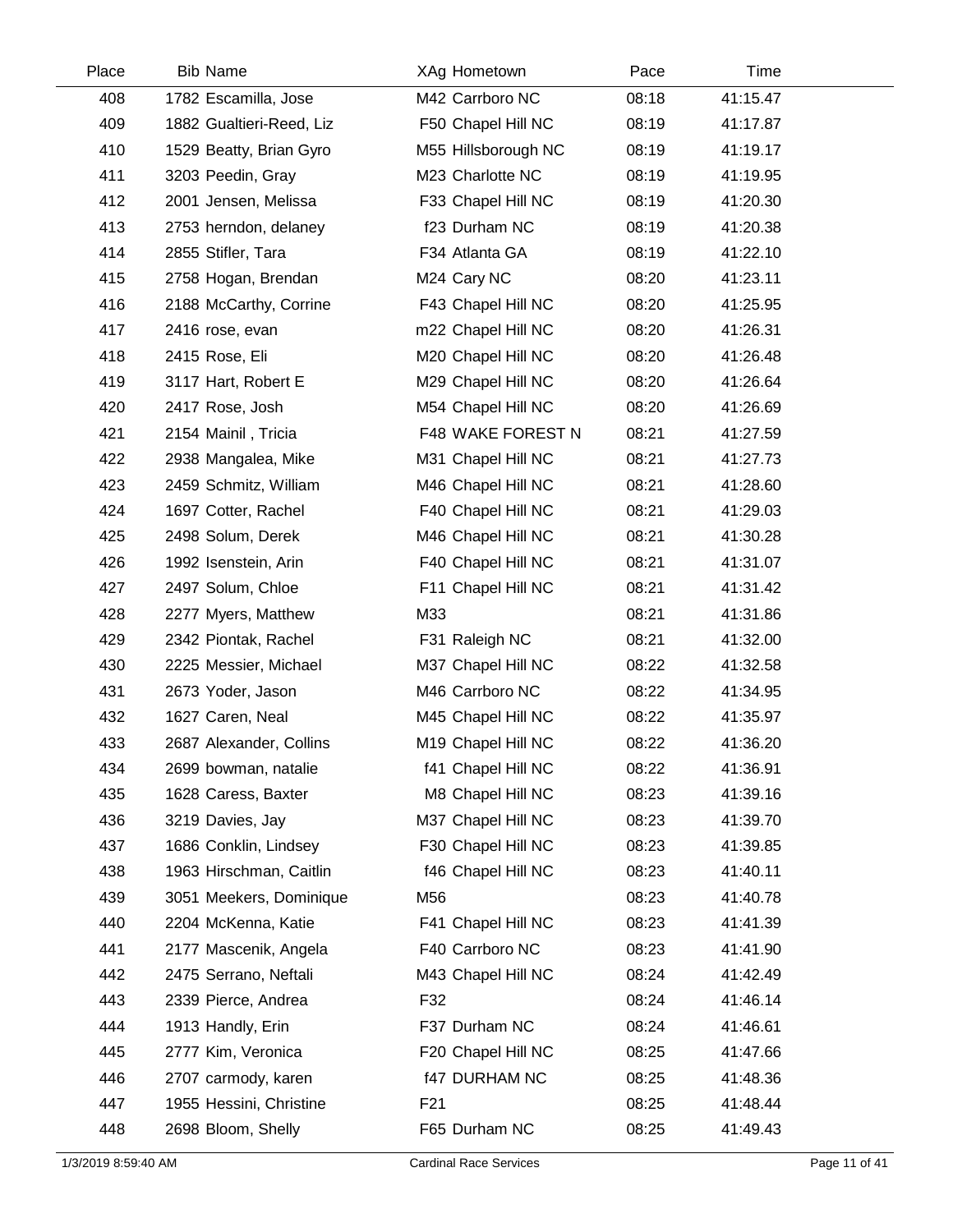| Place | <b>Bib Name</b>          | XAg Hometown         | Pace  | Time     |  |
|-------|--------------------------|----------------------|-------|----------|--|
| 449   | 3016 Hettel, Catlin      | F46 Carrboro NC      | 08:26 | 41:52.82 |  |
| 450   | 2163 Manturuk, Kim       | F46 Chapel Hill NC   | 08:26 | 41:53.26 |  |
| 451   | 2337 Peterson, Nora      | F25 Durham NC        | 08:26 | 41:53.91 |  |
| 452   | 1660 Chlebowski, Jessica | F25 Carrboro NC      | 08:26 | 41:54.41 |  |
| 453   | 2442 Salemson, Jeremy    | M49 Chapel Hill NC   | 08:26 | 41:54.74 |  |
| 454   | 1560 Blue, Christopher   | M50 Chapel Hill NC   | 08:26 | 41:56.16 |  |
| 455   | 3212 Li Puma, Miguel     | M51 Chapel Hill NC   | 08:27 | 41:59.41 |  |
| 456   | 2106 Lewis, Chloe        | f21 Chapel Hill NC   | 08:27 | 42:00.34 |  |
| 457   | 3167 Bowen, Mimi         | F24 Durham NC        | 08:27 | 42:01.16 |  |
| 458   | 2985 Van Sant, Laura     | F52 Chapel Hill NC   | 08:27 | 42:02.01 |  |
| 459   | 2424 Rossi, Emma         | F42 Chapel Hill NC   | 08:28 | 42:02.88 |  |
| 460   | 2260 Morris, Anna        | F10 Carrboro NC      | 08:28 | 42:02.91 |  |
| 461   | 2548 Taub, Gideon        | M33 Baltimore MD     | 08:28 | 42:03.75 |  |
| 462   | 2081 Lapham, Brian       | M46 Hillsborough NC  | 08:28 | 42:04.30 |  |
| 463   | 2870 Walker, Rebecca     | F49 Chapel Hill NC   | 08:28 | 42:05.59 |  |
| 464   | 2166 Marino, Rebecca     | F31 Carrboro NC      | 08:28 | 42:05.60 |  |
| 465   | 1962 Hirschfield, Austin | M29 DURHAM NC        | 08:28 | 42:06.06 |  |
| 466   | 2923 Klaver, Sean        | M31 Toano VA         | 08:28 | 42:06.08 |  |
| 467   | 1961 Hirschfield, Ashley | F28 DURHAM NC        | 08:28 | 42:06.29 |  |
| 468   | 1900 Hadler, Wayne       | M64 Carrboro NC      | 08:29 | 42:07.29 |  |
| 469   | 2801 Myers, Charlie      | M26 Asheville NC     | 08:29 | 42:09.67 |  |
| 470   | 3197 Moisen, Antonio     | M38 Carrboro NC      | 08:29 | 42:10.03 |  |
| 471   | 3092 Sullivan, Shawn     | M48 Chapel Hill NC   | 08:29 | 42:10.53 |  |
| 472   | 2998 Hendricks, Megan    | F35 Chapel Hill NC   | 08:29 | 42:10.79 |  |
| 473   | 2640 Whittle, Daniel     | M56 Carrboro NC      | 08:29 | 42:11.46 |  |
| 474   | 1632 Carroll, Sarah      | F40 Carrboro NC      | 08:30 | 42:15.13 |  |
| 475   | 3107 Nackman, Sam        | M30                  | 08:30 | 42:15.23 |  |
| 476   | 2958 Speckman, Emma      | F25 Charlotte NC     | 08:30 | 42:15.27 |  |
| 477   | 2783 Lakin, Daniel       | M30 Washington DC    | 08:30 | 42:15.37 |  |
| 478   | 3116 Murphy, Brian       | M54 Durham NC        | 08:30 | 42:15.70 |  |
| 479   | 2735 Fowler, Natalie     | F48 Chapel Hill NC   | 08:30 | 42:16.35 |  |
| 480   | 2620 Weaver, David       | M59 Chapel Hill NC   | 08:31 | 42:18.23 |  |
| 481   | 2585 Valerino, Kristi    | F28 Parkton MD       | 08:31 | 42:18.98 |  |
| 482   | 2513 Staricha, Nick      | M33                  | 08:31 | 42:22.10 |  |
| 483   | 2741 goldstein, jared    | M27 Raleigh NC       | 08:32 | 42:22.86 |  |
| 484   | 1702 Coward V, Will      | M13 DURHAM NC        | 08:32 | 42:23.27 |  |
| 485   | 2742 Goldstein, Michael  | M25 Chapel Hill NC   | 08:32 | 42:23.50 |  |
| 486   | 2645 Willcox, Alexandra  | F23 Washington DC    | 08:32 | 42:23.55 |  |
| 487   | 1817 Fox, Allison        | F26 Charlotte NC     | 08:32 | 42:25.18 |  |
| 488   | 1691 Cook, James         | M33 Mountain View CA | 08:32 | 42:25.77 |  |
| 489   | 1605 Bryant, Steph       | F31 Chapel Hill NC   | 08:33 | 42:28.24 |  |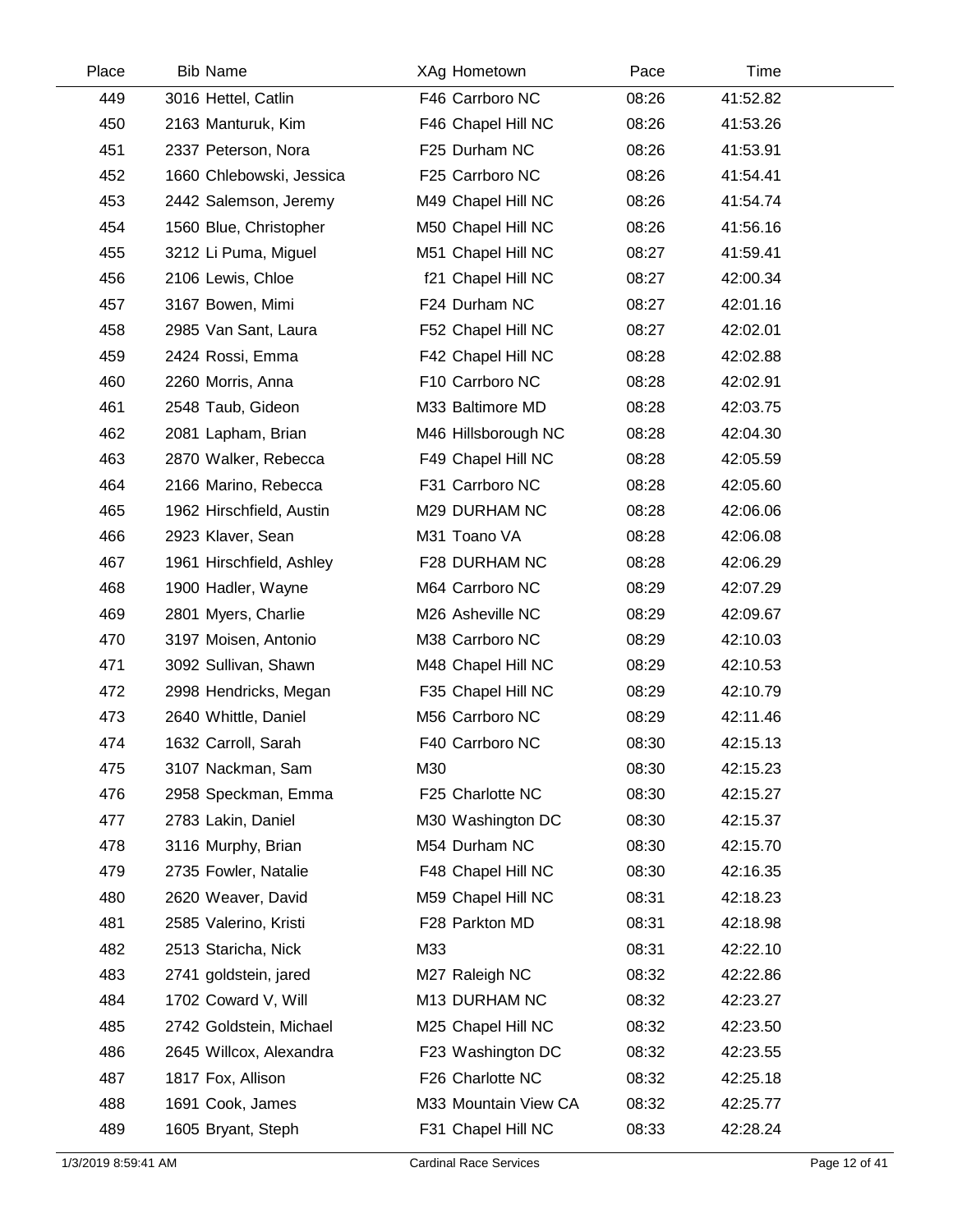| Place | <b>Bib Name</b>            | XAg Hometown        | Pace  | Time     |  |
|-------|----------------------------|---------------------|-------|----------|--|
| 490   | 2643 Wilkinson, Kari       | F57 Mebane NC       | 08:33 | 42:29.01 |  |
| 491   | 2366 Pugliese, Christopher | M31 Carrboro NC     | 08:33 | 42:31.92 |  |
| 492   | 2902 Deshusses, Marc       | M52 Chapel Hill NC  | 08:34 | 42:32.43 |  |
| 493   | 1757 duncan, richard       | M53 Chapel Hill NC  | 08:34 | 42:33.31 |  |
| 494   | 1695 Corbin, Amber         | F48 Chapel Hill NC  | 08:34 | 42:33.54 |  |
| 495   | 1795 Ferguson, Kelly       | F34 Carrboro NC     | 08:34 | 42:33.71 |  |
| 496   | 2087 Lauzier, Francis      | M19 Wilmington NC   | 08:34 | 42:33.77 |  |
| 497   | 2517 stein, jaime          | f46 Carrboro NC     | 08:34 | 42:35.17 |  |
| 498   | 2785 Lane, Scott           | M50 Chapel Hill NC  | 08:34 | 42:36.64 |  |
| 499   | 3003 Hunter, lan           | M55 Chapel Hill NC  | 08:35 | 42:38.45 |  |
| 500   | 1990 Ingram, Theodore      | M31 Carrboro NC     | 08:35 | 42:40.63 |  |
| 501   | 1989 Hwa, Lara             | F31 Carrboro NC     | 08:35 | 42:41.45 |  |
| 502   | 2650 Williams, Shawn       | M58 Bryn Mawr PA    | 08:35 | 42:41.82 |  |
| 503   | 1826 Gabler, William       | M31 Chapel Hill NC  | 08:36 | 42:42.06 |  |
| 504   | 2441 Salas, Carla          | F26 Raleigh NC      | 08:36 | 42:44.51 |  |
| 505   | 1574 Branton, Elizabeth    | F29 Durham NC       | 08:36 | 42:45.29 |  |
| 506   | 1843 Gilbert, Eric         | M47 Chapel Hill NC  | 08:36 | 42:46.32 |  |
| 507   | 1789 Farel, Claire         | F43 Chapel Hill NC  | 08:36 | 42:46.82 |  |
| 508   | 2842 Schultz, Brian        | M54                 | 08:37 | 42:48.28 |  |
| 509   | 2697 Bloom, Paul           | M71 Durham NC       | 08:37 | 42:49.61 |  |
| 510   | 1711 Crump, Carolyn        | F62 Carrboro NC     | 08:37 | 42:49.97 |  |
| 511   | 1556 Block, Marit          | F <sub>26</sub>     | 08:37 | 42:50.66 |  |
| 512   | 2947 Noonan, Kimberly      | F43 Arlington VA    | 08:37 | 42:51.47 |  |
| 513   | 2317 Osofsky, Leigh        | F37 Chapel Hill NC  | 08:39 | 42:57.41 |  |
| 514   | 2992 Shakib, Chris         | M51 Chapel Hill NC  | 08:39 | 42:57.56 |  |
| 515   | 2248 Min, Sherene          | F47 Chapel Hill NC  | 08:39 | 42:58.25 |  |
| 516   | 2613 Ward, Elliot          | M33                 | 08:39 | 42:59.60 |  |
| 517   | 2991 Wilks, Goofus         | M66 Hillsborough NC | 08:39 | 43:00.02 |  |
| 518   | 1735 Dehart, John          | M61 Chapel Hill NC  | 08:39 | 43:01.22 |  |
| 519   | 2967 tullo, john           | M60 Chapel Hill NC  | 08:39 | 43:01.35 |  |
| 520   | 1715 Cuicchi, Will         | M12 Chapel Hill NC  | 08:40 | 43:02.36 |  |
| 521   | 2721 Dellinger, Hampton    | M51 DURHAM NC       | 08:40 | 43:03.24 |  |
| 522   | 1878 Griffin, Tom          | M73 Cary NC         | 08:40 | 43:03.76 |  |
| 523   | 2663 Wong, Colin           | M15 Solon OH        | 08:40 | 43:06.30 |  |
| 524   | 1994 Jackson, Susanne      | F47 Carrboro NC     | 08:40 | 43:06.45 |  |
| 525   | 2841 Scholl, Ben           | M44 Chapel Hill NC  | 08:41 | 43:07.48 |  |
| 526   | 3045 McEntee, David        | M52 Chapel Hill NC  | 08:41 | 43:09.30 |  |
| 527   | 2189 McCoy, Megan          | F24 Carrboro NC     | 08:41 | 43:11.82 |  |
| 528   | 3077 Falk, David           | M17                 | 08:42 | 43:12.52 |  |
| 529   | 990 Barber, Liz            | F37 Chapel Hill NC  | 08:42 | 43:12.73 |  |
| 530   | 2671 Woodward, Kyle        | M34 Chapel Hill NC  | 08:42 | 43:14.99 |  |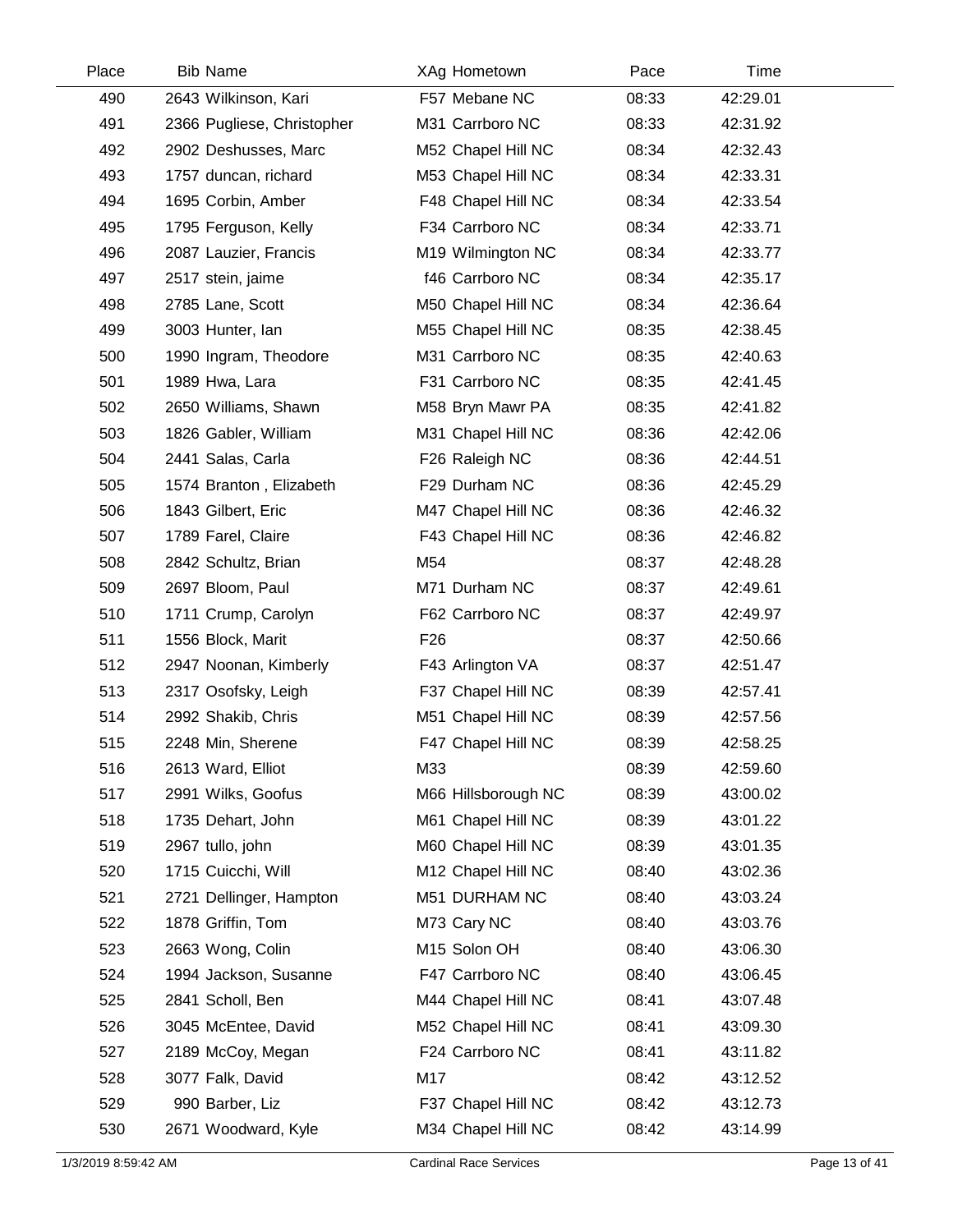| Place | <b>Bib Name</b>            | XAg Hometown         | Pace  | Time     |  |
|-------|----------------------------|----------------------|-------|----------|--|
| 531   | 1726 Davis, Mackenzie      | F24 Chapel Hill NC   | 08:42 | 43:16.10 |  |
| 532   | 2948 nunez, josh           | M45 Atlanta GA       | 08:43 | 43:18.08 |  |
| 533   | 2666 Wong, Leslie          | M47 Solon OH         | 08:43 | 43:18.18 |  |
| 534   | 1724 Davis, Kaitlyn        | F26 Chapel Hill NC   | 08:43 | 43:19.17 |  |
| 535   | 1770 Eisenacher, Martin    | M31 Chicago IL       | 08:43 | 43:19.95 |  |
| 536   | 1736 DeHart, Sarah Jane    | F27 Richmond VA      | 08:43 | 43:21.77 |  |
| 537   | 1666 Clewley, Andrea       | F41 Hillsborough NC  | 08:44 | 43:21.99 |  |
| 538   | 3075 Falk, Adam            | M53 New York NY      | 08:44 | 43:22.07 |  |
| 539   | 1917 Harding, Jordan       | F28 Edmond OK        | 08:44 | 43:23.21 |  |
| 540   | 3013 Craig, Jack           | M32 Durham NC        | 08:44 | 43:24.63 |  |
| 541   | 2131 Lovelace, Tanner      | M48 Durham NC        | 08:44 | 43:24.93 |  |
| 542   | 2582 tzioumis, emma        | f36 Carrboro NC      | 08:44 | 43:26.75 |  |
| 543   | 1600 Gentry, Cary          | F24 Carrboro NC      | 08:45 | 43:28.31 |  |
| 544   | 2316 Osofsky, Dean         | M34 Chapel Hill NC   | 08:45 | 43:29.44 |  |
| 545   | 2027 Kappelman, Alex       | M9 Riverside CT      | 08:45 | 43:30.91 |  |
| 546   | 2026 Kanopoulos, Nichole   | F31 Carrboro NC      | 08:45 | 43:31.14 |  |
| 547   | 2911 Gracely, John         | M28 Durham NC        | 08:45 | 43:31.39 |  |
| 548   | 2503 Spears, Tracy         | F35 Carrboro NC      | 08:46 | 43:31.78 |  |
| 549   | 2674 Yong, Albert          | M42 Chapel Hill NC   | 08:46 | 43:31.79 |  |
| 550   | 2255 Moore, David          | M46 Chapel Hill NC   | 08:46 | 43:31.93 |  |
| 551   | 2156 mandeville-long, anne | f59 Chapel Hill NC   | 08:46 | 43:32.01 |  |
| 552   | 1712 Cruthirds, Kristi     | F37 Chapel Hill NC   | 08:46 | 43:32.87 |  |
| 553   | 2509 Stanford, Katie       | F27 Raleigh NC       | 08:46 | 43:34.91 |  |
| 554   | 1663 Clark, Katie          | F16 Hillsborough NC  | 08:46 | 43:35.21 |  |
| 555   | 2112 Lewis, William        | M33 West Hartford CT | 08:47 | 43:36.75 |  |
| 556   | 2130 Lovelace, Ashleigh    | F23 Chapel Hill NC   | 08:47 | 43:37.03 |  |
| 557   | 1794 Fenn, Colin           | M32 Chapel Hill NC   | 08:47 | 43:37.36 |  |
| 558   | 2005 Johnson, Brian        | M40 Riverside CT     | 08:47 | 43:39.23 |  |
| 559   | 2943 Morgan, Brian         | M43 Apex NC          | 08:47 | 43:40.83 |  |
| 560   | 2608 Walter, Michael       | M30 DURHAM NC        | 08:47 | 43:41.25 |  |
| 561   | 2850 Smith, Matt           | M33 Denver CO        | 08:48 | 43:42.92 |  |
| 562   | 1679 Conder, Keenan        | M23 Chapel Hill NC   | 08:48 | 43:42.95 |  |
| 563   | 2937 MacDougall, Bonnie    | F46 Carrboro NC      | 08:48 | 43:44.59 |  |
| 564   | 3136 Shofer, Sharon        | F49 Chapel Hill NC   | 08:48 | 43:46.03 |  |
| 565   | 944 Adams, Jennifer        | F42 Pittsboro NC     | 08:49 | 43:46.68 |  |
| 566   | 941 Adams, Avery           | F11 Pittsboro NC     | 08:49 | 43:46.92 |  |
| 567   | 2739 Gerber, Ann           | F53 Chapel Hill NC   | 08:49 | 43:46.93 |  |
| 568   | 2901 deshusses, elise      | F18 Chapel Hill NC   | 08:49 | 43:47.48 |  |
| 569   | 2218 Merklein, Lessley     | F49 Chapel Hill NC   | 08:49 | 43:48.06 |  |
| 570   | 1588 Broscious, Evan       | M24 Chapel Hill NC   | 08:49 | 43:48.54 |  |
| 571   | 2921 Kinyamu, Harriet      | F53 Cary NC          | 08:49 | 43:48.68 |  |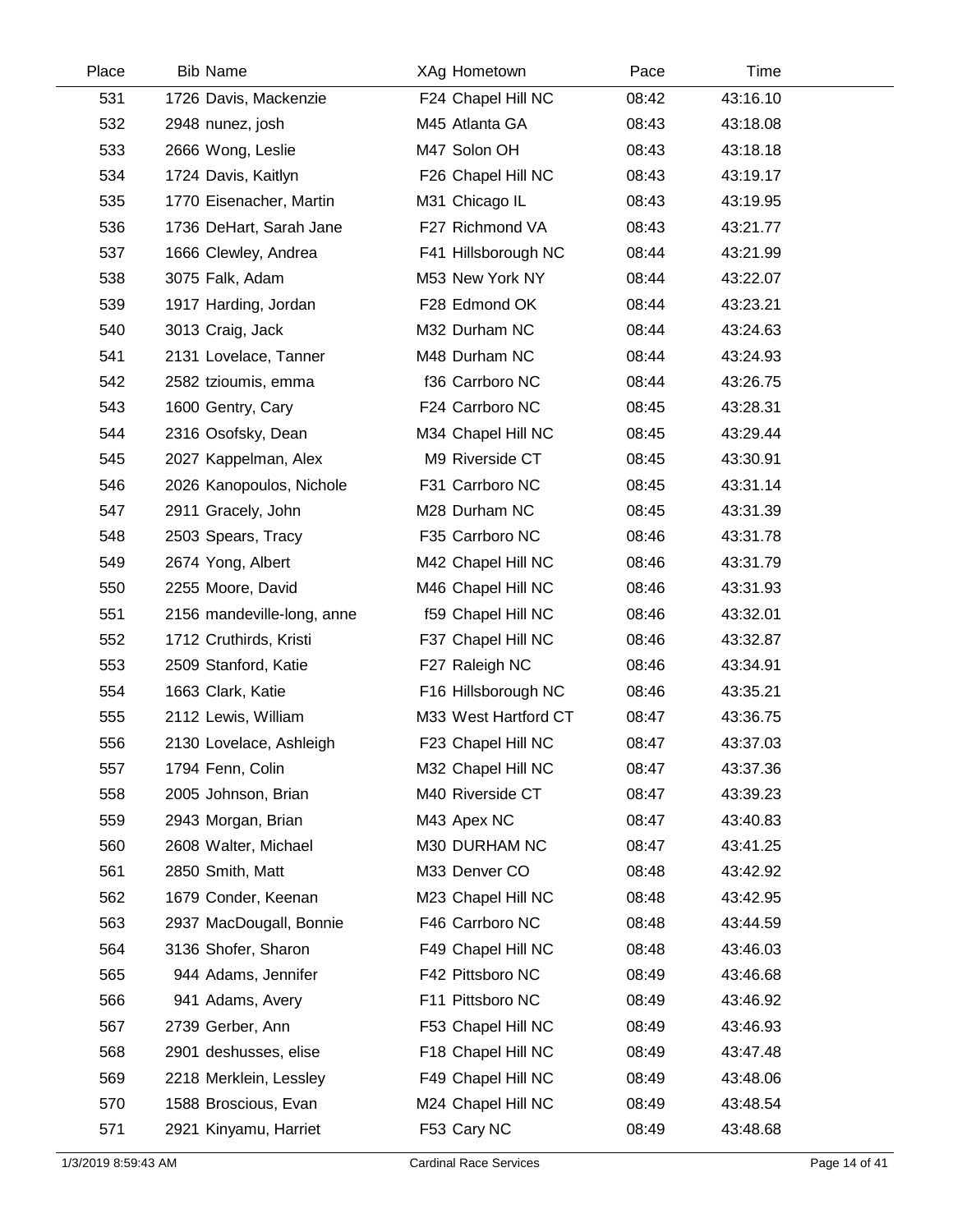| Place | <b>Bib Name</b>          | XAg Hometown          | Pace  | Time     |  |
|-------|--------------------------|-----------------------|-------|----------|--|
| 572   | 2706 Cao, Maggie         | F35 Durham NC         | 08:49 | 43:50.34 |  |
| 573   | 1911 Hamon, Kate         | F32 Durham NC         | 08:50 | 43:51.74 |  |
| 574   | 1912 Hamon, Laura        | F24 Chapel Hill NC    | 08:50 | 43:51.83 |  |
| 575   | 1629 Caress, Lula        | F12 Chapel Hill NC    | 08:50 | 43:52.94 |  |
| 576   | 1761 Dye, Nathan         | M17 Chapel Hill NC    | 08:50 | 43:56.09 |  |
| 577   | 1946 Henry, April        | F42 DURHAM NC         | 08:50 | 43:56.16 |  |
| 578   | 1616 Bushnell, Timothy   | M37 Asheville NC      | 08:51 | 43:56.74 |  |
| 579   | 2407 Roberts, Jason      | m34 Chapel Hill NC    | 08:51 | 43:57.45 |  |
| 580   | 2596 vaught, michael     | M61 Chapel Hill NC    | 08:51 | 43:57.98 |  |
| 581   | 1705 Crncic, Johnny      | M41 Carrboro NC       | 08:51 | 43:59.79 |  |
| 582   | 2360 Pottenger, David    | M60 Durham NC         | 08:51 | 43:59.97 |  |
| 583   | 2169 Marshall, Katie     | F24 Chapel Hill NC    | 08:52 | 44:02.20 |  |
| 584   | 2335 perkins, julia      | f20 Chapel Hill NC    | 08:52 | 44:02.27 |  |
| 585   | 2267 Mouw, Sheri         | F50 Chapel Hill NC    | 08:52 | 44:02.78 |  |
| 586   | 1984 Hudec, Thaddeus     | M11 Chapel Hill NC    | 08:52 | 44:03.14 |  |
| 587   | 1654 Chenet, Kyle        | M46 Chapel Hill NC    | 08:52 | 44:03.21 |  |
| 588   | 2718 Crittenden, Hilary  | F47 Chapel Hill NC    | 08:52 | 44:03.59 |  |
| 589   | 1530 Beaver, Melinda     | F38 Durham NC         | 08:52 | 44:03.64 |  |
| 590   | 1655 Chenet, Matthew     | M12 Chapel Hill NC    | 08:52 | 44:04.14 |  |
| 591   | 2471 Sept, Doug          | M49 Chapel Hill NC    | 08:52 | 44:04.23 |  |
| 592   | 2487 Skolnik, Jeff       | M45                   | 08:52 | 44:04.60 |  |
| 593   | 2546 Szymkowski, Mary    | F55 DURHAM NC         | 08:52 | 44:05.66 |  |
| 594   | 1772 Elbogen, Ethan      | M13 Chapel Hill NC    | 08:52 | 44:06.07 |  |
| 595   | 2315 Orantes, Mauricio   | M35 Chapel Hill NC    | 08:52 | 44:06.40 |  |
| 596   | 2070 Kopp, Kappie        | F32 Richmond VA       | 08:52 | 44:06.52 |  |
| 597   | 1591 Broscious, Steven   | M61 Chapel Hill NC    | 08:53 | 44:08.79 |  |
| 598   | 2892 Cannon, Kathleen    | F23 Durham NC         | 08:53 | 44:09.96 |  |
| 599   | 2611 walton, steven      | m24 DURHAM NC         | 08:53 | 44:10.08 |  |
| 600   | 3023 Andrews, Richard    | M36 Chapel Hill NC    | 08:54 | 44:11.62 |  |
| 601   | 1597 Overman, Will       | M25 Carrboro NC       | 08:54 | 44:11.88 |  |
| 602   | 949 Allen, Kent          | M64 Durham NC         | 08:54 | 44:11.95 |  |
| 603   | 2784 Lambert, Brent      | M57 Chapel Hill NC    | 08:54 | 44:12.14 |  |
| 604   | 1598 Gioiosa, Janey      | F25 Carrboro NC       | 08:54 | 44:12.79 |  |
| 605   | 1599 Overman, Bill       | M54 Virginia Beach VA | 08:54 | 44:13.50 |  |
| 606   | 2505 Spinarski, Susan    | F44 Chapel Hill NC    | 08:55 | 44:17.24 |  |
| 607   | 958 Anderson, Jennifer   | F41 RALEIGH NC        | 08:55 | 44:17.44 |  |
| 608   | 1904 Halstead, Elizabeth | F40 Apex NC           | 08:55 | 44:18.61 |  |
| 609   | 2310 O'Brien, Sarah      | F36 Chapel Hill NC    | 08:55 | 44:19.40 |  |
| 610   | 2309 O'Brien, Richard    | M38 Chapel Hill NC    | 08:55 | 44:19.81 |  |
| 611   | 2800 Murphy, Karl        | M51 Chapel Hill NC    | 08:55 | 44:20.39 |  |
| 612   | 2076 Lachiewicz, Paul    | M67 Chapel Hill NC    | 08:56 | 44:22.26 |  |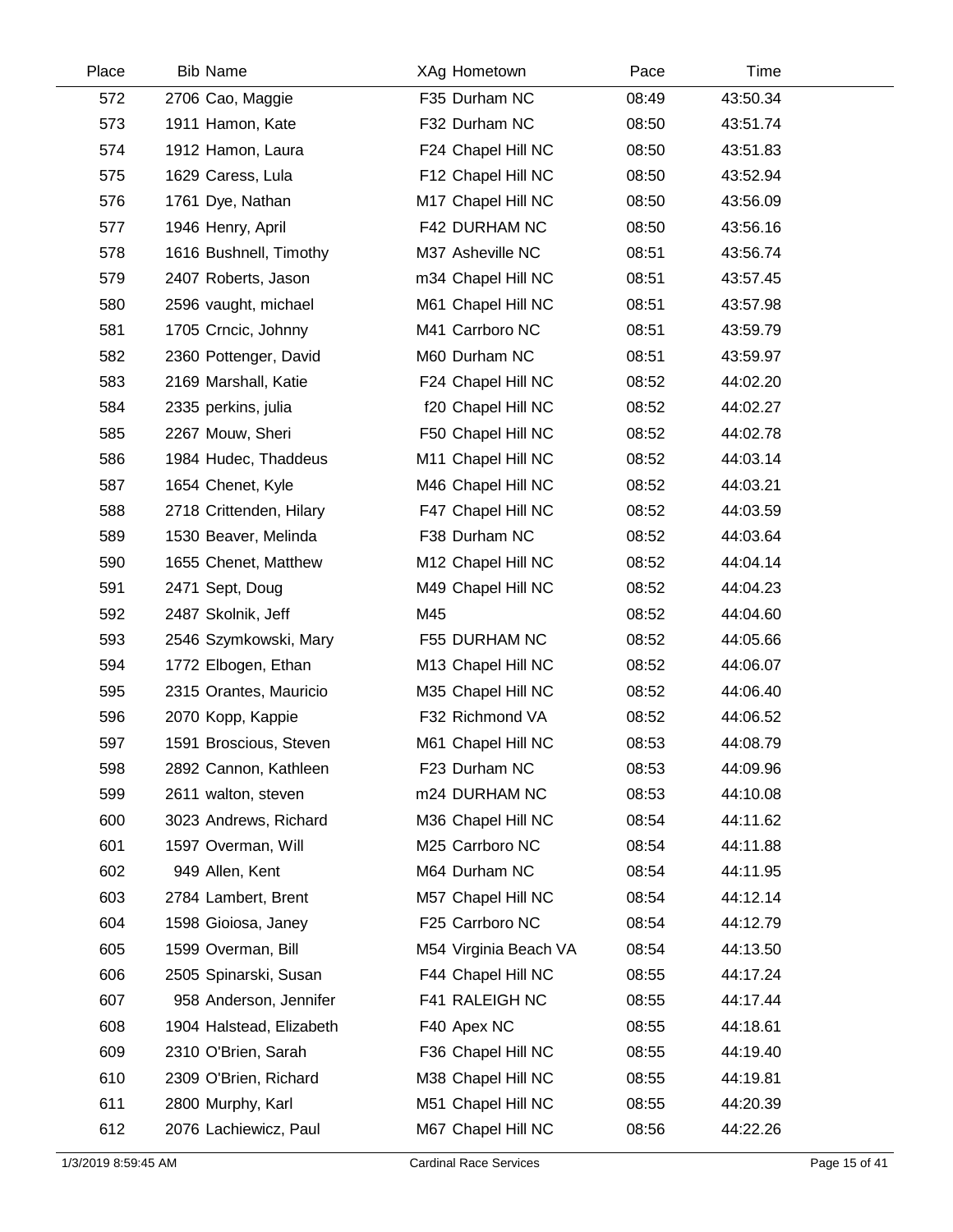| Place | <b>Bib Name</b>             | XAg Hometown        | Pace  | Time     |  |
|-------|-----------------------------|---------------------|-------|----------|--|
| 613   | 2493 Smith, Nancy           | F60 Durham NC       | 08:56 | 44:22.93 |  |
| 614   | 3014 DiBiase, Lauren        | F41 Durham NC       | 08:56 | 44:25.27 |  |
| 615   | 3048 Sedway, Jan            | F48 Chapel Hill NC  | 08:57 | 44:26.94 |  |
| 616   | 976 Avery, Christy          | F41 Carrboro NC     | 08:57 | 44:27.24 |  |
| 617   | 3049 Verbiest, Sarah        | F52 Durham NC       | 08:57 | 44:27.67 |  |
| 618   | 1857 Gordon, Kelly          | F42 Durham NC       | 08:57 | 44:27.91 |  |
| 619   | 2685 Adams, Ned             | M45 Pittsboro NC    | 08:57 | 44:28.04 |  |
| 620   | 1773 Engelland, Justin      | M43                 | 08:57 | 44:28.46 |  |
| 621   | 1610 Burke, Bob             | M63 Carrboro NC     | 08:57 | 44:28.81 |  |
| 622   | 2093 Leib, Katherine        | F36 Hillsborough NC | 08:57 | 44:30.32 |  |
| 623   | 2960 Stevens, Bruce         | M48 Chapel Hill NC  | 08:58 | 44:31.60 |  |
| 624   | 1618 Butler, Erik           | M47 Chapel Hill NC  | 08:58 | 44:31.88 |  |
| 625   | 1842 GIL GONZALEZ, Maria    | F30                 | 08:58 | 44:34.92 |  |
| 626   | 1771 Elbogen, Eric          | M48 Chapel Hill NC  | 08:58 | 44:35.23 |  |
| 627   | 1590 Broscious, Rachael     | F28 Chapel Hill NC  | 08:58 | 44:35.75 |  |
| 628   | 1849 Glass-Steel, Christine | F44 Chapel Hill NC  | 08:59 | 44:37.63 |  |
| 629   | 2375 Ramsdell, Sam          | F28 Raleigh NC      | 08:59 | 44:37.78 |  |
| 630   | 2119 Lisien, Laura          | F40                 | 08:59 | 44:38.22 |  |
| 631   | 2372 Ramsdell, Greg         | M57 Raleigh NC      | 08:59 | 44:38.37 |  |
| 632   | 2529 Strickler, Mattias     | M9 Chapel Hill NC   | 08:59 | 44:38.61 |  |
| 633   | 2016 Joseph, Steven         | M52 Chapel Hill NC  | 08:59 | 44:38.88 |  |
| 634   | 2527 Strickler, John        | M44 Chapel Hill NC  | 08:59 | 44:39.51 |  |
| 635   | 2371 Ramsdell, Blaine       | M25                 | 08:59 | 44:41.09 |  |
| 636   | 2289 Negreiros, Thiago      | M37 Richmond VA     | 09:00 | 44:41.56 |  |
| 637   | 2480 Shemer, Gidi           | M53 Chapel Hill NC  | 09:00 | 44:44.03 |  |
| 638   | 1751 Dixon, Bob             | M59 Chapel Hill NC  | 09:00 | 44:44.20 |  |
| 639   | 2512 Staricha, Elena        | F31                 | 09:01 | 44:47.68 |  |
| 640   | 2704 Byerly, Rob            | M23 DURHAM NC       | 09:01 | 44:49.50 |  |
| 641   | 2174 Martin, Rachel         | F27 Chapel Hill NC  | 09:01 | 44:49.50 |  |
| 642   | 3034 Hulbert, Stella        | F14 Hillsborough NC | 09:01 | 44:50.18 |  |
| 643   | 2454 Saylor, Bonner         | F34 Chapel Hill NC  | 09:01 | 44:50.27 |  |
| 644   | 3103 Eaton, Dave            | M52 Bay Village OH  | 09:01 | 44:50.81 |  |
| 645   | 3202 Kraut, Marty           | M53 Chapel Hill NC  | 09:02 | 44:54.27 |  |
| 646   | 2066 Knuth, Olivia          | F21 Chapel Hill NC  | 09:02 | 44:54.43 |  |
| 647   | 3204 Kraut, Hannah          | F22 Chapel Hill NC  | 09:02 | 44:55.25 |  |
| 648   | 2899 Dallesandro, James     | M49 Pittsboro NC    | 09:02 | 44:55.30 |  |
| 649   | 1985 Hughey, Shawn          | M48 Chapel Hill NC  | 09:02 | 44:55.46 |  |
| 650   | 2631 Wessell, Laura         | F50 Hillsborough NC | 09:02 | 44:55.53 |  |
| 651   | 3040 Cohen, Danielle        | F23 Carrboro NC     | 09:03 | 44:57.88 |  |
| 652   | 2281 Naegele, Robert        | M54 Raleigh NC      | 09:03 | 45:00.04 |  |
| 653   | 3170 Gordon, Maggie         | F17 Knoxville TN    | 09:03 | 45:00.10 |  |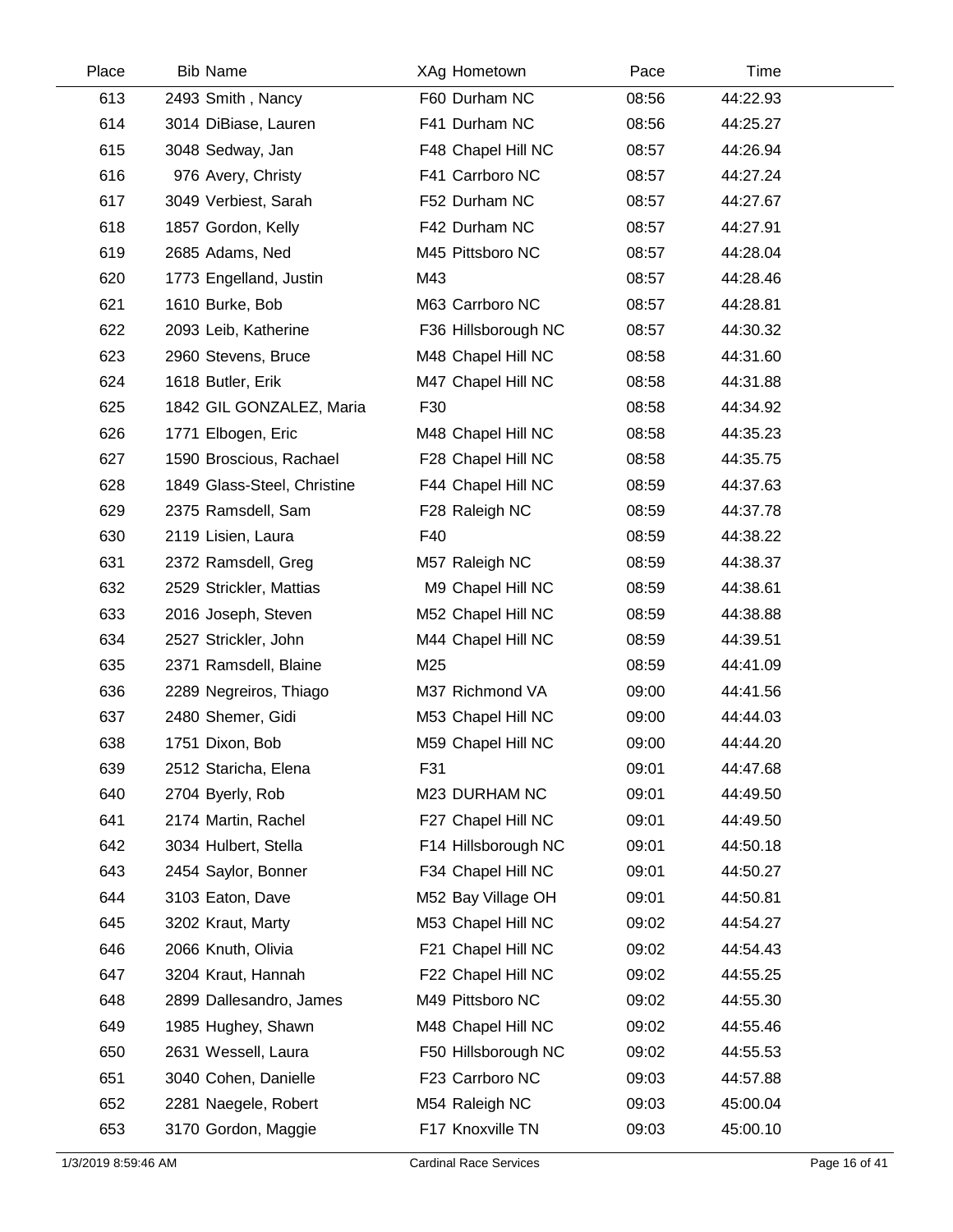| Place | <b>Bib Name</b>           | XAg Hometown           | Pace  | Time     |  |
|-------|---------------------------|------------------------|-------|----------|--|
| 654   | 1682 Conder, Tim          | M57 Chapel Hill NC     | 09:03 | 45:00.84 |  |
| 655   | 2061 Kleinman, Dawn       | F53 Carrboro NC        | 09:04 | 45:01.43 |  |
| 656   | 2636 WHALEN, krista       | F28 DURHAM NC          | 09:04 | 45:01.51 |  |
| 657   | 2150 MacKinnon, Katherine | F17 Chapel Hill NC     | 09:04 | 45:02.08 |  |
| 658   | 1563 Bolon, Calvin        | M19 Chapel Hill NC     | 09:04 | 45:02.91 |  |
| 659   | 1681 Conder, Meredith     | F57 Chapel Hill NC     | 09:04 | 45:03.36 |  |
| 660   | 1675 Cohen, Lena          | F18 Carrboro NC        | 09:04 | 45:03.75 |  |
| 661   | 1821 Friedlander, David   | M36 Brooklyn NY        | 09:04 | 45:04.84 |  |
| 662   | 1887 Gulla, Kathryn       | F37 DURHAM NC          | 09:04 | 45:05.01 |  |
| 663   | 3174 Tuttle, Sean         | M44 Durham NC          | 09:04 | 45:05.33 |  |
| 664   | 2365 Proctor, Susie       | F24 Durham NC          | 09:04 | 45:05.67 |  |
| 665   | 2887 Bigger, Kenneth      | M48 Chicago IL         | 09:04 | 45:05.74 |  |
| 666   | 2690 Athey, Chris         | M29 Chapel Hill NC     | 09:04 | 45:05.83 |  |
| 667   | 1890 Gunn, Kevin          | M51 Carrboro NC        | 09:05 | 45:06.82 |  |
| 668   | 2359 Porter, Warren       | M49 Chapel Hill NC     | 09:05 | 45:07.08 |  |
| 669   | 2029 Kappelman, Michael   | M45 Riverside CT       | 09:05 | 45:08.43 |  |
| 670   | 3115 Singh, Tina          | F48 Chapel Hill NC     | 09:05 | 45:08.53 |  |
| 671   | 2714 Coburn, Karra        | F25 Chapel Hill NC     | 09:05 | 45:08.71 |  |
| 672   | 1703 Craig, Amy           | F44 Durham NC          | 09:05 | 45:08.77 |  |
| 673   | 3025 Factor, Joshua       | M24 Durham NC          | 09:05 | 45:09.17 |  |
| 674   | 3176 Kranz, Matt          | M43 Denver CO          | 09:05 | 45:09.51 |  |
| 675   | 1689 Conner, Michelle     | F44 Raleigh NC         | 09:06 | 45:11.41 |  |
| 676   | 2798 Morris, Ingrid       | F42 Carrboro NC        | 09:06 | 45:12.13 |  |
| 677   | 2750 Harrison, William    | M12 Chapel Hill NC     | 09:06 | 45:12.86 |  |
| 678   | 1922 Harrison, Stuart     | M46 Chapel Hill NC     | 09:06 | 45:13.26 |  |
| 679   | 3067 Robertson, Catherine | F31 Charlottesville VA | 09:06 | 45:13.49 |  |
| 680   | 1781 Escaler, Margarita   | F46 Chapel Hill NC     | 09:06 | 45:13.85 |  |
| 681   | 2813 Petersen, Chad       | M40 Pittsboro NC       | 09:06 | 45:15.15 |  |
| 682   | 1586 Brooker, Matthew     | M11 Chapel Hill NC     | 09:06 | 45:15.52 |  |
| 683   | 1585 Brooker, John        | M42 Chapel Hill NC     | 09:06 | 45:15.96 |  |
| 684   | 1577 Branton, Mike        | M58 Durham NC          | 09:07 | 45:16.37 |  |
| 685   | 1576 Branton, Margaret    | F25 Durham NC          | 09:07 | 45:17.65 |  |
| 686   | 2549 Tauchen, Christine   | F31 Richmond VA        | 09:07 | 45:19.34 |  |
| 687   | 3180 Knott, Chandler      | F23 Columbia SC        | 09:07 | 45:19.35 |  |
| 688   | 2709 Cavender, Jennifer   | F42 Chapel Hill NC     | 09:07 | 45:20.28 |  |
| 689   | 2966 Thomas, Jennifer     | F33 Hillsborough NC    | 09:08 | 45:21.14 |  |
| 690   | 2139 Ludlow, Katie        | F59 Chapel Hill NC     | 09:08 | 45:21.49 |  |
| 691   | 2677 Zengerle, Asa        | M11 Chapel Hill NC     | 09:08 | 45:21.98 |  |
| 692   | 1877 Griffin, Shauna      | F41 Chapel Hill NC     | 09:08 | 45:22.60 |  |
| 693   | 3052 Murphy, Kaitlyn      | F32 Carrboro NC        | 09:08 | 45:23.19 |  |
| 694   | 2723 Dohlman, Henrik      | M58 Chapel Hill NC     | 09:08 | 45:23.51 |  |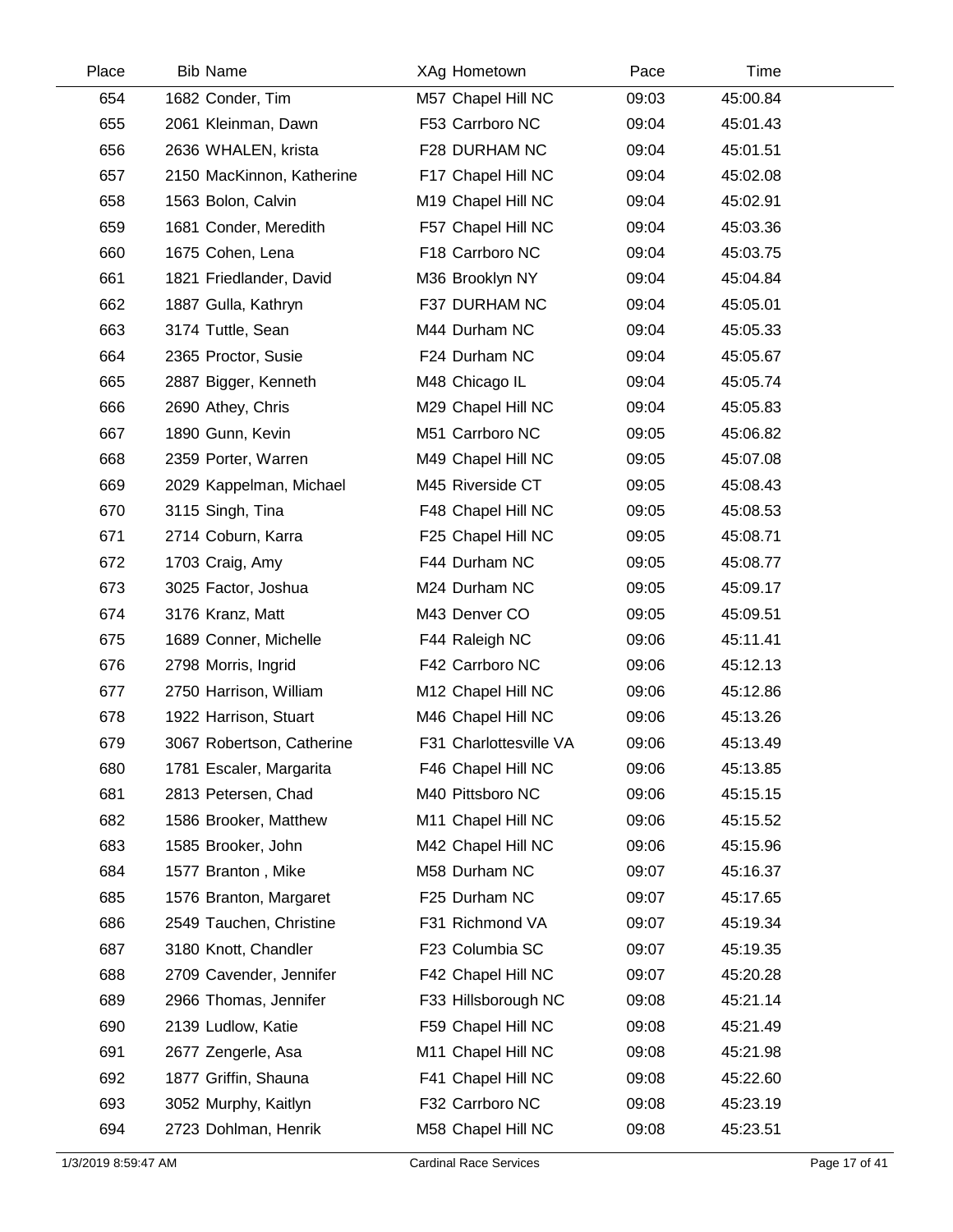| Place | <b>Bib Name</b>            | XAg Hometown        | Pace  | Time     |  |
|-------|----------------------------|---------------------|-------|----------|--|
| 695   | 971 Armstrong, Jen         | F57 Chapel Hill NC  | 09:08 | 45:23.59 |  |
| 696   | 2647 Williams, Christianna | F54 Chapel Hill NC  | 09:08 | 45:24.28 |  |
| 697   | 2678 Zengerle, Jason       | M45 Chapel Hill NC  | 09:08 | 45:24.71 |  |
| 698   | 3102 Hoogervorst, Doug     | M48 Chapel Hill NC  | 09:08 | 45:25.11 |  |
| 699   | 2474 Serrano, Karen        | F44 Chapel Hill NC  | 09:09 | 45:27.47 |  |
| 700   | 2578 Trocki, Aaron         | M40 Carrboro NC     | 09:09 | 45:28.08 |  |
| 701   | 2124 Lissy, Nathan         | M16 Chapel Hill NC  | 09:09 | 45:28.57 |  |
| 702   | 1641 Cavanaugh, Mark       | m45 Chapel Hill NC  | 09:09 | 45:30.32 |  |
| 703   | 2980 Stone, Peter          | M52 Carrboro NC     | 09:09 | 45:30.61 |  |
| 704   | 2038 Keener, Julie         | F37 Indialantic FL  | 09:09 | 45:30.71 |  |
| 705   | 1860 Gordon, Will          | M13 Durham NC       | 09:10 | 45:31.84 |  |
| 706   | 1568 Bossert, Kellie       | F36 Siler City NC   | 09:10 | 45:32.22 |  |
| 707   | 2835 Rodgers, Philip       | M50 Chapel Hill NC  | 09:10 | 45:33.10 |  |
| 708   | 2606 Walsh, Bridget        | F39 Chapel Hill NC  | 09:10 | 45:33.86 |  |
| 709   | 2759 Holaday, Chris        | M52 Durham NC       | 09:10 | 45:34.32 |  |
| 710   | 2799 Morris, Kate          | F <sub>20</sub>     | 09:10 | 45:34.88 |  |
| 711   | 2760 Holaday, Sue          | F50 Durham NC       | 09:10 | 45:35.22 |  |
| 712   | 2834 Rodgers, Jo           | F47 Chapel Hill NC  | 09:10 | 45:35.76 |  |
| 713   | 2571 Torell, Kent          | M27 Raleigh NC      | 09:11 | 45:37.01 |  |
| 714   | 3047 Krouse, Becca         | F31 Chapel Hill NC  | 09:11 | 45:39.74 |  |
| 715   | 2291 Nelson, Sarah Beth    | F34 Chapel Hill NC  | 09:11 | 45:40.16 |  |
| 716   | 2334 Perkins, Jeffrey      | M22 Chapel Hill NC  | 09:11 | 45:40.20 |  |
| 717   | 1708 Cross, Alexander      | M37 Chapel Hill NC  | 09:11 | 45:40.33 |  |
| 718   | 3046 Nick, Krouse          | M32 Chapel Hill NC  | 09:11 | 45:40.83 |  |
| 719   | 2944 Naismith, David       | M48 Chapel Hill NC  | 09:12 | 45:42.99 |  |
| 720   | 979 Baas, Susan            | F57 Carrboro NC     | 09:12 | 45:45.56 |  |
| 721   | 3152 Bucy-Anderson, DeAnna | F18 Chapel Hill NC  | 09:12 | 45:45.79 |  |
| 722   | 2435 Runkle, Kevin         | M13 Chapel Hill NC  | 09:12 | 45:45.87 |  |
| 723   | 1593 Clossick, Madigan     | F18 Chapel Hill NC  | 09:13 | 45:46.42 |  |
| 724   | 1709 Cross, Allyson        | F38 Chapel Hill NC  | 09:13 | 45:47.00 |  |
| 725   | 3141 Mikus, Jeffrey        | M43 Chapel Hill NC  | 09:13 | 45:47.17 |  |
| 726   | 2376 Ramsden, Dale         | M54 Chapel Hill NC  | 09:13 | 45:47.28 |  |
| 727   | 2465 Segovia, Fernando     | M24 Durham NC       | 09:13 | 45:50.30 |  |
| 728   | 2096 Lennon, Alessa        | F27 Williamsburg VA | 09:13 | 45:50.81 |  |
| 729   | 3131 Lee, Sophia`          | F15 Chapel Hill NC  | 09:14 | 45:51.84 |  |
| 730   | 2321 paisner, james        | M70 Carrboro NC     | 09:14 | 45:52.72 |  |
| 731   | 3108 Sadeghzadeh, Claire   | F30 Carrboro NC     | 09:14 | 45:52.98 |  |
| 732   | 2676 Yu, Angela            | F26 Ithaca NY       | 09:14 | 45:53.16 |  |
| 733   | 3134 Neville, Noel         | M10 Chapel Hill NC  | 09:14 | 45:53.42 |  |
| 734   | 3133 Neville, Tim          | M47 Chapel Hill NC  | 09:14 | 45:53.71 |  |
| 735   | 1657 Chiarello, Nick       | M40 Chapel Hill NC  | 09:14 | 45:55.58 |  |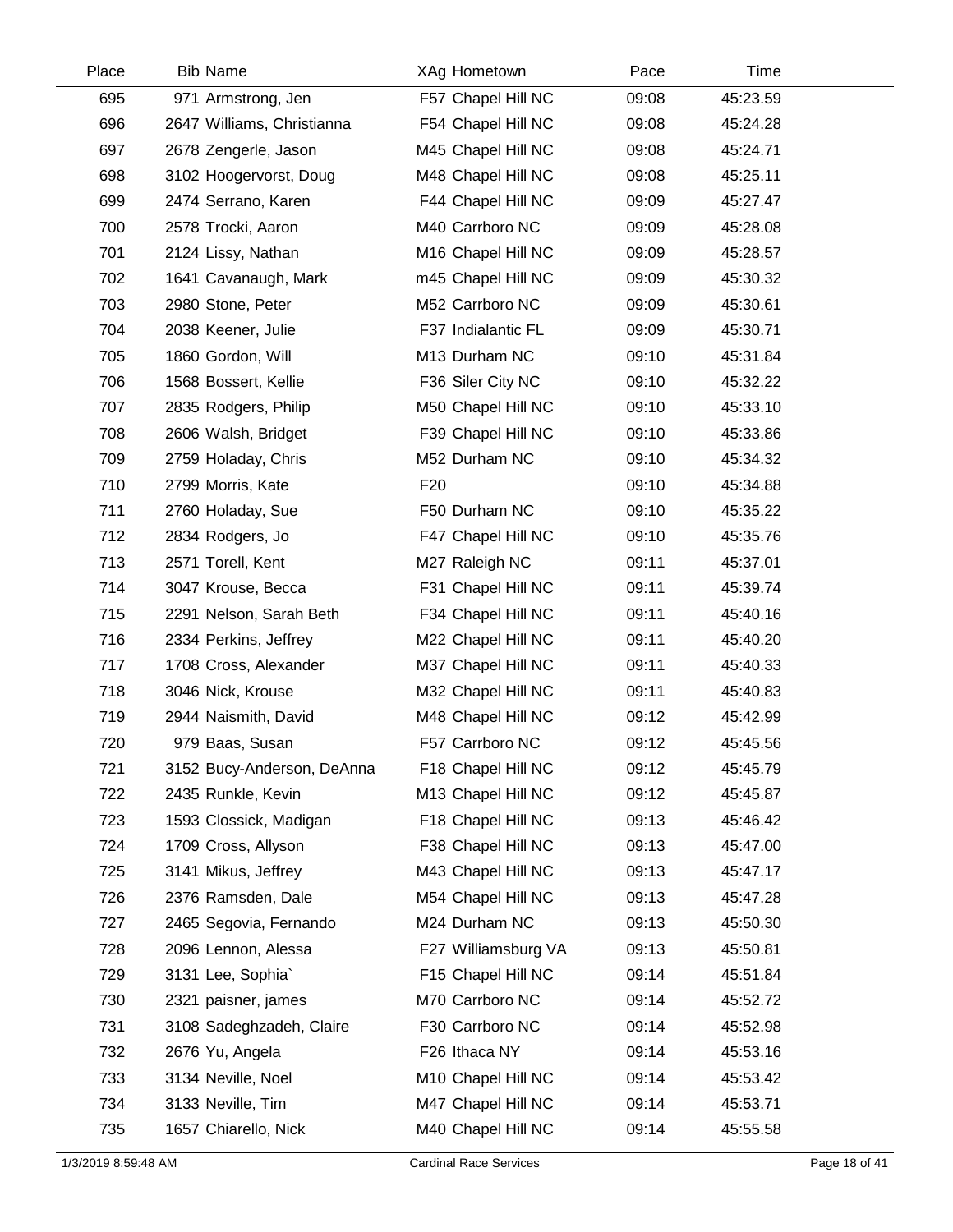| Place | <b>Bib Name</b>        | XAg Hometown         | Pace  | Time     |  |
|-------|------------------------|----------------------|-------|----------|--|
| 736   | 1656 Chiarello, Ginny  | F39 Chapel Hill NC   | 09:14 | 45:55.85 |  |
| 737   | 2236 Millar, Chris     | M18 Chapel Hill NC   | 09:15 | 45:55.96 |  |
| 738   | 2233 Millar, Ally      | F18 Chapel Hill NC   | 09:15 | 45:56.04 |  |
| 739   | 2137 Ludlow, Camden    | M24 Chapel Hill NC   | 09:15 | 45:57.50 |  |
| 740   | 3135 Borham, Holly     | F43 Austin TX        | 09:15 | 45:58.08 |  |
| 741   | 1903 Hall, Jonathan    | M35 Chapel Hill NC   | 09:15 | 45:58.27 |  |
| 742   | 2849 simmons, lisa     | F47 Chapel Hill NC   | 09:15 | 45:58.27 |  |
| 743   | 2014 Jooss, Kathy      | F51 Chapel Hill NC   | 09:15 | 45:59.03 |  |
| 744   | 3012 Wade, Michael     | M60 Hillsborough NC  | 09:15 | 46:00.22 |  |
| 745   | 1762 Ebeling, Carolyn  | F25 Carrboro NC      | 09:16 | 46:01.22 |  |
| 746   | 3129 Lee, Christopher  | M45 Chapel Hill NC   | 09:16 | 46:01.38 |  |
| 747   | 989 Barbee, Blaine     | F36 Chapel Hill NC   | 09:16 | 46:03.13 |  |
| 748   | 2401 Riek, Callie      | F21 Carrboro NC      | 09:16 | 46:03.68 |  |
| 749   | 2738 Fried, Schuyler   | M23 San Francisco CA | 09:16 | 46:03.79 |  |
| 750   | 2588 Van Wert, Sally   | F60 Chapel Hill NC   | 09:16 | 46:04.19 |  |
| 751   | 3173 Blazer, Dan       | M48 DURHAM NC        | 09:16 | 46:04.36 |  |
| 752   | 2518 Stern, Richard    | M51 Carrboro NC      | 09:16 | 46:04.57 |  |
| 753   | 2402 Riek, Jim         | M53 Carrboro NC      | 09:16 | 46:05.40 |  |
| 754   | 2807 Nieman, Stephanie | F34 Chapel Hill NC   | 09:16 | 46:05.46 |  |
| 755   | 3196 Edwards, Mary     | F23 East Longmeadow  | 09:17 | 46:07.08 |  |
| 756   | 2056 Kim, Michelle     | F26 Carrboro NC      | 09:17 | 46:07.42 |  |
| 757   | 3198 Copeland, Henry   | M56 Chapel Hill NC   | 09:17 | 46:08.58 |  |
| 758   | 3193 Grasso, Alexander | M12 Chapel Hill NC   | 09:18 | 46:13.49 |  |
| 759   | 2113 Li, Vivian        | F61 Durham NC        | 09:18 | 46:14.04 |  |
| 760   | 2604 Wahlstrom, Torey  | F50 Chapel Hill NC   | 09:19 | 46:16.36 |  |
| 761   | 2552 Taylor, Ken       | M55 Chapel Hill NC   | 09:19 | 46:18.88 |  |
| 762   | 2607 Walsh, Catherine  | F41 Chapel Hill NC   | 09:19 | 46:19.11 |  |
| 763   | 1611 Burns, Alisa      | F40 Chapel Hill NC   | 09:19 | 46:19.42 |  |
| 764   | 1621 Calabrese, Emma   | F30 Carrboro NC      | 09:19 | 46:20.15 |  |
| 765   | 2810 Pace, Lee         | M61 Chapel Hill NC   | 09:19 | 46:20.27 |  |
| 766   | 2244 Mills, Karin      | F52 Carrboro NC      | 09:19 | 46:20.29 |  |
| 767   | 2477 Shaffer, Gary     | M52 Topsham ME       | 09:19 | 46:20.36 |  |
| 768   | 2563 Toews, Laura      | F32 Washington DC    | 09:20 | 46:21.37 |  |
| 769   | 3090 Elliott, Joanneke | F55 Chapel Hill NC   | 09:20 | 46:21.72 |  |
| 770   | 2171 Martin, Barron    | M32 Washington DC    | 09:20 | 46:21.92 |  |
| 771   | 2651 Williamson, Owen  | M16 Saxapahaw NC     | 09:20 | 46:23.02 |  |
| 772   | 2136 Ludlow, Caitlin   | F26 Chapel Hill NC   | 09:20 | 46:23.10 |  |
| 773   | 1832 Garcia, Vicky     | F45 Durham NC        | 09:20 | 46:24.46 |  |
| 774   | 1617 Butler, Anna      | F17 Chapel Hill NC   | 09:20 | 46:24.49 |  |
| 775   | 2392 Revelle, Rachael  | F32 Carrboro NC      | 09:20 | 46:24.78 |  |
| 776   | 2074 la via, maria     | f55 Chapel Hill NC   | 09:21 | 46:26.37 |  |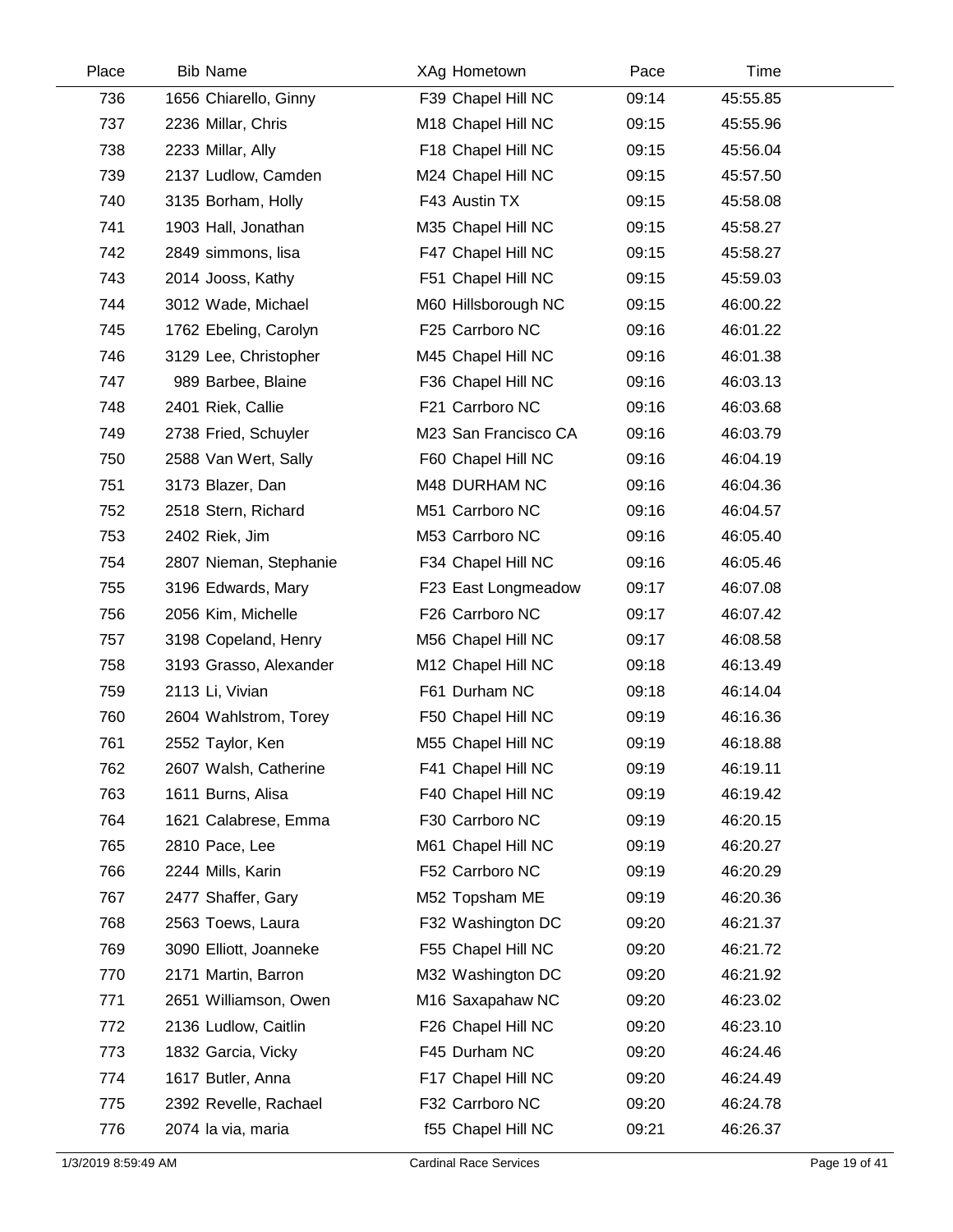| Place | <b>Bib Name</b>         | XAg Hometown       | Pace  | Time     |  |
|-------|-------------------------|--------------------|-------|----------|--|
| 777   | 2295 Neunlist, Ed       | M63 Columbia SC    | 09:21 | 46:26.54 |  |
| 778   | 3007 Monahan, Paul      | M55 Chapel Hill NC | 09:21 | 46:29.77 |  |
| 779   | 2757 Hofweber, Thomas   | M49 Chapel Hill NC | 09:21 | 46:30.26 |  |
| 780   | 2955 Richard, Rebecca   | F43 Chapel Hill NC | 09:22 | 46:31.01 |  |
| 781   | 1875 Greiner, John      | M58 Pittsboro NC   | 09:22 | 46:31.43 |  |
| 782   | 1564 Bolon, Meredith    | F53 Chapel Hill NC | 09:22 | 46:33.66 |  |
| 783   | 1719 Davis, Anna        | F36 manteo NC      | 09:22 | 46:35.49 |  |
| 784   | 2789 Malczewsky, Megan  | F29 Washington DC  | 09:23 | 46:36.24 |  |
| 785   | 2550 tawil, laura       | f36 Chapel Hill NC | 09:23 | 46:38.57 |  |
| 786   | 1814 foster, julie      | F46 Carrboro NC    | 09:23 | 46:39.27 |  |
| 787   | 2037 Keener, Brett      | M37 Indialantic FL | 09:23 | 46:39.95 |  |
| 788   | 2754 Himmel, Theresa    | F50 Chapel Hill NC | 09:23 | 46:40.36 |  |
| 789   | 985 Baker, James        | M35 Carrboro NC    | 09:24 | 46:41.77 |  |
| 790   | 1699 Council, Olivia    | F27 Cary NC        | 09:24 | 46:44.22 |  |
| 791   | 1998 Jaspers, Ilona     | F49 Carrboro NC    | 09:25 | 46:45.61 |  |
| 792   | 2630 Wentz, Catherine   | F55 Arlington VA   | 09:25 | 46:46.23 |  |
| 793   | 3140 Branson, Sheri     | F60 Chapel Hill NC | 09:25 | 46:46.87 |  |
| 794   | 1544 Berreth, Meg       | F48 Carrboro NC    | 09:25 | 46:47.17 |  |
| 795   | 1837 Gaylord, Alison    | F20 Arlington VA   | 09:25 | 46:50.06 |  |
| 796   | 1578 BRECHER, Juliana   | F27 Chapel Hill NC | 09:26 | 46:51.69 |  |
| 797   | 1579 Brecher, Mark      | M62 Chapel Hill NC | 09:26 | 46:51.77 |  |
| 798   | 3120 Porter, Reese      | M18 Carrboro NC    | 09:26 | 46:51.97 |  |
| 799   | 2452 Sargent, Julia     | F35 Pittsboro NC   | 09:27 | 46:57.05 |  |
| 800   | 2724 Durham, Anne       | F42                | 09:27 | 46:58.28 |  |
| 801   | 1738 Dempsey, Jillian   | F35 Chapel Hill NC | 09:27 | 46:59.03 |  |
| 802   | 2824 Preisser, John     | M54 Chapel Hill NC | 09:27 | 47:00.31 |  |
| 803   | 1552 Bigler, Rebecca    | F41 Siler City NC  | 09:28 | 47:00.55 |  |
| 804   | 1630 Carley, Kathleen   | F59 Carrboro NC    | 09:28 | 47:01.01 |  |
| 805   | 3104 Eaton, Elizabeth   | F52 Bay Village OH | 09:28 | 47:01.06 |  |
| 806   | 2438 Saccoccio, Frances | F37 Durham NC      | 09:28 | 47:02.94 |  |
| 807   | 2916 Heafner, Dylan     | M24 Chapel Hill NC | 09:28 | 47:03.75 |  |
| 808   | 1847 Glassbrook, Jason  | M29 Chapel Hill NC | 09:28 | 47:04.52 |  |
| 809   | 1916 Hanson, Margaret   | F45 Carrboro NC    | 09:28 | 47:05.42 |  |
| 810   | 2439 Sacks, Lauren      | F40 Carrboro NC    | 09:29 | 47:05.51 |  |
| 811   | 2872 Walsh, Kevin       | M57 DURHAM NC      | 09:29 | 47:05.55 |  |
| 812   | 2422 Rosen, Ted         | M31                | 09:29 | 47:06.64 |  |
| 813   | 2490 Smar, Tricia       | F32 Durham NC      | 09:29 | 47:07.59 |  |
| 814   | 2523 Strain, Betsy      | F52 Durham NC      | 09:29 | 47:07.82 |  |
| 815   | 2905 Gillespie, Andy    | M21 Chapel Hill NC | 09:29 | 47:10.19 |  |
| 816   | 2873 Wesley, Tracy      | F43 Chapel Hill NC | 09:30 | 47:11.60 |  |
| 817   | 2853 Steiner, Anne      | F46 Chapel Hill NC | 09:30 | 47:12.67 |  |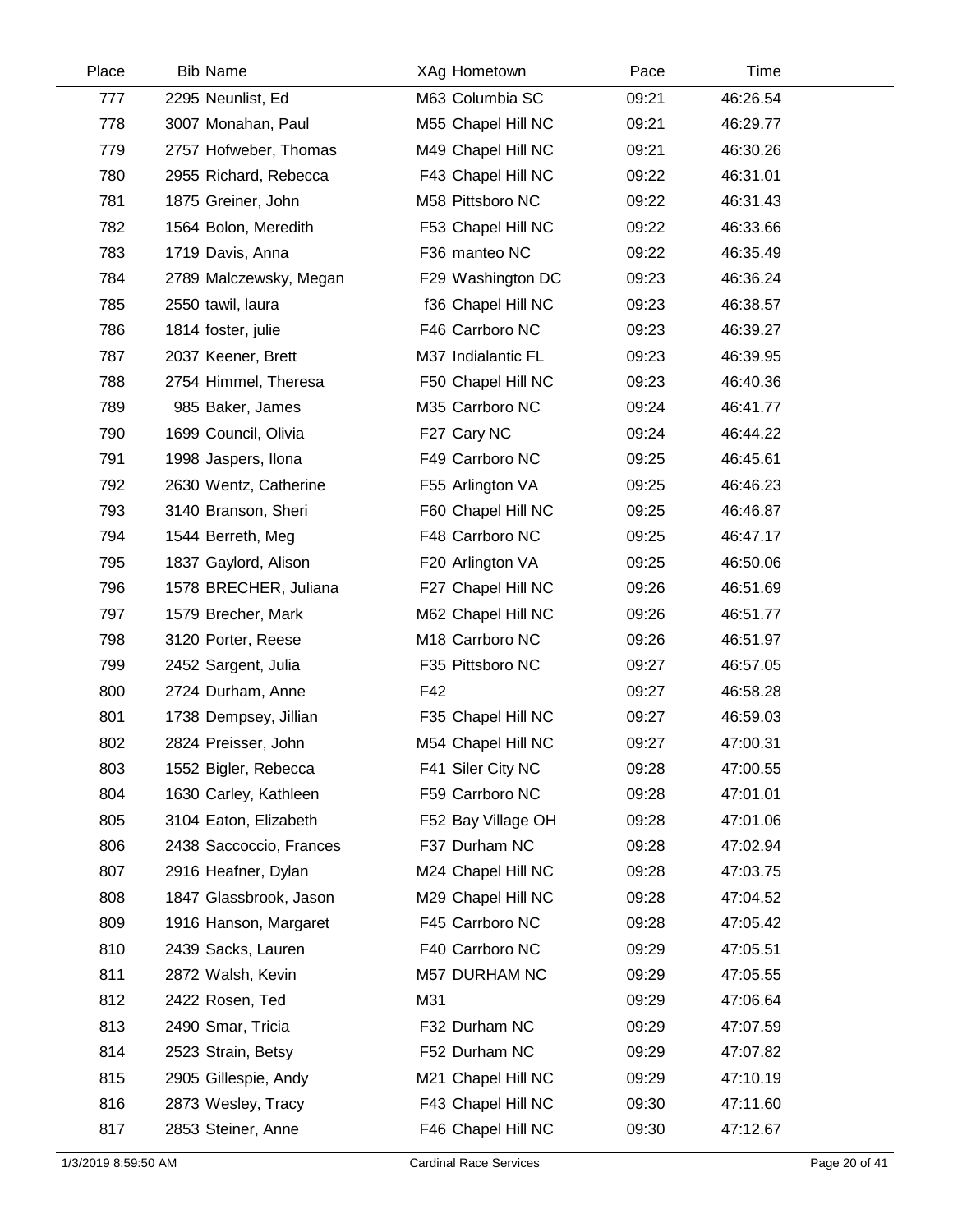| Place | <b>Bib Name</b>           | XAg Hometown        | Pace  | Time     |  |
|-------|---------------------------|---------------------|-------|----------|--|
| 818   | 2708 Carpenter, C Denise  | F51 Chapel Hill NC  | 09:30 | 47:12.83 |  |
| 819   | 3119 Lenox, Kari          | F52 Chapel Hill NC  | 09:30 | 47:12.94 |  |
| 820   | 2854 Stephens, Anne       | F48 Chapel Hill NC  | 09:30 | 47:12.99 |  |
| 821   | 1880 Grill, Julie         | F54 Chapel Hill NC  | 09:31 | 47:15.74 |  |
| 822   | 1710 Cruickshank, Rachael | F48 Chapel Hill NC  | 09:31 | 47:15.83 |  |
| 823   | 1822 Fruik, Thomas        | M28 Carrboro NC     | 09:31 | 47:16.78 |  |
| 824   | 2216 Mendlovitz, Harry    | M12 Chapel Hill NC  | 09:32 | 47:21.02 |  |
| 825   | 2209 McLaurin, Jennifer   | F38 Pittsboro NC    | 09:32 | 47:21.15 |  |
| 826   | 2836 Rogers, Kim          | F47 Carrboro NC     | 09:32 | 47:23.85 |  |
| 827   | 3020 Arnott, Jamie        | F47 Chapel Hill NC  | 09:32 | 47:25.06 |  |
| 828   | 2981 Busko, Lisa          | F46 Chapel Hill NC  | 09:33 | 47:25.34 |  |
| 829   | 2147 Machlin, Laura       | F26 Carrboro NC     | 09:33 | 47:27.57 |  |
| 830   | 3143 Edwards, Suzee       | F44 Jupiter FL      | 09:33 | 47:28.05 |  |
| 831   | 2791 Mastbrook, Neal      | M42 Ocean City MD   | 09:34 | 47:30.65 |  |
| 832   | 2594 VanOsdol, Jeff       | M54                 | 09:34 | 47:31.49 |  |
| 833   | 3105 Pfeifer, Miles       | M51 Hillsborough NC | 09:34 | 47:31.72 |  |
| 834   | 2504 Spencer, Molly       | F27 Philadelphia PA | 09:34 | 47:32.27 |  |
| 835   | 2839 Sammon, Larry        | M62 Chapel Hill NC  | 09:34 | 47:32.30 |  |
| 836   | 3106 Pfeifer, Sierra      | F16 Hillsborough NC | 09:34 | 47:32.60 |  |
| 837   | 2403 Rieth, Darian        | F27 Chapel Hill NC  | 09:34 | 47:32.70 |  |
| 838   | 2506 Spock, Alex          | M44 DURHAM NC       | 09:34 | 47:32.84 |  |
| 839   | 2997 Halloway, Mayfie     | F10 Chapel Hill NC  | 09:34 | 47:33.52 |  |
| 840   | 2590 Vandegrift, Sara     | F41 Chapel Hill NC  | 09:34 | 47:33.91 |  |
| 841   | 2444 Sampey, Catherine    | F45 Hillsborough NC | 09:35 | 47:36.18 |  |
| 842   | 2094 Lekens, Larry        | M70                 | 09:35 | 47:36.31 |  |
| 843   | 1644 Chafe, Christopher   | M49 Takoma Park MD  | 09:35 | 47:36.33 |  |
| 844   | 1943 Helms, Tanya         | F58 Chapel Hill NC  | 09:35 | 47:37.37 |  |
| 845   | 1930 Hawley, Dawna        | F48 Chapel Hill NC  | 09:35 | 47:39.02 |  |
| 846   | 1929 Hawley, Charlotte    | F10 Chapel Hill NC  | 09:35 | 47:39.29 |  |
| 847   | 1910 Hammond, Caroline    | F15 Chapel Hill NC  | 09:35 | 47:39.73 |  |
| 848   | 1572 bradfield, Kristen   | F52 Hillsborough NC | 09:36 | 47:40.25 |  |
| 849   | 2306 OFÇÖNeill, Kelsey    | F32 Carrboro NC     | 09:36 | 47:42.25 |  |
| 850   | 2589 Vandegrift, Camilla  | F11 Chapel Hill NC  | 09:36 | 47:43.24 |  |
| 851   | 2510 stanley, will        | m33 Carrboro NC     | 09:36 | 47:43.32 |  |
| 852   | 1672 Cocowitch, Anya      | F19 Chapel Hill NC  | 09:36 | 47:43.80 |  |
| 853   | 1879 Grill, Chloe         | F19 Chapel Hill NC  | 09:36 | 47:43.93 |  |
| 854   | 2581 Tweedy, Jonathan     | M40 Carrboro NC     | 09:36 | 47:44.32 |  |
| 855   | 2068 Kobesky, Stephanie   | F40                 | 09:36 | 47:44.54 |  |
| 856   | 2421 Rosen, Norm          | m64 Chapel Hill NC  | 09:37 | 47:47.41 |  |
| 857   | 2868 Vavalle, Emily       | F39 Chapel Hill NC  | 09:37 | 47:49.57 |  |
| 858   | 2553 Taylor, Kyla         | F34 Durham NC       | 09:38 | 47:50.26 |  |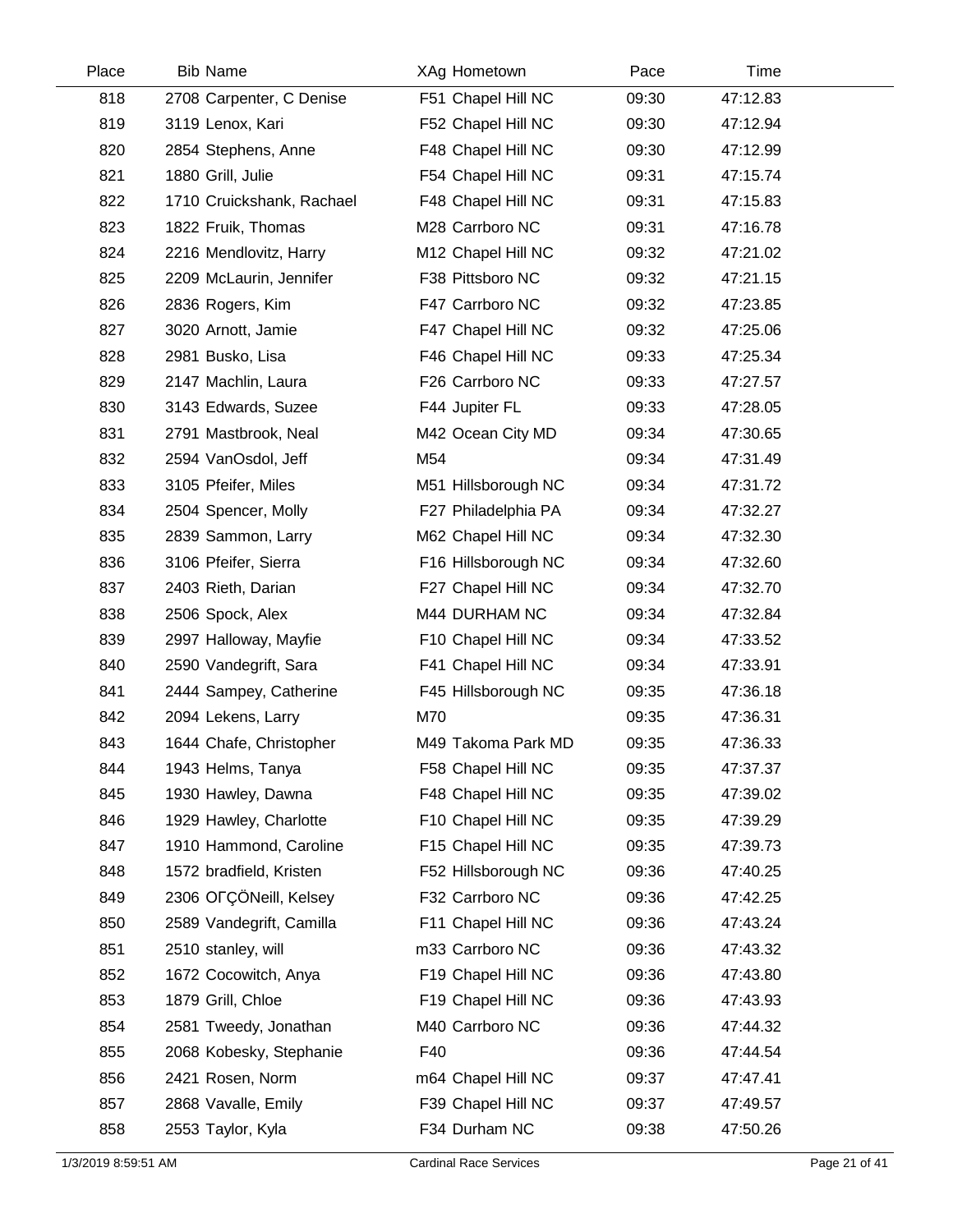| Place | <b>Bib Name</b>            | XAg Hometown         | Pace  | Time     |  |
|-------|----------------------------|----------------------|-------|----------|--|
| 859   | 1582 Brnich, Sarah         | F29 Carrboro NC      | 09:38 | 47:51.59 |  |
| 860   | 1581 Brnich, Edward        | M55 Mt. Pleasant SC  | 09:38 | 47:53.40 |  |
| 861   | 2874 Wilson, Kevin         | M53 Chapel Hill NC   | 09:38 | 47:54.78 |  |
| 862   | 2583 Underwood, Grace      | F28 Chapel Hill NC   | 09:39 | 47:55.81 |  |
| 863   | 1664 Cleary, Jesse         | M45 Carrboro NC      | 09:39 | 47:57.49 |  |
| 864   | 1665 Cleary, Nora          | F12 Carrboro NC      | 09:39 | 47:58.64 |  |
| 865   | 1640 Causey, Jeff          | M53 GRAHAM NC        | 09:39 | 47:58.72 |  |
| 866   | 2924 Knight, Alexander     | M17 Chapel Hill NC   | 09:40 | 48:00.23 |  |
| 867   | 3010 Craig, Davis          | M29 Raleigh NC       | 09:40 | 48:03.42 |  |
| 868   | 2720 Darsie, Paul          | M28 New York NY      | 09:40 | 48:03.96 |  |
| 869   | 2379 Randolph, Randy       | M52 Chapel Hill NC   | 09:41 | 48:05.67 |  |
| 870   | 3101 Hoogervorst, Amy      | F50 Chapel Hill NC   | 09:41 | 48:06.68 |  |
| 871   | 2907 Gillespie, Phil       | M59 Chapel Hill NC   | 09:41 | 48:09.03 |  |
| 872   | 1595 Bennett, William      | M66 Chapel Hill NC   | 09:41 | 48:09.16 |  |
| 873   | 3005 Michel, Karin         | F44 Hillsborough NC  | 09:41 | 48:09.55 |  |
| 874   | 2000 Jennings, Stephen     | M31 Morrisville NC   | 09:41 | 48:09.90 |  |
| 875   | 2761 Hooks, Elizabeth      | F44 Chapel Hill NC   | 09:42 | 48:10.84 |  |
| 876   | 2098 Leventhal, Evan       | M37                  | 09:42 | 48:12.64 |  |
| 877   | 2242 Miller, Madeline      | F32                  | 09:42 | 48:13.51 |  |
| 878   | 2060 Kleinhammes, Alfred   | M67 Chapel Hill NC   | 09:43 | 48:15.92 |  |
| 879   | 2614 Warner, Diane         | F53 Chapel Hill NC   | 09:43 | 48:16.52 |  |
| 880   | 2820 Podkul, Jennifer      | F42 Silver Spring MD | 09:43 | 48:18.51 |  |
| 881   | 2346 Podkul, Tim           | M37 Chapel Hill NC   | 09:43 | 48:18.66 |  |
| 882   | 2658 Wojcik, Deb           | F43 Chapel Hill NC   | 09:43 | 48:18.89 |  |
| 883   | 2238 Millar, Will          | M13 Chapel Hill NC   | 09:44 | 48:21.45 |  |
| 884   | 3018 Limbo, Harro          | M44 Evanston IL      | 09:44 | 48:21.49 |  |
| 885   | 2307 O'Briant, Kyle        | M33 Mebane NC        | 09:44 | 48:21.94 |  |
| 886   | 2234 Millar, Anna          | F49 Chapel Hill NC   | 09:44 | 48:22.36 |  |
| 887   | 2031 Kappelman, Sarah      | F11 Riverside CT     | 09:44 | 48:22.45 |  |
| 888   | 2898 Dallesandro, Cheyenne | F45 Pittsboro NC     | 09:44 | 48:23.13 |  |
| 889   | 2543 Swinney, Felicia      | F38 Pittsboro NC     | 09:44 | 48:23.20 |  |
| 890   | 2399 Ricker, Julie         | F42 Pittsboro NC     | 09:44 | 48:23.82 |  |
| 891   | 1999 Jennings, Stanley     | M64 Bel Air MD       | 09:44 | 48:24.20 |  |
| 892   | 1813 foster, andrew        | m49 Chapel Hill NC   | 09:44 | 48:24.95 |  |
| 893   | 2779 Kohrman, Richard      | M70 Mebane NC        | 09:45 | 48:25.61 |  |
| 894   | 2682 Zimmerman, Van        | M64 Cary NC          | 09:45 | 48:26.01 |  |
| 895   | 2670 Woodward, Kim         | F56 Olivette MO      | 09:45 | 48:27.47 |  |
| 896   | 3118 Porter, Greg          | M56 Carrboro NC      | 09:45 | 48:29.71 |  |
| 897   | 948 Allen, Alex            | M29                  | 09:46 | 48:31.33 |  |
| 898   | 2420 Rosen, Miles          | M24 Durham NC        | 09:46 | 48:32.42 |  |
| 899   | 956 Altaffer, Nathan       | M48 Chapel Hill NC   | 09:46 | 48:34.12 |  |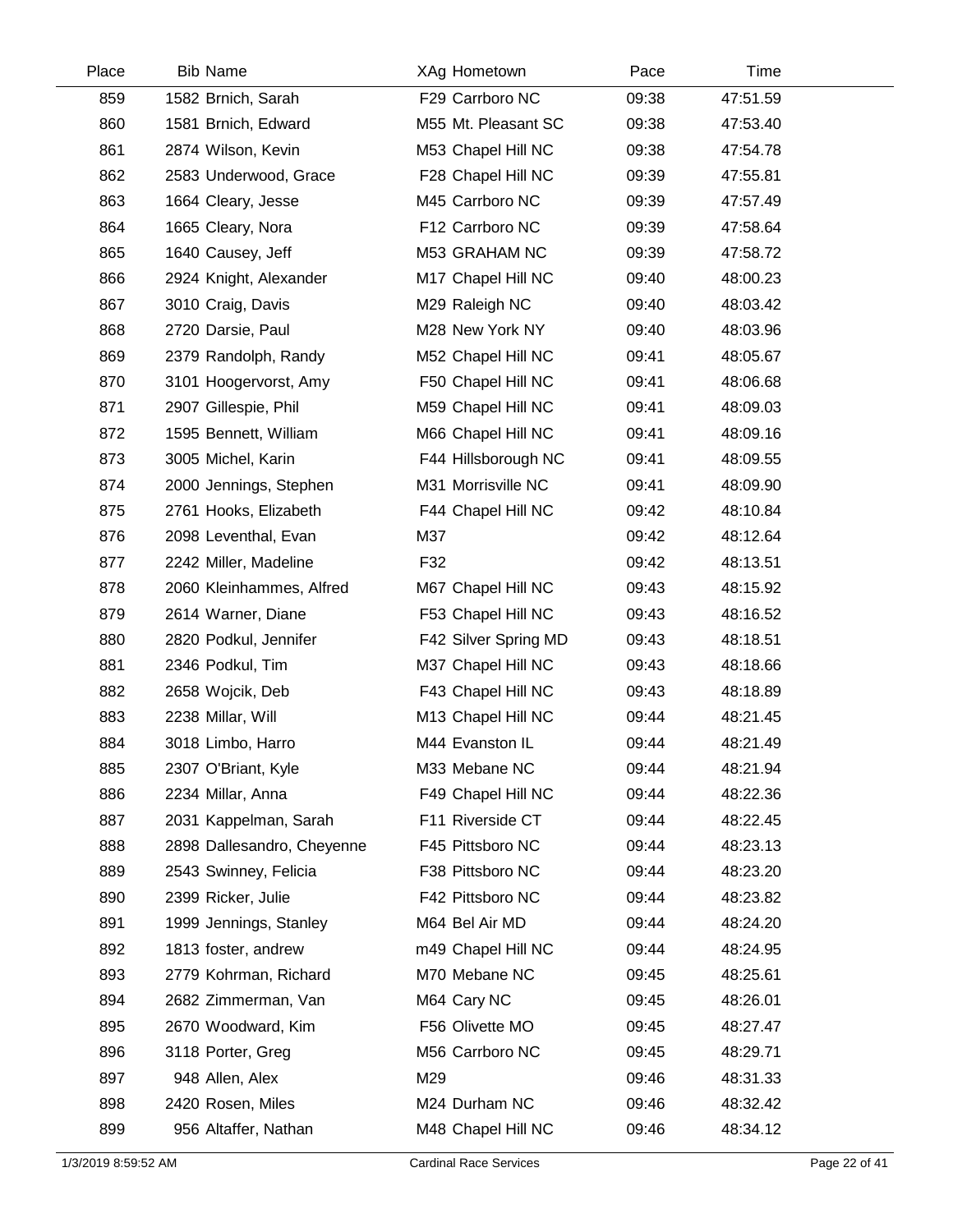| Place | <b>Bib Name</b>            | XAg Hometown         | Pace  | Time     |  |
|-------|----------------------------|----------------------|-------|----------|--|
| 900   | 1659 Chlebowski, Jeff      | M52 Cary NC          | 09:46 | 48:34.77 |  |
| 901   | 955 Altaffer, Kellie       | F47 Chapel Hill NC   | 09:47 | 48:35.05 |  |
| 902   | 1685 Congdon, Kelly        | F40 GRAHAM NC        | 09:47 | 48:35.77 |  |
| 903   | 2939 Margolis, David       | M59 Chapel Hill NC   | 09:47 | 48:38.51 |  |
| 904   | 2743 Gorsage, Justin       | M37 Durham NC        | 09:47 | 48:39.06 |  |
| 905   | 2274 Murdoch, Caitlin      | F27 Durham NC        | 09:47 | 48:39.25 |  |
| 906   | 3225 Young, Meredith       | F24 Washington DC    | 09:47 | 48:39.82 |  |
| 907   | 3224 Cox, Laura            | F34 Lexington KY     | 09:48 | 48:41.22 |  |
| 908   | 2918 Hehl, Brent           | M32 Chapel Hill NC   | 09:48 | 48:41.32 |  |
| 909   | 3207 Bortz, Shannon        | F50 Willow Spring NC | 09:48 | 48:42.38 |  |
| 910   | 2418 Rosen, Erica          | F33                  | 09:48 | 48:42.98 |  |
| 911   | 3054 Petrin, Pete          | M62 Hillsborough NC  | 09:48 | 48:43.68 |  |
| 912   | 2885 Barnes, Kevin         | M16 Chapel Hill NC   | 09:48 | 48:44.77 |  |
| 913   | 2558 Thorn, rosemary       | F63 Chapel Hill NC   | 09:49 | 48:45.91 |  |
| 914   | 2500 Soto, Linda Carolina  | F50 Carrboro NC      | 09:49 | 48:46.34 |  |
| 915   | 2917 Heafner, Zach         | M21 Chapel Hill NC   | 09:49 | 48:46.35 |  |
| 916   | 2391 Retsch-Bogart, George | M66 Chapel Hill NC   | 09:49 | 48:47.38 |  |
| 917   | 2988 Fussman, Chet         | M59 jacksonville FL  | 09:49 | 48:48.05 |  |
| 918   | 2668 Woodward, Brian       | M63 Olivette MO      | 09:49 | 48:49.64 |  |
| 919   | 2200 McHale, Kimberly      | F33 Durham NC        | 09:49 | 48:49.78 |  |
| 920   | 2199 McHale, Aaron James   | M33 Hillsborough NC  | 09:50 | 48:50.36 |  |
| 921   | 3085 Gowan, Frith          | F44 Carrboro NC      | 09:50 | 48:51.67 |  |
| 922   | 2370 Ramsdell, Barbara     | F <sub>21</sub>      | 09:50 | 48:52.53 |  |
| 923   | 1746 DiFranco, Richie      | M40 Chapel Hill NC   | 09:50 | 48:53.21 |  |
| 924   | 2994 Halloway, Stuart      | M50 Chapel Hill NC   | 09:51 | 48:54.94 |  |
| 925   | 1799 Field, Estela         | F43 Chapel Hill NC   | 09:51 | 48:55.23 |  |
| 926   | 2285 Nason, Ellen          | F55 Chapel Hill NC   | 09:51 | 48:55.38 |  |
| 927   | 1733 Dean, Evan            | M12 Chapel Hill NC   | 09:51 | 48:58.08 |  |
| 928   | 2884 Barnes, Donald        | M46 Chapel Hill NC   | 09:51 | 48:59.08 |  |
| 929   | 1732 Dean, Brad            | M47 Chapel Hill NC   | 09:51 | 48:59.17 |  |
| 930   | 2615 Warner, Todd          | M54 Chapel Hill NC   | 09:51 | 48:59.56 |  |
| 931   | 3076 Goldstein, Adam       | M58 Chapel Hill NC   | 09:52 | 49:00.41 |  |
| 932   | 2827 Provenzano, Joseph    | M26 Chapel Hill NC   | 09:52 | 49:00.70 |  |
| 933   | 2034 Kasten, Tracy         | F47 Chapel Hill NC   | 09:52 | 49:01.17 |  |
| 934   | 2237 Millar, Jamey         | M50 Chapel Hill NC   | 09:52 | 49:01.20 |  |
| 935   | 2033 Kasten, Michael       | M46 Chapel Hill NC   | 09:52 | 49:01.46 |  |
| 936   | 2719 Cui, Julie            | F25 Chapel Hill NC   | 09:52 | 49:02.93 |  |
| 937   | 2528 Strickler, Kirsten    | F11 Chapel Hill NC   | 09:52 | 49:04.22 |  |
| 938   | 2792 Maziar, Melody        | F64 Atlanta GA       | 09:52 | 49:04.40 |  |
| 939   | 2282 Naftel, Signe         | F38 Chapel Hill NC   | 09:53 | 49:04.90 |  |
| 940   | 1835 Garoni, Carson        | F47 Chapel Hill NC   | 09:53 | 49:06.57 |  |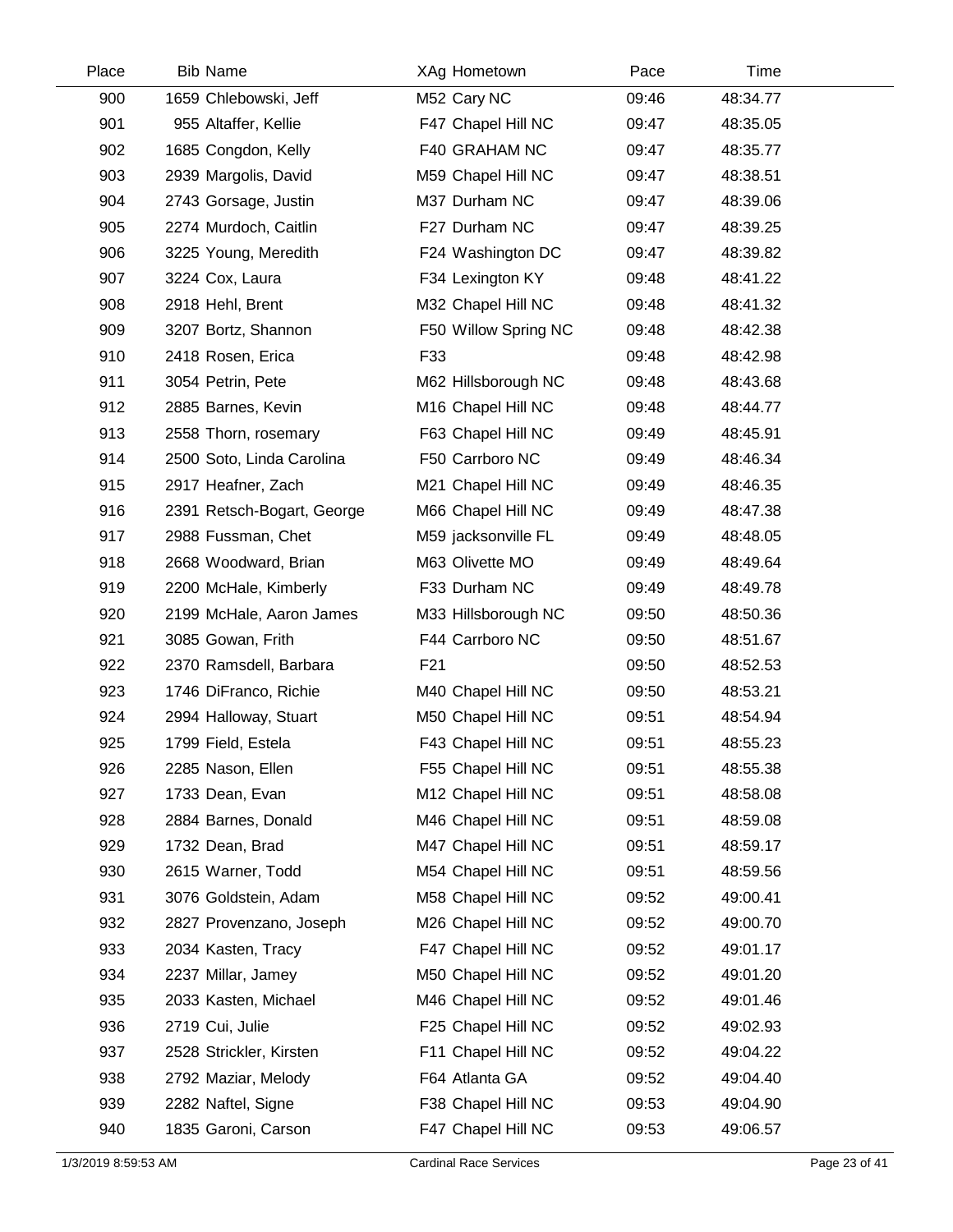| Place | <b>Bib Name</b>            | XAg Hometown         | Pace  | Time     |  |
|-------|----------------------------|----------------------|-------|----------|--|
| 941   | 2731 Fisher, Heidi         | F43 Chapel Hill NC   | 09:53 | 49:07.98 |  |
| 942   | 2381 Rath, Martha          | f48 Chapel Hill NC   | 09:53 | 49:09.50 |  |
| 943   | 2129 Loughrey, Reed        | F42 Chapel Hill NC   | 09:54 | 49:09.84 |  |
| 944   | 2272 Munday, Amy           | F42 Chapel Hill NC   | 09:54 | 49:09.92 |  |
| 945   | 2664 Wong, Ethan           | M17 Solon OH         | 09:54 | 49:12.21 |  |
| 946   | 984 bainter, shelley       | f46 Chapel Hill NC   | 09:54 | 49:13.55 |  |
| 947   | 1935 Heafner, Tricia       | F53 Chapel Hill NC   | 09:54 | 49:14.24 |  |
| 948   | 2226 Messina, Julie        | F41 Durham NC        | 09:55 | 49:14.71 |  |
| 949   | 2711 Clark, Hannah         | F27 Chapel Hill NC   | 09:55 | 49:15.06 |  |
| 950   | 3124 Ritter, Joao          | M24 San Francisco CA | 09:55 | 49:15.60 |  |
| 951   | 3127 Ritter, Juliana       | F <sub>23</sub>      | 09:55 | 49:15.62 |  |
| 952   | 1947 Hensel, Erin          | F38 Durham NC        | 09:55 | 49:15.77 |  |
| 953   | 2787 Long, Gisele          | F45 Carrboro NC      | 09:55 | 49:17.22 |  |
| 954   | 2969 West, Rachel          | F30                  | 09:55 | 49:18.58 |  |
| 955   | 3252 Villa, Jennifer       | F41                  | 09:55 | 49:18.84 |  |
| 956   | 2733 Flint, Mike           | M29 Carrboro NC      | 09:56 | 49:19.69 |  |
| 957   | 2815 Phillips, Grace       | F29 Carrboro NC      | 09:56 | 49:20.08 |  |
| 958   | 2254 Moore, Alexa          | F43 Chapel Hill NC   | 09:56 | 49:20.61 |  |
| 959   | 2425 Roupas, Shelley       | F50 Chapel Hill NC   | 09:56 | 49:22.97 |  |
| 960   | 1625 Cantrell, Todd        | M49 Chapel Hill NC   | 09:56 | 49:22.97 |  |
| 961   | 1729 Dayton, Alex          | F8 Carrboro NC       | 09:56 | 49:23.71 |  |
| 962   | 1906 Hamilton, Christine   | F24 Chapel Hill NC   | 09:57 | 49:24.81 |  |
| 963   | 2975 Bastian, Kevin        | M34 Chapel Hill NC   | 09:57 | 49:25.41 |  |
| 964   | 1907 Hamilton, Michael     | M60 Chapel Hill NC   | 09:57 | 49:25.63 |  |
| 965   | 1602 Brown, Bunny          | F59 Durham NC        | 09:57 | 49:26.43 |  |
| 966   | 1704 Criswell, David       | M55 Durham NC        | 09:57 | 49:27.28 |  |
| 967   | 2380 Rao-Dayton, Sheila    | f47 Carrboro NC      | 09:57 | 49:28.33 |  |
| 968   | 1897 Guy, Cid              | F55 Chapel Hill NC   | 09:58 | 49:30.12 |  |
| 969   | 2568 Toney, Raymond        | M54 Chapel Hill NC   | 09:58 | 49:30.74 |  |
| 970   | 2843 Schultz, Kelley       | F47                  | 09:58 | 49:31.32 |  |
| 971   | 2358 Porter, Kristine      | F50 Chapel Hill NC   | 09:58 | 49:32.45 |  |
| 972   | 2745 green, david          | m36 Chapel Hill NC   | 09:58 | 49:33.34 |  |
| 973   | 954 Alston, Kwame          | M25 Carrboro NC      | 09:58 | 49:33.65 |  |
| 974   | 2175 Martin, Robert        | M57 Nashville TN     | 09:58 | 49:34.25 |  |
| 975   | 2469 sellers, don          | M68 Siler City NC    | 09:59 | 49:38.83 |  |
| 976   | 1533 Belza, Kareen         | F41 Carrboro NC      | 10:00 | 49:41.52 |  |
| 977   | 3150 Rajaraman, Gayathri   | F44 DURHAM NC        | 10:01 | 49:44.63 |  |
| 978   | 1622 Calderon-Guthe, Klara | F22 Cary NC          | 10:01 | 49:45.33 |  |
| 979   | 3215 Lotz, Daniel          | M44 Chapel Hill NC   | 10:01 | 49:46.88 |  |
| 980   | 2304 Norwood, Hollin       | M38 Chapel Hill NC   | 10:02 | 49:49.71 |  |
| 981   | 2617 Waters, Hillary       | F30 Richmond VA      | 10:02 | 49:49.72 |  |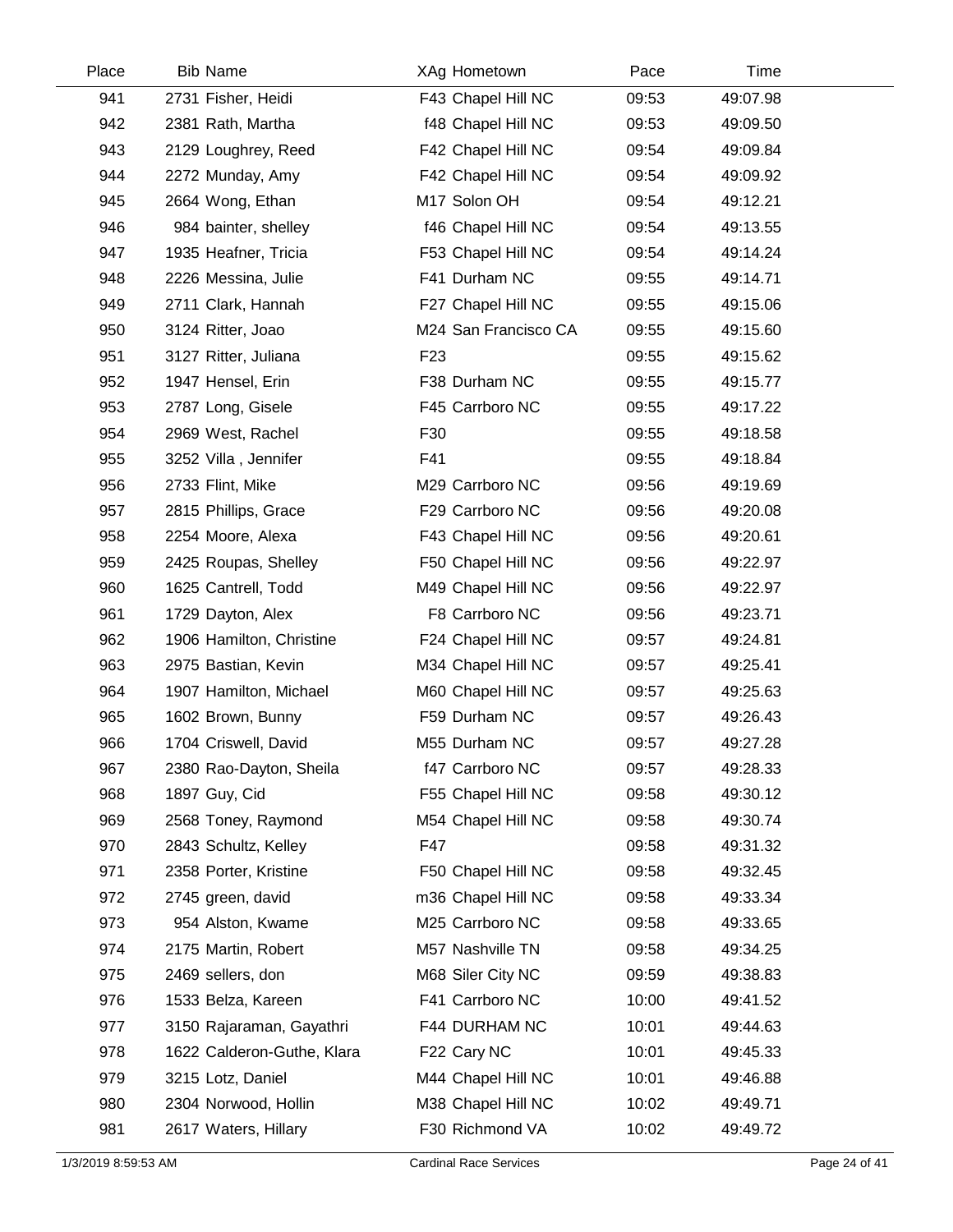| Place | <b>Bib Name</b>          | XAg Hometown         | Pace  | Time     |  |
|-------|--------------------------|----------------------|-------|----------|--|
| 982   | 1778 Ervin, Luke         | M24 Durham NC        | 10:02 | 49:50.93 |  |
| 983   | 1763 Ehlers, Andrew      | M13 ATHENS GA        | 10:02 | 49:51.34 |  |
| 984   | 1777 Ervin, Lindsey      | F26 DURHAM NC        | 10:02 | 49:51.79 |  |
| 985   | 3009 Hird, Amy           | F46 Chapel Hill NC   | 10:02 | 49:51.91 |  |
| 986   | 3044 Schwartz, Ellie     | F11 Chapel Hill NC   | 10:02 | 49:52.73 |  |
| 987   | 2404 Rieth, Peter        | M54 Chapel Hill NC   | 10:02 | 49:54.06 |  |
| 988   | 3181 Knott, Charlie      | M52 DURHAM NC        | 10:04 | 49:59.64 |  |
| 989   | 2848 Simmons, Isabel     | F17 Chapel Hill NC   | 10:04 | 49:59.73 |  |
| 990   | 2099 Levin, Bengt        | M11 Chapel Hill NC   | 10:04 | 50:02.60 |  |
| 991   | 2245 Mills, Tina         | F46 Pittsboro NC     | 10:04 | 50:02.93 |  |
| 992   | 2809 O'Brien, Amanda     | F39                  | 10:04 | 50:03.10 |  |
| 993   | 2995 Lucas, Miha         | F46 Chapel Hill NC   | 10:04 | 50:03.47 |  |
| 994   | 2996 Lucas, Kiran        | F16 Chapel Hill NC   | 10:04 | 50:04.07 |  |
| 995   | 2194 McGlauflin, Kristin | F31 Carrboro NC      | 10:06 | 50:09.66 |  |
| 996   | 2494 SMITH, SUSAN        | F60 DURHAM NC        | 10:06 | 50:09.93 |  |
| 997   | 2821 PRAGER, DARREN      | M43 Chapel Hill NC   | 10:06 | 50:11.77 |  |
| 998   | 3072 Simon, Leah         | F21 Carrboro NC      | 10:06 | 50:12.62 |  |
| 999   | 1696 Correia, Joao       | M50 Durham NC        | 10:06 | 50:12.81 |  |
| 1000  | 2648 Williams, Crystal   | F45 Durham NC        | 10:06 | 50:12.82 |  |
| 1001  | 1874 Greiner, Janice     | F59 Pittsboro NC     | 10:07 | 50:15.11 |  |
| 1002  | 2224 Messier, Erin       | F38 Chapel Hill NC   | 10:08 | 50:19.67 |  |
| 1003  | 1774 Engle, Michelle     | F46 Chapel Hill NC   | 10:08 | 50:22.13 |  |
| 1004  | 1872 Greene, Connor      | M19 Chapel Hill NC   | 10:08 | 50:22.43 |  |
| 1005  | 3081 Borders, Rosalind   | F33 New Orleans LA   | 10:08 | 50:22.59 |  |
| 1006  | 2828 Reed, Pam           | F50 Chapel Hill NC   | 10:08 | 50:22.75 |  |
| 1007  | 3082 Bogan, Elihu        | M34 Santa Barbara CA | 10:08 | 50:22.90 |  |
| 1008  | 2904 Engle, Bryan        | M46 Chapel Hill NC   | 10:08 | 50:22.98 |  |
| 1009  | 2882 Ambrose, Kirsten    | F46 Durham NC        | 10:09 | 50:24.45 |  |
| 1010  | 2511 Stantial, Nicole    | F25 Durham NC        | 10:09 | 50:26.63 |  |
| 1011  | 2744 Goss, Karen         | F54 Chapel Hill NC   | 10:09 | 50:27.54 |  |
| 1012  | 1731 Dayton, Paul        | m45 Carrboro NC      | 10:09 | 50:28.05 |  |
| 1013  | 1853 Glick, Jesse        | M44 Chapel Hill NC   | 10:09 | 50:28.62 |  |
| 1014  | 2732 FitzMorris, Lisa    | F51 Fort Mill SC     | 10:10 | 50:29.46 |  |
| 1015  | 2499 Solum, Melissa      | F44 Chapel Hill NC   | 10:10 | 50:32.18 |  |
| 1016  | 2845 Schultz, Spencer    | M20                  | 10:10 | 50:33.28 |  |
| 1017  | 2940 Margolis, Sara      | F24 Chapel Hill NC   | 10:10 | 50:33.30 |  |
| 1018  | 2496 Solum, Amelia       | F15 Chapel Hill NC   | 10:10 | 50:33.76 |  |
| 1019  | 2746 Green, Jennifer     | F39 Chapel Hill NC   | 10:11 | 50:34.27 |  |
| 1020  | 2065 Knuth, Megan        | F26 Chapel Hill NC   | 10:11 | 50:34.42 |  |
| 1021  | 2395 Reynolds, Hannah    | F24 Durham NC        | 10:11 | 50:37.42 |  |
| 1022  | 1730 Dayton, Emma        | F7 Carrboro NC       | 10:12 | 50:39.40 |  |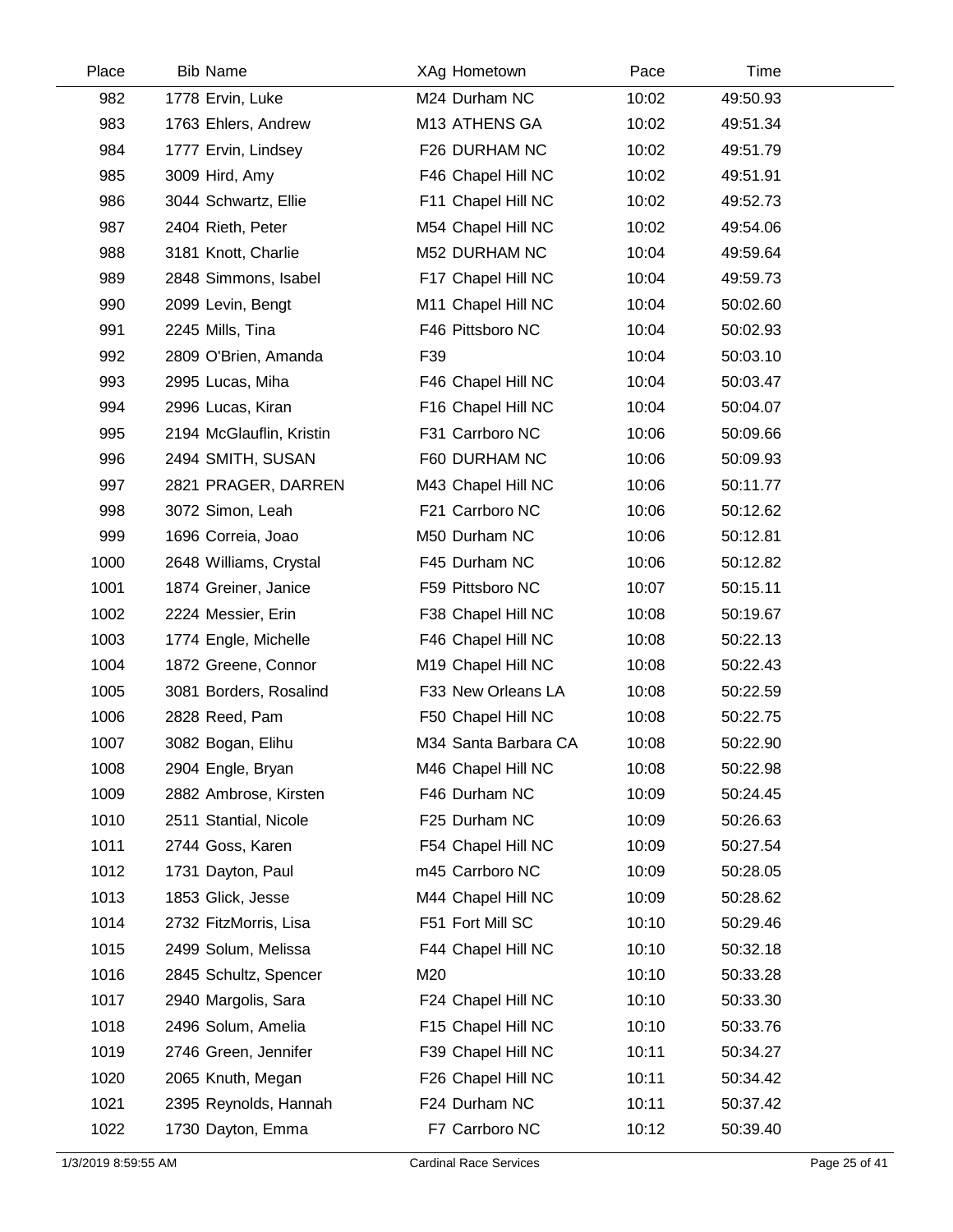| Place | <b>Bib Name</b>         | XAg Hometown            | Pace  | Time     |  |
|-------|-------------------------|-------------------------|-------|----------|--|
| 1023  | 2293 Nerkar, Aadit      | M17 Chapel Hill NC      | 10:13 | 50:45.46 |  |
| 1024  | 3078 Poteat, John       | M54 Chapel Hill NC      | 10:13 | 50:46.26 |  |
| 1025  | 2547 Tarantino, Lisa    | F51 Chapel Hill NC      | 10:13 | 50:46.84 |  |
| 1026  | 1892 Gupton, Stephanie  | F39 Chapel Hill NC      | 10:13 | 50:47.43 |  |
| 1027  | 2408 Robinson, Donita   | F50 Hillsborough NC     | 10:13 | 50:48.23 |  |
| 1028  | 2373 Ramsdell, Jeffrey  | M54                     | 10:13 | 50:48.80 |  |
| 1029  | 2002 jewitt, scott      | m38 Hillsborough NC     | 10:14 | 50:49.15 |  |
| 1030  | 1811 Flynn, Timothy     | M60 Chapel Hill NC      | 10:14 | 50:51.05 |  |
| 1031  | 3021 Arnott, Hallie     | F17 Chapel Hill NC      | 10:16 | 51:03.11 |  |
| 1032  | 2015 Joseph, Sarah      | F41 Chapel Hill NC      | 10:17 | 51:08.06 |  |
| 1033  | 2774 Kelly, William     | M34 Chapel Hill NC      | 10:17 | 51:08.86 |  |
| 1034  | 2383 Ratner, Shana      | F39 Carrboro NC         | 10:17 | 51:08.93 |  |
| 1035  | 1642 Caviness, Lewis    | M56 Hillsborough NC     | 10:18 | 51:09.43 |  |
| 1036  | 1908 Hamm, Jill         | F51 Chapel Hill NC      | 10:18 | 51:10.85 |  |
| 1037  | 1542 Bernard, Ariele    | F35 Washington DC       | 10:18 | 51:11.42 |  |
| 1038  | 1760 dye, aaron         | m45 Chapel Hill NC      | 10:18 | 51:12.25 |  |
| 1039  | 2419 Rosen, Maureen     | F61 Chapel Hill NC      | 10:18 | 51:12.88 |  |
| 1040  | 2057 Kim, Patricia      | F22 Carrboro NC         | 10:18 | 51:13.00 |  |
| 1041  | 2138 Ludlow, John       | M66 Chapel Hill NC      | 10:19 | 51:15.37 |  |
| 1042  | 2202 McKay, Amanda      | F41 Chapel Hill NC      | 10:19 | 51:17.06 |  |
| 1043  | 1589 Broscious, Pamela  | F57 Chapel Hill NC      | 10:19 | 51:17.17 |  |
| 1044  | 3169 Mcnabb, Kelly      | F37 Chapel Hill NC      | 10:19 | 51:18.74 |  |
| 1045  | 1873 Greene, Elizabeth  | F38 Hillsborough NC     | 10:20 | 51:19.21 |  |
| 1046  | 2812 Perry, Susan       | F55 Chapel Hill NC      | 10:20 | 51:22.30 |  |
| 1047  | 1540 Benjamin, Sam      | M <sub>14</sub> Cary NC | 10:20 | 51:22.78 |  |
| 1048  | 2297 Nichols, Hazel     | F41 Chapel Hill NC      | 10:21 | 51:25.78 |  |
| 1049  | 3139 Holt, Kate         | F56 Chapel Hill NC      | 10:21 | 51:25.95 |  |
| 1050  | 1720 Davis, Brad        | M39 Chapel Hill NC      | 10:21 | 51:28.16 |  |
| 1051  | 1723 Davis, Elliott     | M10 Chapel Hill NC      | 10:22 | 51:29.01 |  |
| 1052  | 2959 Stegman, Karen     | F49 Chapel Hill NC      | 10:22 | 51:29.29 |  |
| 1053  | 1793 Fenhagen, Cait     | F49 Chapel Hill NC      | 10:22 | 51:29.51 |  |
| 1054  | 1722 Davis, Elise       | F8 Chapel Hill NC       | 10:22 | 51:29.69 |  |
| 1055  | 2532 Stumb, Jeff        | M43 Chapel Hill NC      | 10:22 | 51:30.12 |  |
| 1056  | 2447 Sanford, Nathaniel | M15 Chapel Hill NC      | 10:22 | 51:30.28 |  |
| 1057  | 2446 Sanford, Ben       | M47 Chapel Hill NC      | 10:22 | 51:31.01 |  |
| 1058  | 2573 Torres, Andrea     | F27 Carrboro NC         | 10:22 | 51:31.16 |  |
| 1059  | 2826 Prinzhorn, Brad    | M50 Carrboro NC         | 10:22 | 51:31.44 |  |
| 1060  | 2825 Prinzhorn, Ashley  | F23 Carrboro NC         | 10:22 | 51:31.65 |  |
| 1061  | 1725 Davis, Kiki        | F24 Chapel Hill NC      | 10:22 | 51:32.56 |  |
| 1062  | 2751 Haskins, Teri      | F57 GRAHAM NC           | 10:22 | 51:33.14 |  |
| 1063  | 1759 Duronio, Sue       | f53 Chapel Hill NC      | 10:22 | 51:33.43 |  |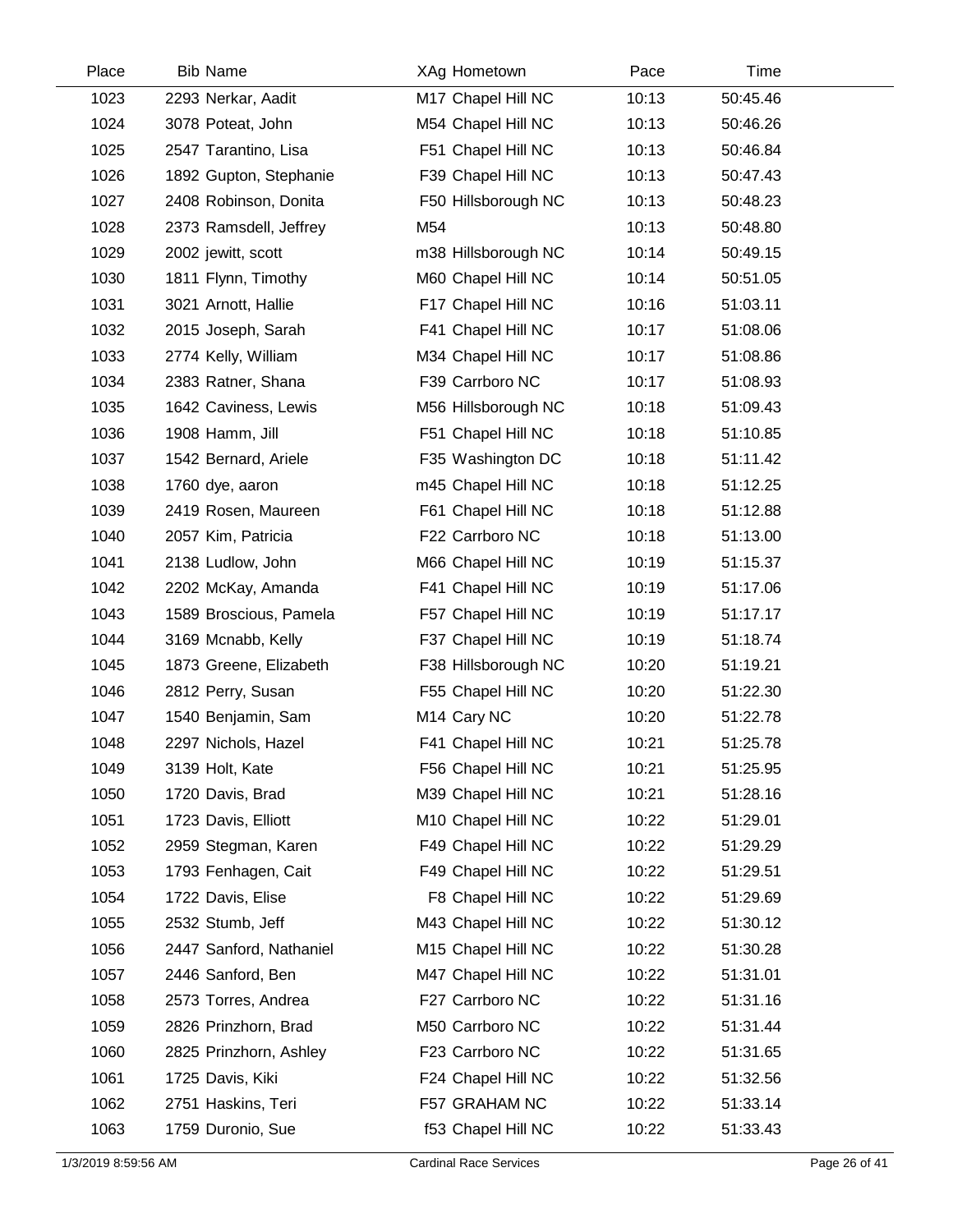| Place | <b>Bib Name</b>              | XAg Hometown        | Pace  | Time     |  |
|-------|------------------------------|---------------------|-------|----------|--|
| 1064  | 1727 Davis, Robert           | M55 Chapel Hill NC  | 10:22 | 51:33.55 |  |
| 1065  | 1938 Heckelman, Tommy        | M27 Chapel Hill NC  | 10:23 | 51:33.88 |  |
| 1066  | 2121 Lissy, Greg             | M47 Chapel Hill NC  | 10:23 | 51:33.90 |  |
| 1067  | 2230 Mickunas, Wendy         | F59 Chapel Hill NC  | 10:23 | 51:34.23 |  |
| 1068  | 987 Baker, Whit              | M36 Chapel Hill NC  | 10:23 | 51:34.85 |  |
| 1069  | 2115 Linnander, Erika        | F39 Chapel Hill NC  | 10:24 | 51:40.84 |  |
| 1070  | 3041 Pirone, Jason           | M48 Carrboro NC     | 10:24 | 51:41.16 |  |
| 1071  | 2540 Susswein, Lisa          | F44 Chapel Hill NC  | 10:24 | 51:41.18 |  |
| 1072  | 2946 Nicholson, Meredith     | F45 Hillsborough NC | 10:24 | 51:41.22 |  |
| 1073  | 2462 Scott, Caroline         | F62 Chapel Hill NC  | 10:24 | 51:41.32 |  |
| 1074  | 3039 Pirone, Luca            | F11 Carrboro NC     | 10:24 | 51:41.83 |  |
| 1075  | 3200 Donnell, Glen           | M46 Durham NC       | 10:24 | 51:43.10 |  |
| 1076  | 1804 Figueroa-Gladys, Monica | F45 Chapel Hill NC  | 10:26 | 51:50.84 |  |
| 1077  | 993 Barnes, Eileen           | F36 Durham NC       | 10:26 | 51:51.72 |  |
| 1078  | 3093 Cotton, John            | M53 Chapel Hill NC  | 10:26 | 51:51.84 |  |
| 1079  | 3187 Turk, Katherine         | F36 Chapel Hill NC  | 10:26 | 51:51.87 |  |
| 1080  | 3183 Turk, Elizabeth         | F33 Chapel Hill NC  | 10:26 | 51:52.31 |  |
| 1081  | 1747 Dirito, Rachel          | F38 Chapel Hill NC  | 10:26 | 51:52.55 |  |
| 1082  | 2305 Norwood, Rena           | F63 Chapel Hill NC  | 10:27 | 51:54.90 |  |
| 1083  | 2896 Cotton, Christine       | F53 Chapel Hill NC  | 10:27 | 51:55.79 |  |
| 1084  | 2097 Lennon, Rachel          | F22 Greenville NC   | 10:27 | 51:56.63 |  |
| 1085  | 1920 Harris, Filamina        | F33 Pittsboro NC    | 10:27 | 51:56.71 |  |
| 1086  | 2634 WHALEN, carolyn         | F25 atlanta GA      | 10:27 | 51:57.97 |  |
| 1087  | 2734 Ford, Amy               | F50 Pittsboro NC    | 10:27 | 51:57.98 |  |
| 1088  | 2669 Woodward, Kerri         | F27 DURHAM NC       | 10:28 | 51:59.66 |  |
| 1089  | 2108 Lewis, Hannah           | F24 Chapel Hill NC  | 10:28 | 51:59.73 |  |
| 1090  | 2437 Russell, Gillian        | F42 Carrboro NC     | 10:28 | 51:59.74 |  |
| 1091  | 1636 Cassidy, Emily          | F23 Chapel Hill NC  | 10:28 | 51:59.89 |  |
| 1092  | 1637 Cassidy, Trish          | F33 Chapel Hill NC  | 10:28 | 52:00.40 |  |
| 1093  | 3066 Hopper, Marie           | F38 Pittsboro NC    | 10:28 | 52:00.61 |  |
| 1094  | 3050 Clark, Catherine        | F42 Mebane NC       | 10:28 | 52:00.99 |  |
| 1095  | 959 Anderson, Sheelagh       | F71 Carrboro NC     | 10:28 | 52:00.99 |  |
| 1096  | 3195 Edwards, Don            | M56 East Longmeadow | 10:29 | 52:07.11 |  |
| 1097  | 2814 Petersen, Laura         | F40 Pittsboro NC    | 10:29 | 52:07.42 |  |
| 1098  | 2823 Prager, Jonas           | M12 Chapel Hill NC  | 10:30 | 52:09.73 |  |
| 1099  | 2696 Berry, John             | M50 Chapel Hill NC  | 10:30 | 52:10.54 |  |
| 1100  | 2312 Ohletz, Jodi            | F44 Chapel Hill NC  | 10:30 | 52:10.80 |  |
| 1101  | 3035 Hulbert, Mark           | M62 Hillsborough NC | 10:31 | 52:16.38 |  |
| 1102  | 1982 Howell, Megan           | F30 Alexandria VA   | 10:31 | 52:17.31 |  |
| 1103  | 2616 Watanasiriroch, John    | M32 Alexandria VA   | 10:31 | 52:17.63 |  |
| 1104  | 1676 Cole, Emmie             | F27 Hillsborough NC | 10:31 | 52:18.32 |  |
|       |                              |                     |       |          |  |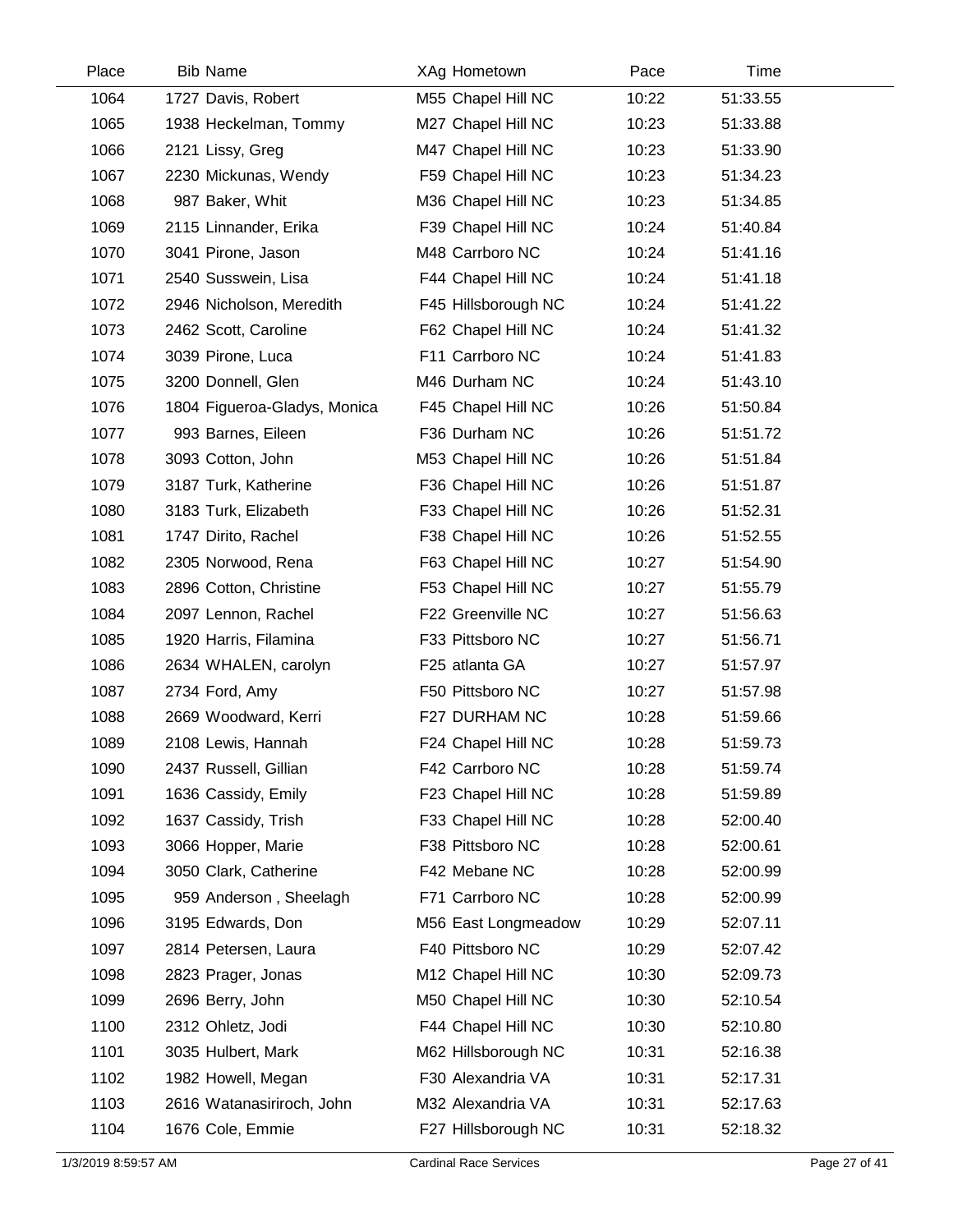| Place | <b>Bib Name</b>                | XAg Hometown         | Pace  | Time     |  |
|-------|--------------------------------|----------------------|-------|----------|--|
| 1105  | 1806 Fiscus, Lynne             | F42 Chapel Hill NC   | 10:32 | 52:19.63 |  |
| 1106  | 2926 Koelsch, Pete             | M63 Chapel Hill NC   | 10:32 | 52:20.00 |  |
| 1107  | 1974 Holloman, Sarah           | F30 Chapel Hill NC   | 10:33 | 52:24.05 |  |
| 1108  | 3029 Burrill, Emily            | F43 Carrboro NC      | 10:33 | 52:24.41 |  |
| 1109  | 1570 Brabham, Robert           | M30                  | 10:33 | 52:24.91 |  |
| 1110  | 3159 Brown, D Maxwell          | M47 Carrboro NC      | 10:33 | 52:24.92 |  |
| 1111  | 2618 Watterson, Carolyn        | F51 Pittsboro NC     | 10:33 | 52:27.05 |  |
| 1112  | 1997 Jarvis, Lauren            | F35 Chapel Hill NC   | 10:33 | 52:27.57 |  |
| 1113  | 3147 Rose-bardawil, Olin       | M11                  | 10:34 | 52:29.52 |  |
| 1114  | 1643 Chadwick, Melissa         | F29 Carrboro NC      | 10:34 | 52:31.18 |  |
| 1115  | 3019 Strick, Patrick           | M39 Chapel Hill NC   | 10:34 | 52:31.26 |  |
| 1116  | 2243 Miller, Stephanie         | F29 Chapel Hill NC   | 10:34 | 52:32.00 |  |
| 1117  | 3017 Strick, Rebecca           | F40 Chapel Hill NC   | 10:34 | 52:32.16 |  |
| 1118  | 2118 Lippy, Matthew            | M23 Mebane NC        | 10:34 | 52:32.78 |  |
| 1119  | 2930 Kulp, Steve               | M44 Carrboro NC      | 10:35 | 52:33.63 |  |
| 1120  | 2054 kilts, priscilla          | f50 Durham NC        | 10:35 | 52:37.47 |  |
| 1121  | 2451 Sansing, Robin            | F48 Chapel Hill NC   | 10:35 | 52:38.03 |  |
| 1122  | 2653 Wilmoth, Gabriel          | M42 Chapel Hill NC   | 10:35 | 52:38.42 |  |
| 1123  | 1825 Funk, Noela               | F51 GRAHAM NC        | 10:36 | 52:39.17 |  |
| 1124  | 2686 Alexander, Ann McAllister | F15 Chapel Hill NC   | 10:36 | 52:39.74 |  |
| 1125  | 2183 Matthews, David           | M42 Carrboro NC      | 10:36 | 52:40.95 |  |
| 1126  | 2212 McNaughton, Michelle      | F45 Carrboro NC      | 10:36 | 52:42.16 |  |
| 1127  | 1981 Howard, Janna             | F28 Carrboro NC      | 10:36 | 52:42.56 |  |
| 1128  | 3144 Cantwell, Matilda         | F48                  | 10:38 | 52:52.92 |  |
| 1129  | 3099 Wansley, Brant            | M72 Carrboro NC      | 10:38 | 52:53.30 |  |
| 1130  | 1536 Benjamin, John            | M52 Cary NC          | 10:39 | 52:55.01 |  |
| 1131  | 1535 Benjamin, Christie        | F49 Cary NC          | 10:39 | 52:56.60 |  |
| 1132  | 1973 Holloman, Edith           | F59 Chapel Hill NC   | 10:39 | 52:57.59 |  |
| 1133  | 1651 Chenet, Abby              | F9 Chapel Hill NC    | 10:41 | 53:03.43 |  |
| 1134  | 1653 Chenet, Christina         | F46 Chapel Hill NC   | 10:41 | 53:03.43 |  |
| 1135  | 2269 mulholland, andrea        | f40 Durham NC        | 10:41 | 53:07.17 |  |
| 1136  | 995 Barnett, Lauren            | F32 Chapel Hill NC   | 10:41 | 53:07.31 |  |
| 1137  | 1740 Denuo, Jeannie            | F56 Chapel Hill NC   | 10:42 | 53:10.02 |  |
| 1138  | 2052 Kiley, Annie              | F30 DURHAM NC        | 10:42 | 53:10.89 |  |
| 1139  | 2195 McGlohon, Donald          | M56 Greenville NC    | 10:42 | 53:11.47 |  |
| 1140  | 2354 Pondiscio, Katie          | F20 Chapel Hill NC   | 10:43 | 53:18.16 |  |
| 1141  | 2186 Mayfield, Jennifer        | F43 Holly Springs NC | 10:44 | 53:19.24 |  |
| 1142  | 2908 Glick, Aline              | F45 Chicago IL       | 10:44 | 53:19.73 |  |
| 1143  | 2405 Riggle, Sara              | F55 Chapel Hill NC   | 10:44 | 53:22.39 |  |
| 1144  | 1549 Berry, Melissa            | F33 Winston Salem NC | 10:44 | 53:22.42 |  |
| 1145  | 1550 Berry, Stephen            | M31 Hillsborough NC  | 10:44 | 53:22.63 |  |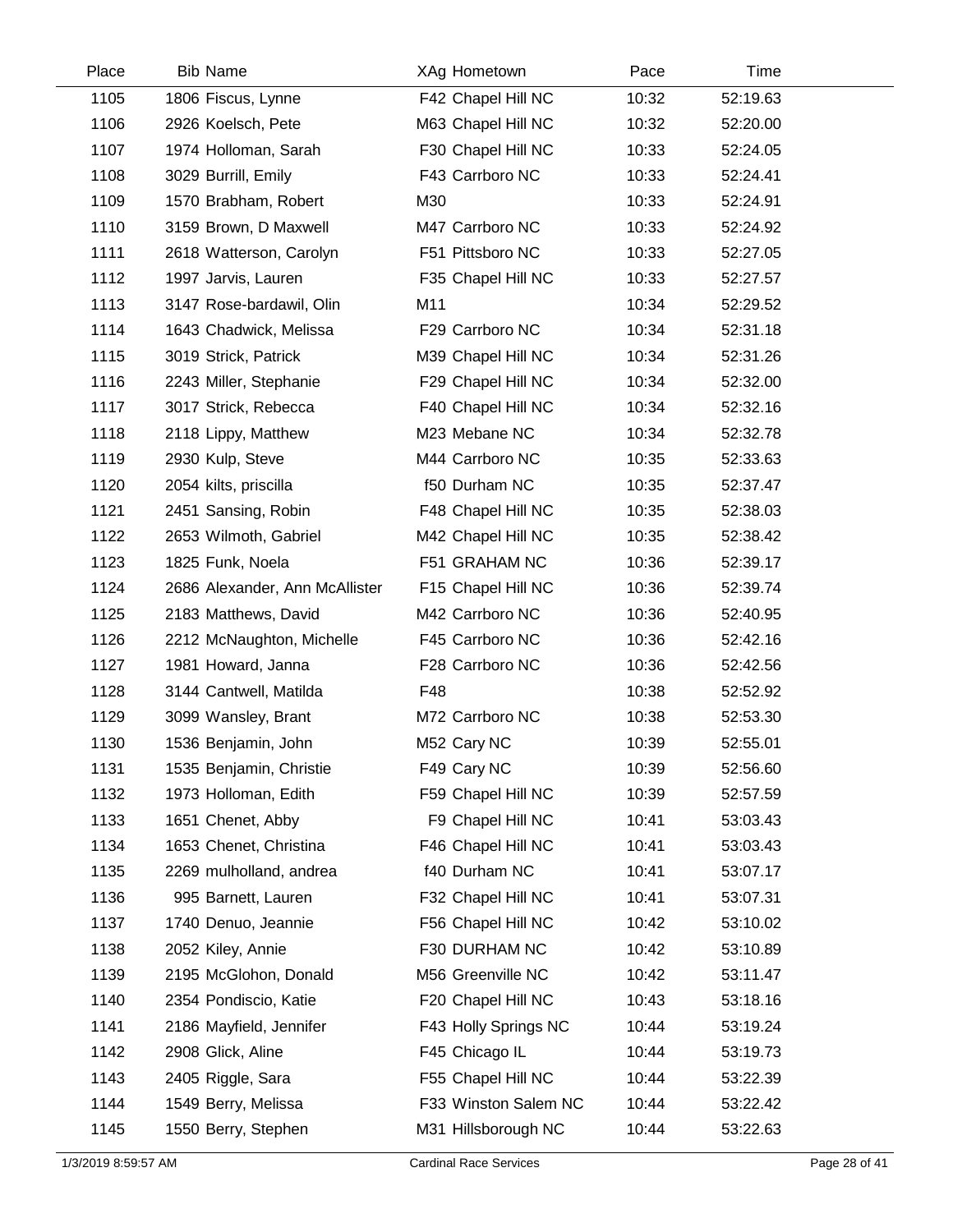| Place | <b>Bib Name</b>          | XAg Hometown        | Pace  | Time     |  |
|-------|--------------------------|---------------------|-------|----------|--|
| 1146  | 1545 Berry, Carolee      | F60 Indianapolis IN | 10:44 | 53:22.71 |  |
| 1147  | 3089 Salemy, Ethan       | M14 Durham NC       | 10:45 | 53:25.11 |  |
| 1148  | 3008 Monahan, Seamus     | M13 Chapel Hill NC  | 10:45 | 53:25.94 |  |
| 1149  | 2430 Ruff, Evelyn        | F22 Chapel Hill NC  | 10:45 | 53:26.01 |  |
| 1150  | 2951 Overman, Jerry      | M52 Washington DC   | 10:45 | 53:26.49 |  |
| 1151  | 2756 Hinson-Hume, Kate   | F11 Carrboro NC     | 10:45 | 53:26.53 |  |
| 1152  | 2659 wolf, susan         | f66 Chapel Hill NC  | 10:45 | 53:27.10 |  |
| 1153  | 2762 Hume, Kara          | F44 Carrboro NC     | 10:45 | 53:27.36 |  |
| 1154  | 3096 Barmore, Rebecca    | F55                 | 10:46 | 53:28.55 |  |
| 1155  | 2806 Nichols, Mary       | F13 Chapel Hill NC  | 10:46 | 53:29.27 |  |
| 1156  | 2182 Matson, Tim         | M35 Chapel Hill NC  | 10:46 | 53:29.28 |  |
| 1157  | 2041 Kelly, Abby         | F33 Carrboro NC     | 10:46 | 53:29.57 |  |
| 1158  | 2999 Cobb, Christopher   | M42 Chapel Hill NC  | 10:46 | 53:31.61 |  |
| 1159  | 2264 Moseley, Emily      | F45 Chapel Hill NC  | 10:46 | 53:32.45 |  |
| 1160  | 1839 Ghio, Andrew        | M63 Chapel Hill NC  | 10:46 | 53:32.85 |  |
| 1161  | 2448 Sanoff, Hanna       | F44 Chapel Hill NC  | 10:47 | 53:33.16 |  |
| 1162  | 2562 Todd, Maddy         | F17 Wayne PA        | 10:47 | 53:33.24 |  |
| 1163  | 1785 Esther, Mary Jane   | F9 Chapel Hill NC   | 10:47 | 53:33.40 |  |
| 1164  | 2561 Todd, Chris         | M47 Wayne PA        | 10:47 | 53:34.28 |  |
| 1165  | 2197 McGreehan, Chrissy  | F29 Chapel Hill NC  | 10:47 | 53:34.50 |  |
| 1166  | 2816 Phillips, Jacklyn   | F36 Durham NC       | 10:47 | 53:34.52 |  |
| 1167  | 1983 Howerton, Kortney   | F27 Raleigh NC      | 10:47 | 53:34.55 |  |
| 1168  | 2935 Litzsinger, Michael | M56 RALEIGH NC      | 10:47 | 53:35.61 |  |
| 1169  | 2092 Lee, Teresa         | F31                 | 10:47 | 53:36.28 |  |
| 1170  | 2646 Willcox, Bill       | M61 Chapel Hill NC  | 10:47 | 53:36.81 |  |
| 1171  | 2970 Zimmerman, Erik     | M36 Chapel Hill NC  | 10:47 | 53:37.92 |  |
| 1172  | 2085 Latta, Nick         | M25 Durham NC       | 10:48 | 53:40.13 |  |
| 1173  | 2048 Kern, Kayla         | F19 Chapel Hill NC  | 10:49 | 53:45.06 |  |
| 1174  | 2249 Mitchell, Charles   | M33                 | 10:49 | 53:45.20 |  |
| 1175  | 2252 Mix, Evan           | M33 Durham NC       | 10:49 | 53:46.33 |  |
| 1176  | 2253 Mix, Simone         | F29 Durham NC       | 10:49 | 53:46.96 |  |
| 1177  | 3024 Factor, Hannah      | F22 Carrboro NC     | 10:49 | 53:47.38 |  |
| 1178  | 2587 Van Ark, Gwen       | F54 Carrboro NC     | 10:50 | 53:48.34 |  |
| 1179  | 3168 Sheaves, Janet      | F45 Durham NC       | 10:50 | 53:50.75 |  |
| 1180  | 2049 Kern, Morgan        | F13 Chapel Hill NC  | 10:50 | 53:52.26 |  |
| 1181  | 1567 Boone, Joan         | F66 Efland NC       | 10:50 | 53:52.37 |  |
| 1182  | 2165 Marcus, Sheila      | F61                 | 10:50 | 53:52.72 |  |
| 1183  | 2223 Mervak, Timothy     | M62                 | 10:51 | 53:54.99 |  |
| 1184  | 2349 Pollak, Amanda      | F31 Columbia SC     | 10:52 | 54:01.59 |  |
| 1185  | 2007 Johnson, Greg       | M45 Durham NC       | 10:53 | 54:03.88 |  |
| 1186  | 3210 Mwanza, Jenny       | F42 Chapel Hill NC  | 10:53 | 54:04.64 |  |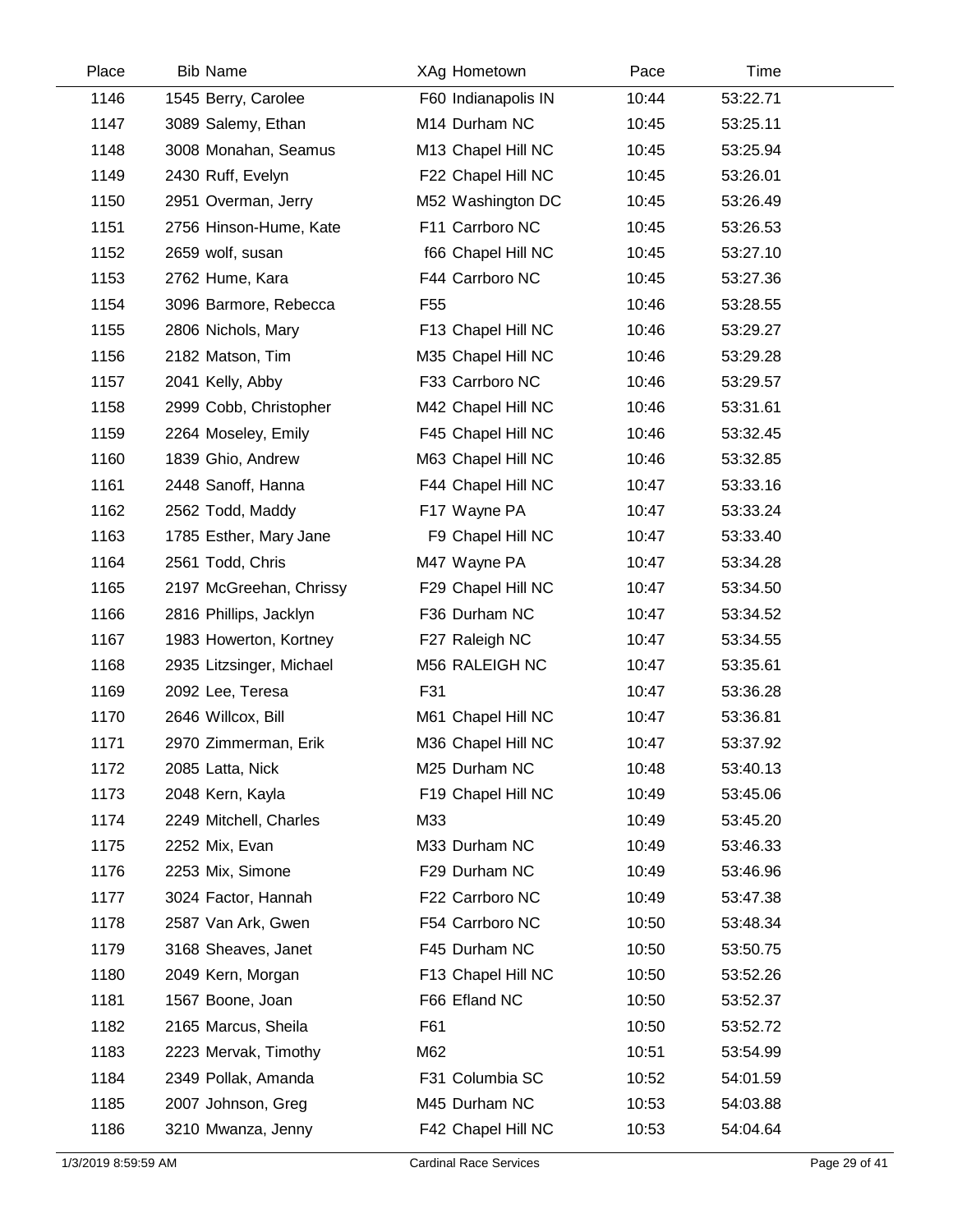| Place | <b>Bib Name</b>               | XAg Hometown       | Pace  | Time     |  |
|-------|-------------------------------|--------------------|-------|----------|--|
| 1187  | 2539 Surh, Jerry              | M79 Carrboro NC    | 10:53 | 54:05.30 |  |
| 1188  | 2429 Rubinas, Tara            | F43 Pittsboro NC   | 10:53 | 54:05.84 |  |
| 1189  | 2008 Johnson, Katie           | F11 Durham NC      | 10:53 | 54:05.91 |  |
| 1190  | 2341 Piontak, Corrie          | F42 Durham NC      | 10:53 | 54:06.65 |  |
| 1191  | 2818 Piontak, Joy             | F40 Raleigh NC     | 10:54 | 54:11.12 |  |
| 1192  | 973 Arnel, Tom                | M55 Carrboro NC    | 10:56 | 54:19.78 |  |
| 1193  | 3086 Gowan, Coltrane          | M14 Carrboro NC    | 10:56 | 54:22.75 |  |
| 1194  | 2990 Min, John                | M48 Chapel Hill NC | 10:57 | 54:23.33 |  |
| 1195  | 3194 Copeland, Valerie        | F50 Chapel Hill NC | 10:58 | 54:30.75 |  |
| 1196  | 2919 Henriksen, Jon           | M63 Minneapolis MN | 10:59 | 54:36.04 |  |
| 1197  | 2703 Broome, Lisa             | F37 Chapel Hill NC | 11:00 | 54:40.96 |  |
| 1198  | 3165 Ong, Sally               | F34 McLean VA      | 11:01 | 54:42.77 |  |
| 1199  | 1988 Huston, Sara             | F51 Topsham ME     | 11:02 | 54:48.31 |  |
| 1200  | 1624 Cannell, Rowan           | F32 Chapel Hill NC | 11:02 | 54:48.35 |  |
| 1201  | 2338 Petrin, Kerri            | F37 Chapel Hill NC | 11:02 | 54:51.36 |  |
| 1202  | 1649 Chavis, Eddie            | M34 Raleigh NC     | 11:02 | 54:51.59 |  |
| 1203  | 2770 Kalavsky, Bryer          | M9 Carrboro NC     | 11:02 | 54:51.65 |  |
| 1204  | 2772 Kalavsky, Mickey         | M42 Carrboro NC    | 11:02 | 54:52.43 |  |
| 1205  | 3073 Simon, Glenn             | M64 Durham NC      | 11:03 | 54:54.21 |  |
| 1206  | 2250 Mitchell, Meghan         | F39                | 11:03 | 54:54.55 |  |
| 1207  | 2700 Brooks, Lindsey          | F20 Mebane NC      | 11:03 | 54:55.36 |  |
| 1208  | 2701 Brooks, Sean             | M24 Mebane NC      | 11:03 | 54:56.07 |  |
| 1209  | 2702 Brooks, Tammy            | F51 Mebane NC      | 11:03 | 54:56.78 |  |
| 1210  | 2464 Scronce, Gabrielle       | F34 Chapel Hill NC | 11:03 | 54:57.03 |  |
| 1211  | 2263 morse, david             | m33 Durham NC      | 11:04 | 54:58.01 |  |
| 1212  | 2847 Simmons, Christopher     | M48 Chapel Hill NC | 11:04 | 54:58.23 |  |
| 1213  | 2747 Greene, Deb              | F61 Chapel Hill NC | 11:04 | 54:58.52 |  |
| 1214  | 960 Andrade, Ineida           | F38 Durham NC      | 11:04 | 54:59.40 |  |
| 1215  | 2879 Zuercher, Nikko          | M11 Chapel Hill NC | 11:06 | 55:10.08 |  |
| 1216  | 2591 Vandenberg, Brelyn       | F37 New York NY    | 11:07 | 55:14.86 |  |
| 1217  | 2482 Shirlen, Vanessa         | F37 Chapel Hill NC | 11:08 | 55:21.48 |  |
| 1218  | 2262 Morris, KC               | F43 Chapel Hill NC | 11:08 | 55:21.89 |  |
| 1219  | 2748 Guerin, Ellen            | F61                | 11:08 | 55:22.33 |  |
| 1220  | 1934 Heafner, Greg            | M55 Chapel Hill NC | 11:09 | 55:24.65 |  |
| 1221  | 1707 CROM, HANNAH             | F31 Carrboro NC    | 11:09 | 55:25.77 |  |
| 1222  | 1798 Fessler, Jack            | M68 Gibsonville NC | 11:10 | 55:29.70 |  |
| 1223  | 2516 Steffens, Tyson          | M45 DURHAM NC      | 11:11 | 55:35.03 |  |
| 1224  | 3221 Schifkovitz, James       | M27 Carrboro NC    | 11:11 | 55:35.63 |  |
| 1225  | 3220 Schifkovitz, Chrissy     | F32 Baltimore MD   | 11:12 | 55:37.64 |  |
| 1226  | 2071 Kososki, Travis          | M34 Chapel Hill NC | 11:12 | 55:38.19 |  |
| 1227  | 1606 Bryant-Comstock, Katelyn | F31 DURHAM NC      | 11:12 | 55:41.30 |  |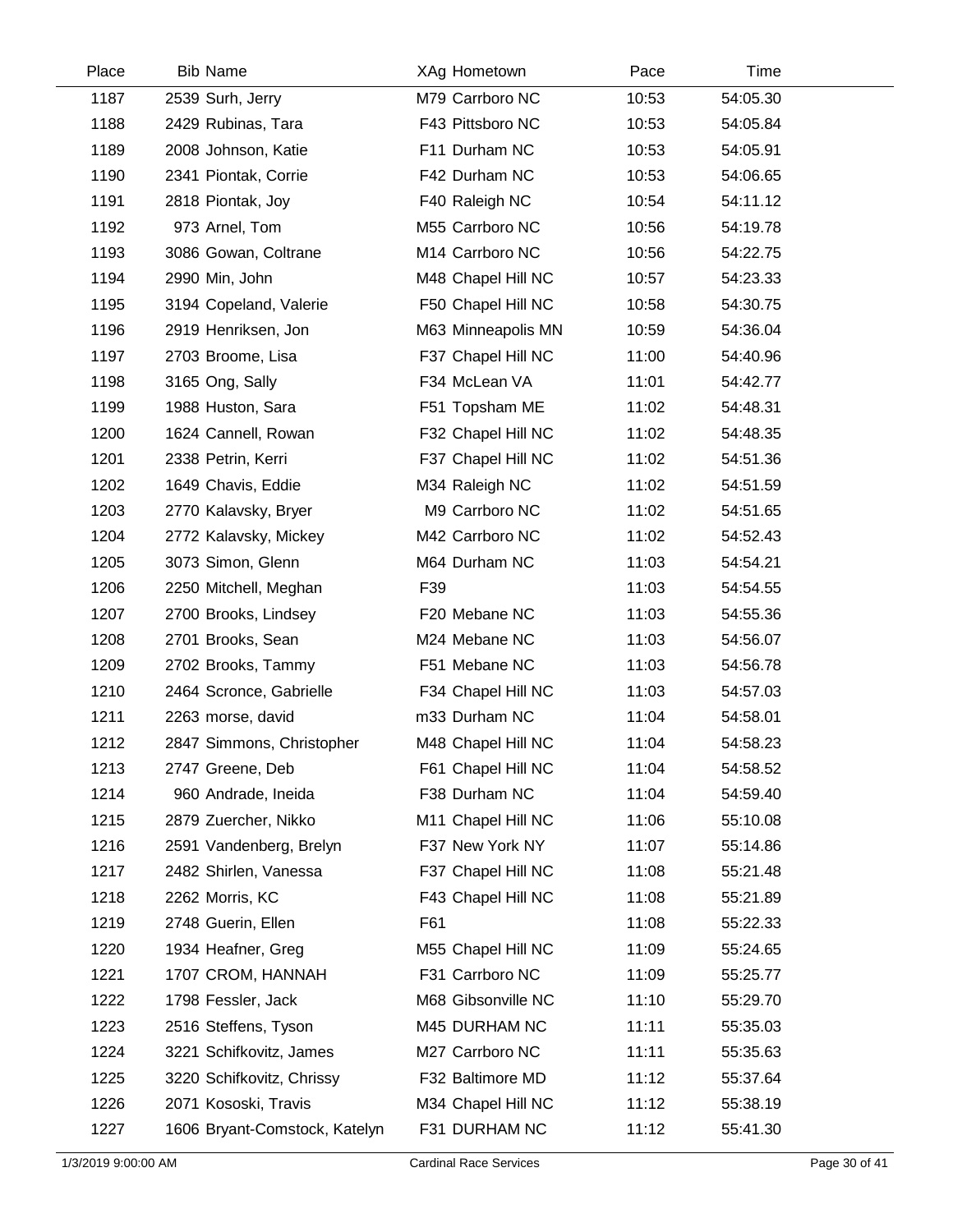| Place | <b>Bib Name</b>              | XAg Hometown        | Pace  | Time     |  |
|-------|------------------------------|---------------------|-------|----------|--|
| 1228  | 1993 Isenstein, Mindy        | F37 Chapel Hill NC  | 11:12 | 55:41.50 |  |
| 1229  | 1742 Der, Channing           | M65 Chapel Hill NC  | 11:13 | 55:42.37 |  |
| 1230  | 1546 Berry, Erica            | F48 Chapel Hill NC  | 11:13 | 55:44.36 |  |
| 1231  | 2595 Vaughn, Kristi          | F35 Pittsboro NC    | 11:14 | 55:47.69 |  |
| 1232  | 1756 Duncan, Nicole          | F31 Thomasville NC  | 11:14 | 55:49.59 |  |
| 1233  | 2292 Nelson, Virginia        | F8 Chapel Hill NC   | 11:14 | 55:49.80 |  |
| 1234  | 3171 Gordon, Lucy            | F13 Knoxville TN    | 11:14 | 55:49.85 |  |
| 1235  | 974 Arnold, Jennifer         | F48 Chapel Hill NC  | 11:14 | 55:50.00 |  |
| 1236  | 2461 Schubert, Nancy         | F56 Chapel Hill NC  | 11:15 | 55:54.57 |  |
| 1237  | 1896 Gutierrez-Arnold, Lucas | M14 Chapel Hill NC  | 11:15 | 55:55.15 |  |
| 1238  | 3015 Gibson, Melody          | F45 Durham NC       | 11:15 | 55:55.30 |  |
| 1239  | 1851 Glen, Christina         | F29 Durham NC       | 11:16 | 55:59.57 |  |
| 1240  | 1850 Glen, Allyson           | F31 Durham NC       | 11:16 | 56:00.40 |  |
| 1241  | 1562 Bolin, Courtney         | F29 Chapel Hill NC  | 11:16 | 56:00.65 |  |
| 1242  | 2844 Schultz, Pamela         | F48 Chapel Hill NC  | 11:17 | 56:05.71 |  |
| 1243  | 2280 Nackman, Rachel         | F33 Brooklyn NY     | 11:17 | 56:06.45 |  |
| 1244  | 2805 Neufeld, Charlotte      | F26 Chapel Hill NC  | 11:17 | 56:06.57 |  |
| 1245  | 3130 Frank, Chris            | M66 Carrboro NC     | 11:19 | 56:12.92 |  |
| 1246  | 2364 Priest, Sarah           | F25 Chapel Hill NC  | 11:19 | 56:13.25 |  |
| 1247  | 3128 Frank, Sadie            | F21 Carrboro NC     | 11:19 | 56:15.65 |  |
| 1248  | 1609 Bucurel, Heather        | F34 Carrboro NC     | 11:20 | 56:19.71 |  |
| 1249  | 3062 Fitzgerald, Catherine   | F30 Chapel Hill NC  | 11:20 | 56:19.72 |  |
| 1250  | 2830 Reynolds, Heidi         | F47 Chapel Hill NC  | 11:20 | 56:20.01 |  |
| 1251  | 2521 Stouder, April          | F42 Chapel Hill NC  | 11:20 | 56:20.52 |  |
| 1252  | 982 Bagatell, Nancy          | F58 Chapel Hill NC  | 11:20 | 56:20.56 |  |
| 1253  | 2073 Kwock, Tracy            | F48 Blacksburg VA   | 11:21 | 56:23.86 |  |
| 1254  | 2161 Mann, Geoffrey          | M50 Chapel Hill NC  | 11:21 | 56:24.28 |  |
| 1255  | 2258 Morano, Bill            | M48 Chapel Hill NC  | 11:21 | 56:24.55 |  |
| 1256  | 2638 White, Renee            | F48 Chapel Hill NC  | 11:21 | 56:24.68 |  |
| 1257  | 2580 Tsin, Judith            | F58 Chapel Hill NC  | 11:22 | 56:27.26 |  |
| 1258  | 2259 Morano, Sheri           | F43 Chapel Hill NC  | 11:22 | 56:27.80 |  |
| 1259  | 3164 Pratson, Katie Ray      | F30 Carrboro NC     | 11:23 | 56:33.02 |  |
| 1260  | 2987 Filer, William          | M35 Chapel Hill NC  | 11:23 | 56:33.80 |  |
| 1261  | 2320 Paardenkooper, Jayn     | F53 Hillsborough NC | 11:23 | 56:34.62 |  |
| 1262  | 2649 Williams, L             | F48 Chapel Hill NC  | 11:23 | 56:36.00 |  |
| 1263  | 3042 Storrow, Lee            | M29 Chapel Hill NC  | 11:23 | 56:36.02 |  |
| 1264  | 2478 Shawhan, Robert         | M58 Hillsborough NC | 11:23 | 56:36.03 |  |
| 1265  | 2488 Skrzynia, Cecile        | F71 Chapel Hill NC  | 11:23 | 56:36.10 |  |
| 1266  | 2726 Filer, Cari             | F34 Chapel Hill NC  | 11:23 | 56:36.18 |  |
| 1267  | 2324 Papazoglou, Michael     | M47 Chapel Hill NC  | 11:24 | 56:40.89 |  |
| 1268  | 2323 Papazoglou, Leah        | F11 Chapel Hill NC  | 11:25 | 56:43.19 |  |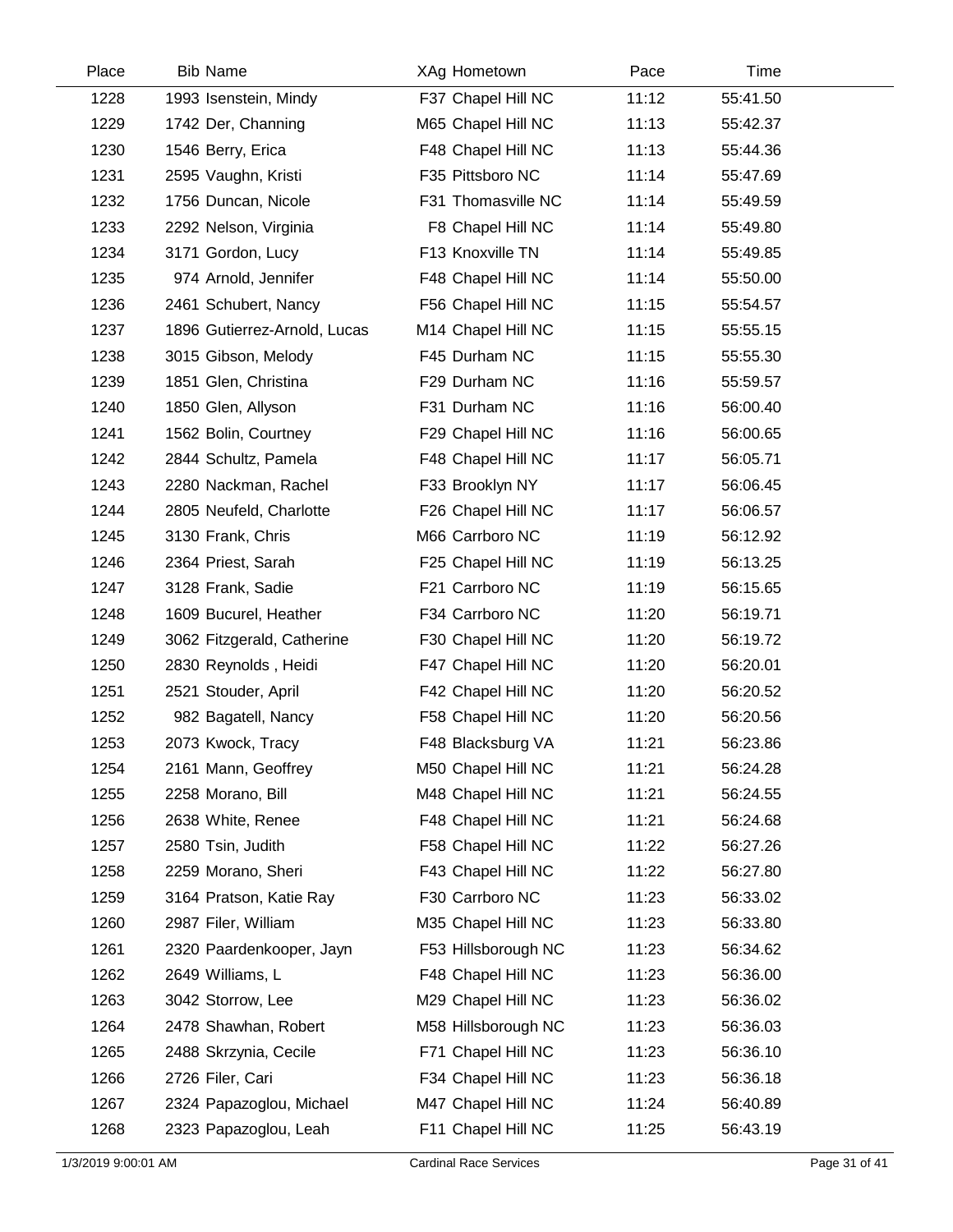| Place | <b>Bib Name</b>           | XAg Hometown            | Pace  | Time     |  |
|-------|---------------------------|-------------------------|-------|----------|--|
| 1269  | 2586 Valsing, Eli         | F55 Carrboro NC         | 11:25 | 56:43.27 |  |
| 1270  | 3125 Frank, Molly         | F23 Carrboro NC         | 11:25 | 56:44.68 |  |
| 1271  | 2680 Zielazinski, Joey    | M42 Durham NC           | 11:26 | 56:50.76 |  |
| 1272  | 2456 Scales, Melissa      | F41 Durham NC           | 11:26 | 56:50.82 |  |
| 1273  | 2111 Lewis, Shawn         | M37 Garner NC           | 11:27 | 56:54.72 |  |
| 1274  | 2622 Webb, Laura          | F35 Durham NC           | 11:27 | 56:56.20 |  |
| 1275  | 2187 McCandless, Amos     | M26 Durham NC           | 11:28 | 57:00.45 |  |
| 1276  | 3002 McDonald, Jean       | F54 Chapel Hill NC      | 11:29 | 57:02.14 |  |
| 1277  | 1561 Boggess, Kim         | F53 Chapel Hill NC      | 11:29 | 57:02.95 |  |
| 1278  | 2170 Marston, Kimberly    | F35 Carrboro NC         | 11:29 | 57:05.01 |  |
| 1279  | 2794 McWilliams, Allison  | F45 winston-salem NC    | 11:29 | 57:05.34 |  |
| 1280  | 2538 SUMMERS, JANICE      | F58 Chapel Hill NC      | 11:30 | 57:09.71 |  |
| 1281  | 2534 Sullivan, Chelsea    | F32 Chapel Hill NC      | 11:31 | 57:11.88 |  |
| 1282  | 3058 Sell Goodhand, Kiah  | F31 Durham NC           | 11:32 | 57:17.77 |  |
| 1283  | 2215 Mendlovitz, Ella     | F10 Chapel Hill NC      | 11:32 | 57:21.38 |  |
| 1284  | 3061 O'Neil, Maggie       | F37 Durham NC           | 11:32 | 57:21.39 |  |
| 1285  | 2768 Judd, Clementine     | F12 Chapel Hill NC      | 11:33 | 57:23.11 |  |
| 1286  | 2769 Judd, Kristen        | F50 Chapel Hill NC      | 11:33 | 57:23.73 |  |
| 1287  | 2208 Mclaughlin, Jessica  | F42 Creedmoor NC        | 11:33 | 57:24.96 |  |
| 1288  | 2207 McLaughlin, David    | M52 Creedmoor NC        | 11:33 | 57:25.58 |  |
| 1289  | 2024 Kaminski, Kelly      | F47                     | 11:33 | 57:25.69 |  |
| 1290  | 2597 Veety, Sara          | F43 Raleigh NC          | 11:33 | 57:25.83 |  |
| 1291  | 1902 Haithcox, Halley     | F32 Chapel Hill NC      | 11:34 | 57:27.05 |  |
| 1292  | 3113 Varblow, Linda       | F63 Chapel Hill NC      | 11:34 | 57:28.44 |  |
| 1293  | 2455 Saylor, Chris        | M34 Chapel Hill NC      | 11:34 | 57:28.49 |  |
| 1294  | 2128 Lopez, Joana         | F11                     | 11:34 | 57:29.58 |  |
| 1295  | 2445 Sanchez, Leonardo    | M25                     | 11:34 | 57:29.74 |  |
| 1296  | 1915 hansley, susie       | f49 Durham NC           | 11:35 | 57:36.39 |  |
| 1297  | 2302 Norwood, Aubin       | M31 Chapel Hill NC      | 11:36 | 57:38.46 |  |
| 1298  | 1537 Benjamin, Julia      | F <sub>16</sub> Cary NC | 11:36 | 57:40.78 |  |
| 1299  | 2064 Knuth, Dawn          | F53 Chapel Hill NC      | 11:37 | 57:43.10 |  |
| 1300  | 2363 Price, Kim           | F51 Chapel Hill NC      | 11:37 | 57:45.29 |  |
| 1301  | 2925 Knight, Andrea       | F48 Chapel Hill NC      | 11:37 | 57:45.32 |  |
| 1302  | 2840 Sandefur, Britittany | F33 Lumberton NC        | 11:38 | 57:47.61 |  |
| 1303  | 1638 Cates, Susan         | F48 Chapel Hill NC      | 11:38 | 57:51.46 |  |
| 1304  | 2149 MacKinnon, Anna      | F19 Chapel Hill NC      | 11:39 | 57:51.93 |  |
| 1305  | 2861 Thompson, Virginia   | F14 Chapel Hill NC      | 11:39 | 57:53.41 |  |
| 1306  | 1768 Eischen, Francesca   | F56 Chapel Hill NC      | 11:39 | 57:55.69 |  |
| 1307  | 1769 Eischen, Jeff        | M62 Chapel Hill NC      | 11:40 | 57:57.42 |  |
| 1308  | 1855 Gooch, Anne          | F34 Washington DC       | 11:41 | 58:03.28 |  |
| 1309  | 2388 Reeves, Taylor       | F27 RALEIGH NC          | 11:41 | 58:04.56 |  |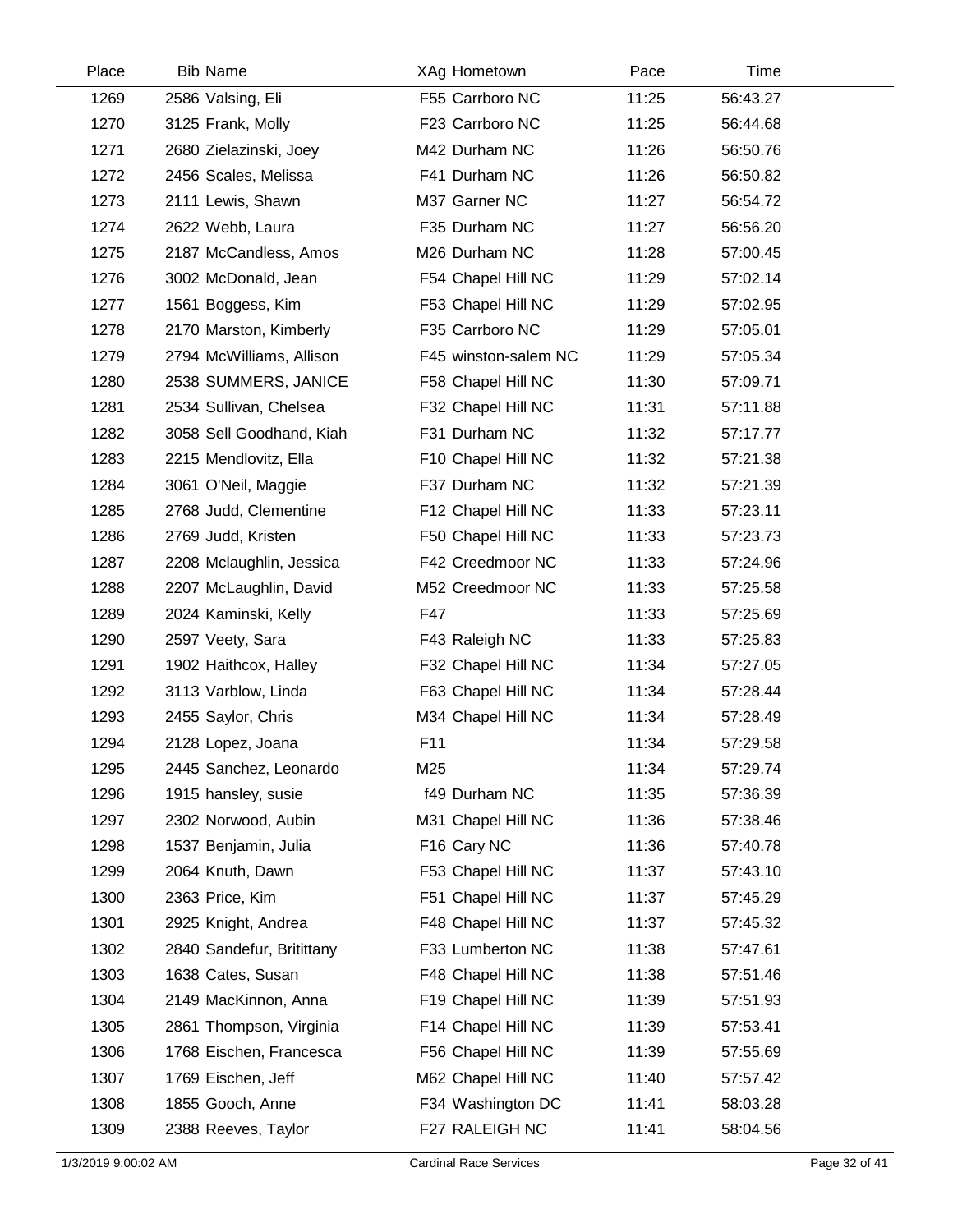| Place | <b>Bib Name</b>              | XAg Hometown       | Pace  | Time     |  |
|-------|------------------------------|--------------------|-------|----------|--|
| 1310  | 2603 Wahlstrom, Erik         | M49 Chapel Hill NC | 11:41 | 58:05.68 |  |
| 1311  | 1960 Hinson, Josh            | M46 Chapel Hill NC | 11:42 | 58:08.92 |  |
| 1312  | 2343 Pipkin, Clare           | F45 Riverside CT   | 11:42 | 58:08.99 |  |
| 1313  | 2819 Pischak, Melissa        | F19 Chapel Hill NC | 11:42 | 58:09.40 |  |
| 1314  | 2164 Marcus, Cheryl          | F64 DURHAM NC      | 11:42 | 58:10.96 |  |
| 1315  | 2661 Womack, Jessica         | F33 Durham NC      | 11:42 | 58:11.39 |  |
| 1316  | 2353 Pomerantz, Meg          | F55 Durham NC      | 11:43 | 58:12.01 |  |
| 1317  | 2357 Pooley, Paul            | M63 Durham NC      | 11:43 | 58:12.15 |  |
| 1318  | 1587 Brooks, Laura           | F55 Chapel Hill NC | 11:43 | 58:12.28 |  |
| 1319  | 942 Adams, Emily             | F43 Chapel Hill NC | 11:43 | 58:13.75 |  |
| 1320  | 2755 Himmel, Thomas          | M48 Chapel Hill NC | 11:43 | 58:16.37 |  |
| 1321  | 2965 Strauss, Tim            | M49 Chapel Hill NC | 11:44 | 58:20.66 |  |
| 1322  | 2788 Makara, Jessie          | F34 Durham NC      | 11:45 | 58:22.27 |  |
| 1323  | 2355 Pondiscio, Robert       | M55                | 11:45 | 58:24.12 |  |
| 1324  | 2361 Pottenger, Tatum        | F26 Durham NC      | 11:45 | 58:25.27 |  |
| 1325  | 1927 Hawes, LaDeane          | F54 Chapel Hill NC | 11:47 | 58:32.98 |  |
| 1326  | 1680 Conder, Kendall         | F21 Chapel Hill NC | 11:48 | 58:39.17 |  |
| 1327  | 1658 Chikofsky, Janet        | F28 Chapel Hill NC | 11:49 | 58:45.01 |  |
| 1328  | 2502 Sparrow, William        | M38 Chapel Hill NC | 11:49 | 58:45.32 |  |
| 1329  | 1741 Der, Caitlin            | F30 Chapel Hill NC | 11:49 | 58:45.61 |  |
| 1330  | 2322 Paisner, Susan          | F68 Carrboro NC    | 11:50 | 58:47.28 |  |
| 1331  | 2610 Walton, Robert          | M27 DURHAM NC      | 11:50 | 58:51.02 |  |
| 1332  | 2811 Pace, Sue               | F58 Chapel Hill NC | 11:51 | 58:51.80 |  |
| 1333  | 2612 Walton, Sydney          | F26 DURHAM NC      | 11:51 | 58:52.03 |  |
| 1334  | 2609 Walton, Carol           | F66 DURHAM NC      | 11:51 | 58:52.95 |  |
| 1335  | 2507 Adebulehin, Diana       | F44 DURHAM NC      | 11:51 | 58:54.33 |  |
| 1336  | 1592 Bresler, Lynne          | F60 Chapel Hill NC | 11:51 | 58:55.55 |  |
| 1337  | 1796 Ferrell, Barbara        | F68 Cary NC        | 11:52 | 58:56.36 |  |
| 1338  | 2135 Lucente, Stephen        | M58 Carrboro NC    | 11:52 | 58:56.64 |  |
| 1339  | 2134 Lucente, Chloe          | F23 Carrboro NC    | 11:52 | 58:56.84 |  |
| 1340  | 1797 Ferrell, Heather        | F43 CARY NC        | 11:52 | 58:57.25 |  |
| 1341  | 2793 McCurry, Alice          | F36 Efland NC      | 11:53 | 59:04.75 |  |
| 1342  | 2635 WHALEN, CHARLES         | M61 Durham NC      | 11:53 | 59:04.93 |  |
| 1343  | 1766 Ehlers, Sarah           | F48 ATHENS GA      | 11:53 | 59:04.93 |  |
| 1344  | 2786 Lindblad, Lauren        | F45 Durham NC      | 11:53 | 59:05.24 |  |
| 1345  | 2934 Litzsinger, Lisa        | F52 RALEIGH NC     | 11:54 | 59:06.49 |  |
| 1346  | 3132 Taylor, Annette         | F65 Wallace NC     | 11:54 | 59:07.71 |  |
| 1347  | 2044 Kenny Glascoe, Kristine | F40 Mebane NC      | 11:54 | 59:09.54 |  |
| 1348  | 2184 Matti, Clare            | F56 Durham NC      | 11:55 | 59:15.15 |  |
| 1349  | 2881 Adelson, Jill           | F39 DURHAM NC      | 11:56 | 59:16.32 |  |
| 1350  | 1633 Carson, Lewis           | M66 DURHAM NC      | 11:58 | 59:27.77 |  |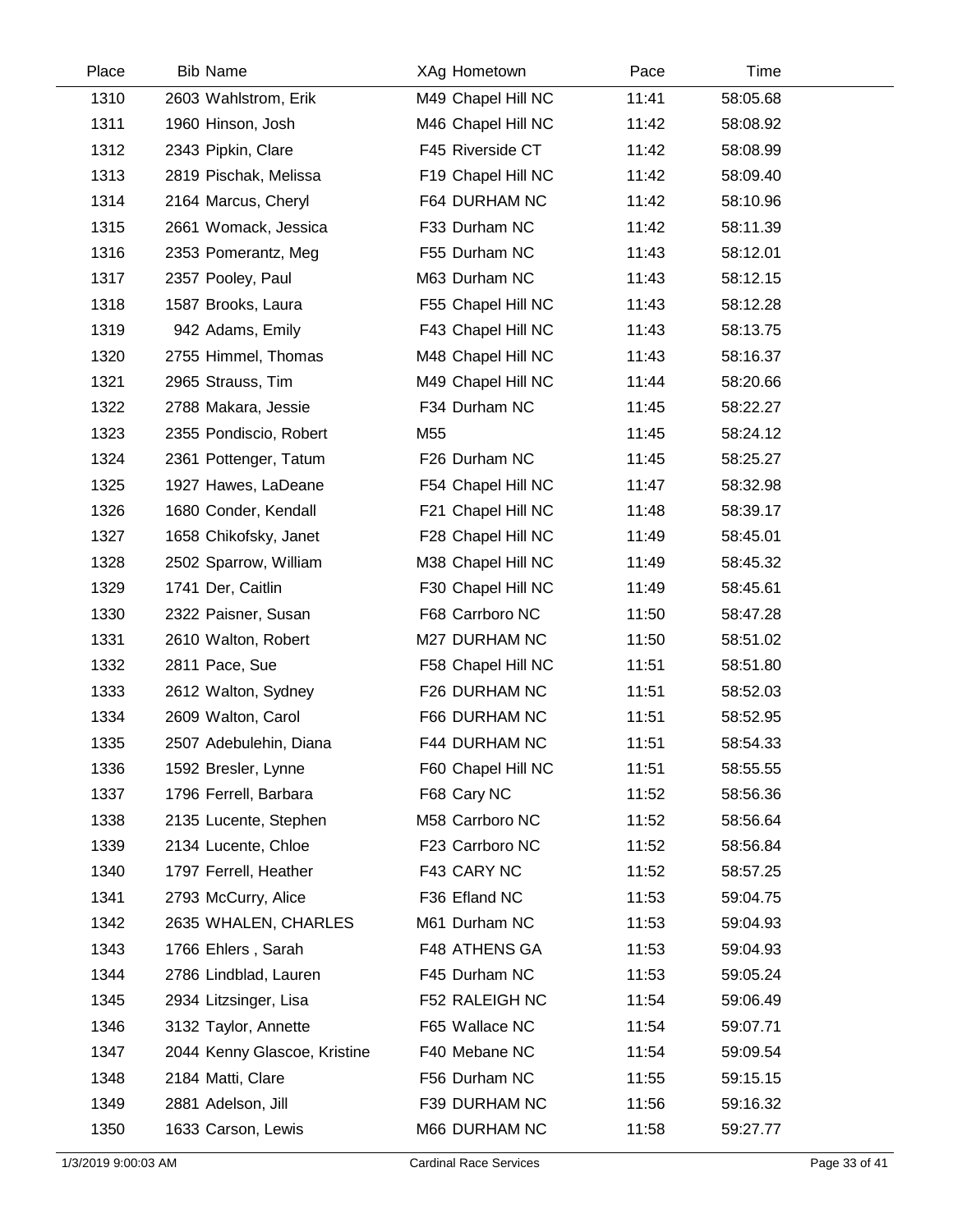| Place | <b>Bib Name</b>               | XAg Hometown       | Pace  | Time        |  |
|-------|-------------------------------|--------------------|-------|-------------|--|
| 1351  | 1634 carson, virginia         | f68 Chapel Hill NC | 11:58 | 59:28.00    |  |
| 1352  | 2463 Scott, Hillary           | F29 New York NY    | 11:58 | 59:29.03    |  |
| 1353  | 1765 Ehlers, Coles            | M18 ATHENS GA      | 11:59 | 59:31.69    |  |
| 1354  | 1876 Greiner, Kristin         | F36 Pittsboro NC   | 12:00 | 59:38.78    |  |
| 1355  | 2046 Kern, Eric               | M49 Chapel Hill NC | 12:01 | 59:42.16    |  |
| 1356  | 2693 BAKER, LYNDA             | F67 Chapel Hill NC | 12:02 | 59:46.05    |  |
| 1357  | 952 Alling, Robert            | M15 Durham NC      | 12:08 | 01:00:17.24 |  |
| 1358  | 2652 WILLIS-MCLAMB, AMY       | F41 Efland NC      | 12:08 | 01:00:17.45 |  |
| 1359  | 2100 Levin, Eric              | M50 Chapel Hill NC | 12:08 | 01:00:19.44 |  |
| 1360  | 2102 Levin, Karenna           | F18 Chapel Hill NC | 12:09 | 01:00:21.27 |  |
| 1361  | 1786 Estrada, Elizabeth       | F60 Chapel Hill NC | 12:09 | 01:00:22.81 |  |
| 1362  | 988 Bakthavatchalam, Devikala | F28 Cary NC        | 12:14 | 01:00:47.65 |  |
| 1363  | 2211 McMillan, Lucy           | F36 Carrboro NC    | 12:14 | 01:00:48.14 |  |
| 1364  | 2114 Lindberg, Lina           | F39 Chapel Hill NC | 12:14 | 01:00:48.51 |  |
| 1365  | 3064 Wiggins, Jennifer        | F44 Chapel Hill NC | 12:15 | 01:00:52.82 |  |
| 1366  | 3065 Wiggins, Harper          | F11 Chapel Hill NC | 12:15 | 01:00:53.29 |  |
| 1367  | 1693 Cook, Philip             | M72 Chapel Hill NC | 12:15 | 01:00:53.94 |  |
| 1368  | 2639 White, Skyler            | F15 Chapel Hill NC | 12:15 | 01:00:54.37 |  |
| 1369  | 1868 Granados, Nicholas       | M15 Carrboro NC    | 12:15 | 01:00:54.53 |  |
| 1370  | 2172 Martin, Cheryl           | F48 Nashville TN   | 12:17 | 01:01:02.63 |  |
| 1371  | 1952 Hess, Callie             | F37 Chapel Hill NC | 12:18 | 01:01:07.20 |  |
| 1372  | 1953 Hess, Jordan             | M34 Chapel Hill NC | 12:18 | 01:01:08.78 |  |
| 1373  | 1557 Bloom, Kerry             | M64 Chapel Hill NC | 12:19 | 01:01:11.23 |  |
| 1374  | 1940 Heiny, Timothy           | M32 Springfield VA | 12:19 | 01:01:11.50 |  |
| 1375  | 2025 Kang, Agneez             | F32 Springfield VA | 12:19 | 01:01:12.04 |  |
| 1376  | 3063 Beals, Delaney           | F23 Chapel Hill NC | 12:20 | 01:01:17.61 |  |
| 1377  | 3253 Villa, Jasper            | M14 Chapel Hill NC | 12:20 | 01:01:20.09 |  |
| 1378  | 1936 Heaton, Ruth             | F63 Chapel Hill NC | 12:21 | 01:01:24.11 |  |
| 1379  | 1608 Buchanan, Brianne        | F39 Carrboro NC    | 12:22 | 01:01:27.40 |  |
| 1380  | 2771 Kalavsky, Griffin        | M7 Carrboro NC     | 12:22 | 01:01:28.98 |  |
| 1381  | 2311 Odle, Rosamund           | F52 Chapel Hill NC | 12:26 | 01:01:45.40 |  |
| 1382  | 2715 Cohen, Ella              | F10 Durham NC      | 12:26 | 01:01:46.30 |  |
| 1383  | 2933 leyden, melanie          | f53 Durham NC      | 12:26 | 01:01:46.60 |  |
| 1384  | 2716 Cohen, Sarah             | F40 Durham NC      | 12:26 | 01:01:48.35 |  |
| 1385  | 1862 Gotthardt, Jane          | F56 Raleigh NC     | 12:28 | 01:01:57.78 |  |
| 1386  | 3251 Villa, Jaime             | M11 Chapel Hill NC | 12:28 | 01:01:59.54 |  |
| 1387  | 3037 Mervak, Colin            | M28 Chicago IL     | 12:29 | 01:02:01.64 |  |
| 1388  | 3184 Singer, Eliza            | F32 Washington DC  | 12:29 | 01:02:02.71 |  |
| 1389  | 3188 Mervak, Sandy            | M31 Washington DC  | 12:29 | 01:02:03.06 |  |
| 1390  | 1688 Connell, Paul            | M51 Chapel Hill NC | 12:29 | 01:02:03.39 |  |
| 1391  | 1861 Gosselin, Tracy          | F47 Carrboro NC    | 12:30 | 01:02:08.06 |  |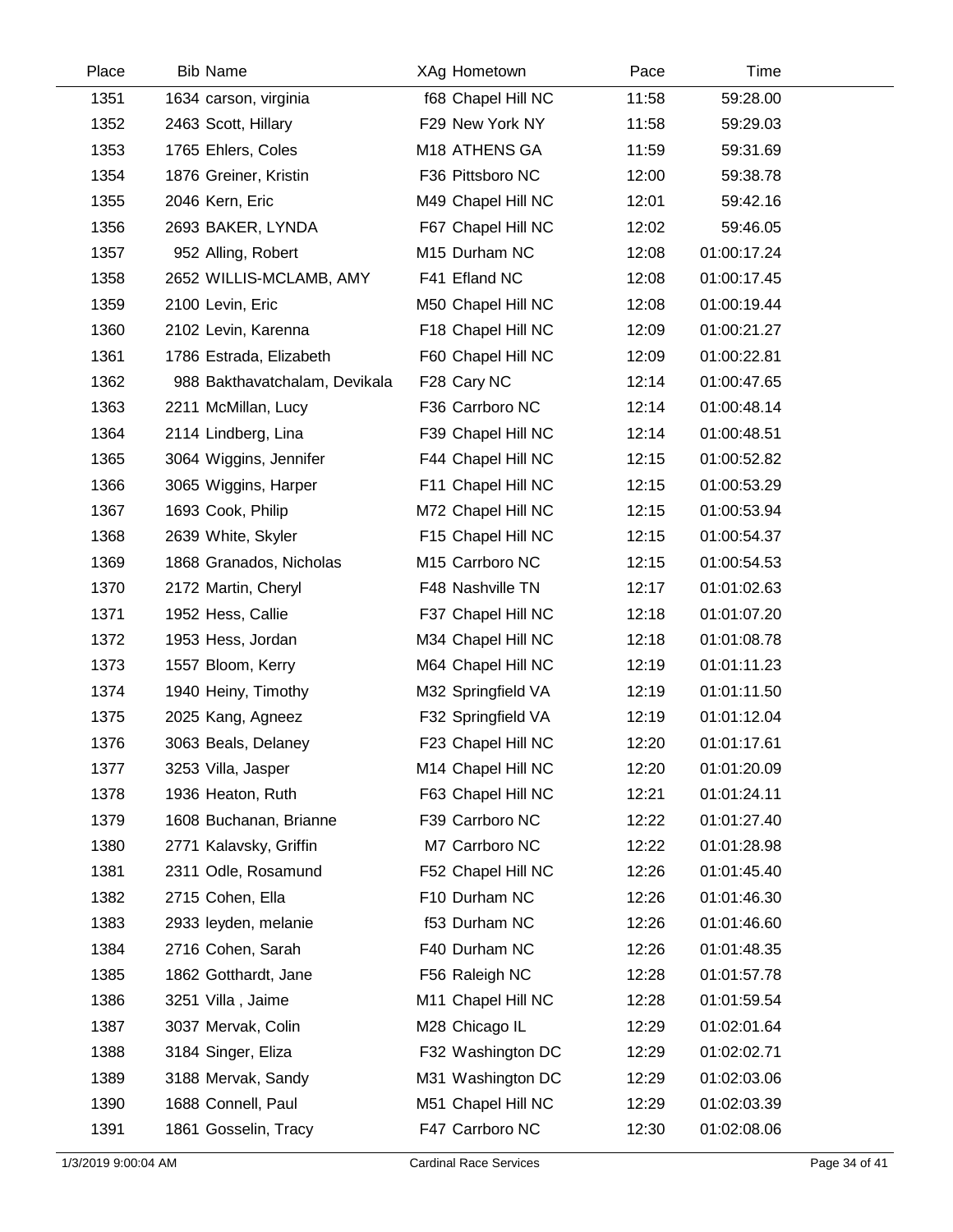| Place | <b>Bib Name</b>          | XAg Hometown        | Pace  | Time        |  |
|-------|--------------------------|---------------------|-------|-------------|--|
| 1392  | 2344 Plambeck, Mary Ann  | F52 Hillsborough NC | 12:30 | 01:02:08.06 |  |
| 1393  | 1914 Haney, Rich         | M65 Durham NC       | 12:32 | 01:02:19.69 |  |
| 1394  | 962 Andruejol, Christian | M54 Carrboro NC     | 12:33 | 01:02:20.43 |  |
| 1395  | 965 Andruejol, johan     | M30 Carrboro NC     | 12:33 | 01:02:20.93 |  |
| 1396  | 966 Andruejol, Lucie     | F26 Carrboro NC     | 12:33 | 01:02:21.47 |  |
| 1397  | 963 andruejol, eva       | F29 Carrboro NC     | 12:33 | 01:02:21.96 |  |
| 1398  | 964 Andruejol, Isabelle  | F54 Carrboro NC     | 12:33 | 01:02:22.13 |  |
| 1399  | 1635 Carter Taub, Mary   | F48 Chapel Hill NC  | 12:36 | 01:02:37.16 |  |
| 1400  | 1901 Haggerty, Jack      | M73 Carrboro NC     | 12:38 | 01:02:47.71 |  |
| 1401  | 2628 Welsh, Michael      | M64 DURHAM NC       | 12:40 | 01:02:58.15 |  |
| 1402  | 2117 Lippy, Jeffrey      | M54 Mebane NC       | 12:41 | 01:03:01.78 |  |
| 1403  | 2116 Lippy, Christine    | F51 Mebane NC       | 12:42 | 01:03:04.82 |  |
| 1404  | 2983 Murrah, Valerie     | F67 Chapel Hill NC  | 12:42 | 01:03:07.18 |  |
| 1405  | 961 Andrews, Justin      | M31 Carrboro NC     | 12:43 | 01:03:12.21 |  |
| 1406  | 1775 engstrom, liza      | F29 Carrboro NC     | 12:43 | 01:03:13.22 |  |
| 1407  | 1559 Bloom, Rachael      | F31 Chapel Hill NC  | 12:43 | 01:03:13.95 |  |
| 1408  | 1558 Bloom, Lena         | F9 Chapel Hill NC   | 12:44 | 01:03:16.33 |  |
| 1409  | 2239 Miller, Alexander   | M35 Chapel Hill NC  | 12:45 | 01:03:20.11 |  |
| 1410  | 2213 mcnulty, james      | m38 Whitsett NC     | 12:46 | 01:03:28.01 |  |
| 1411  | 3190 Britt, Alison       | F50 Chapel Hill NC  | 12:48 | 01:03:37.12 |  |
| 1412  | 950 Alling, Linda        | F50 Durham NC       | 12:50 | 01:03:48.64 |  |
| 1413  | 2004 Johnson, Amy        | F41 Riverside CT    | 12:52 | 01:03:55.38 |  |
| 1414  | 3079 Martina, Milinda    | F46 Mebane NC       | 12:52 | 01:03:55.90 |  |
| 1415  | 1933 Haywood, Marion     | F71 Chapel Hill NC  | 12:52 | 01:03:56.42 |  |
| 1416  | 1899 Hackney, Loretta    | F49 Chapel Hill NC  | 12:55 | 01:04:09.72 |  |
| 1417  | 2915 hackney, dawn       | f32 Fort Stewart GA | 12:55 | 01:04:10.15 |  |
| 1418  | 1846 Ginocchio, Jessica  | F29 Chapel Hill NC  | 12:57 | 01:04:23.10 |  |
| 1419  | 2971 Toles, Katie        | F21 Chapel Hill NC  | 13:01 | 01:04:42.94 |  |
| 1420  | 2728 Fiorito, Maria      | F45 Chapel Hill NC  | 13:02 | 01:04:44.30 |  |
| 1421  | 2972 Toles, Tori         | F58 Chapel Hill NC  | 13:02 | 01:04:45.53 |  |
| 1422  | 2176 Martin, Tony        | M61 Chapel Hill NC  | 13:03 | 01:04:50.61 |  |
| 1423  | 1898 Haake, Mary         | F40 Chapel Hill NC  | 13:05 | 01:04:59.45 |  |
| 1424  | 2889 Burdett, Cameron    | M18 RALEIGH NC      | 13:06 | 01:05:04.81 |  |
| 1425  | 2141 Luecking, Natasha   | F10 Chapel Hill NC  | 13:08 | 01:05:16.79 |  |
| 1426  | 2406 Rivas Plata, Eimy   | F40 Chapel Hill NC  | 13:09 | 01:05:19.10 |  |
| 1427  | 1780 Ervin, Terry        | F59 DURHAM NC       | 13:09 | 01:05:21.88 |  |
| 1428  | 1779 Ervin, Michael      | M60 DURHAM NC       | 13:09 | 01:05:23.34 |  |
| 1429  | 2140 Luecking, Courtney  | F34 DURHAM NC       | 13:10 | 01:05:27.00 |  |
| 1430  | 2936 Luecking, Joshua    | M34 DURHAM NC       | 13:10 | 01:05:27.16 |  |
| 1431  | 2893 Carey, Dean         | M <sub>6</sub>      | 13:12 | 01:05:35.86 |  |
| 1432  | 1626 Cardona, Danielle   | F47 Chapel Hill NC  | 13:12 | 01:05:36.11 |  |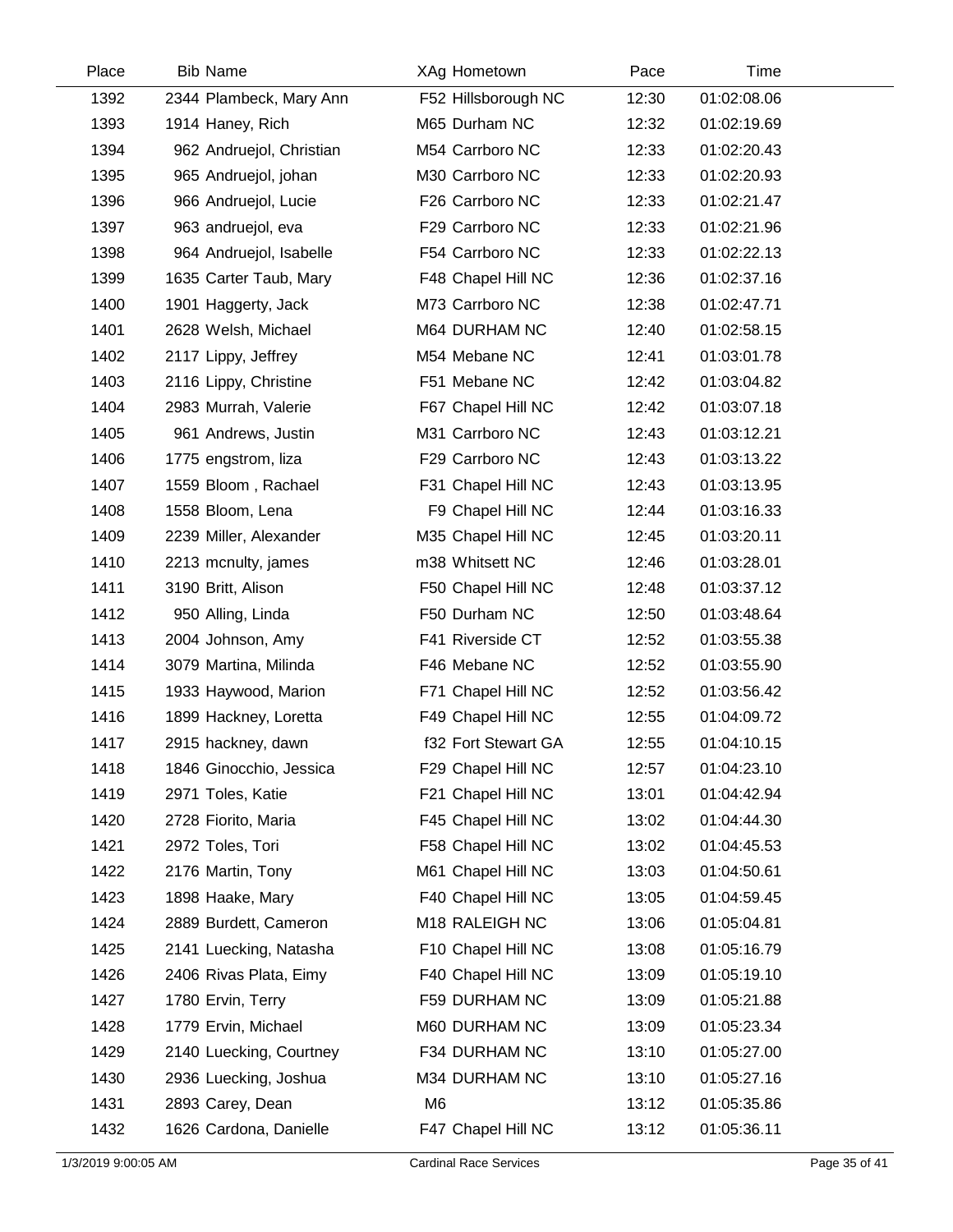| Place | <b>Bib Name</b>           | XAg Hometown        | Pace  | Time        |  |
|-------|---------------------------|---------------------|-------|-------------|--|
| 1433  | 2895 Carey, Mark          | M47 Chapel Hill NC  | 13:12 | 01:05:38.07 |  |
| 1434  | 1687 Conklin, Mark        | M62 Parkton MD      | 13:13 | 01:05:41.57 |  |
| 1435  | 1551 Bhamidi, Shankar     | M38 Carrboro NC     | 13:14 | 01:05:44.25 |  |
| 1436  | 2569 Tong, Frances        | F37 Carrboro NC     | 13:14 | 01:05:45.02 |  |
| 1437  | 1748 Disser, Andrew       | M39 Chapel Hill NC  | 13:14 | 01:05:46.94 |  |
| 1438  | 1750 Disser, Carrie       | F39 Chapel Hill NC  | 13:14 | 01:05:46.96 |  |
| 1439  | 2222 Mervak, Julie        | F35 Carrboro NC     | 13:16 | 01:05:54.54 |  |
| 1440  | 2221 Mervak, Benjamin     | M34 Carrboro NC     | 13:16 | 01:05:54.68 |  |
| 1441  | 2348 Polasek, Melissa     | F38 Chapel Hill NC  | 13:16 | 01:05:56.62 |  |
| 1442  | 2410 Roggenbuck, Sharon   | F80 Hillsborough NC | 13:19 | 01:06:11.25 |  |
| 1443  | 2017 Joyce, Brandon       | M39 Durham NC       | 13:19 | 01:06:12.32 |  |
| 1444  | 1924 Hart, Robert         | M64 Chapel Hill NC  | 13:20 | 01:06:16.34 |  |
| 1445  | 2632 west, tracey         | F65 Chapel Hill NC  | 13:21 | 01:06:20.09 |  |
| 1446  | 2077 Lake, James          | M51 Chapel Hill NC  | 13:21 | 01:06:22.59 |  |
| 1447  | 1869 Granda, Kaitlyn      | F55 Chapel Hill NC  | 13:24 | 01:06:36.38 |  |
| 1448  | 2193 Mcglauflin, Elli     | F36 Chapel Hill NC  | 13:24 | 01:06:38.31 |  |
| 1449  | 980 Baca, Marne           | F53 Carrboro NC     | 13:27 | 01:06:53.27 |  |
| 1450  | 2859 Svendsgaard, David   | M80 Chapel Hill NC  | 13:29 | 01:07:01.30 |  |
| 1451  | 2377 Ramsden, Norah       | F13 Chapel Hill NC  | 13:30 | 01:07:04.80 |  |
| 1452  | 2019 Joyce, Sara          | F23 Raleigh NC      | 13:31 | 01:07:09.25 |  |
| 1453  | 3088 Salemy, Mira         | F11 Durham NC       | 13:32 | 01:07:14.59 |  |
| 1454  | 1802 Fields, Debra        | F56 Hillsborough NC | 13:33 | 01:07:19.16 |  |
| 1455  | 1801 Fields, Courtney     | F32 Hillsborough NC | 13:33 | 01:07:19.78 |  |
| 1456  | 2122 Lissy, Karen         | F46 Chapel Hill NC  | 13:34 | 01:07:23.57 |  |
| 1457  | 1692 Cook, Mike           | M76 Carrboro NC     | 13:34 | 01:07:25.03 |  |
| 1458  | 2878 WOOD, KELLY          | F40 Chapel Hill NC  | 13:39 | 01:07:49.98 |  |
| 1459  | 2877 Wood, Emily          | F7 Chapel Hill NC   | 13:39 | 01:07:50.51 |  |
| 1460  | 2876 Wood, Bill           | M42 Chapel Hill NC  | 13:39 | 01:07:50.79 |  |
| 1461  | 2875 Wood, Anna           | F9 Chapel Hill NC   | 13:39 | 01:07:50.81 |  |
| 1462  | 2126 Litchfield, Tennyson | M8 Carrboro NC      | 13:40 | 01:07:55.93 |  |
| 1463  | 2125 Litchfield, Brian    | M42 Carrboro NC     | 13:40 | 01:07:57.57 |  |
| 1464  | 945 Aghaiepour, Kambiz    | M49 Carrboro NC     | 13:41 | 01:07:59.49 |  |
| 1465  | 2621 Webb, Kristi         | F62 Chapel Hill NC  | 13:41 | 01:08:00.14 |  |
| 1466  | 1854 Gogan, Maureen       | F24 Charlotte NC    | 13:43 | 01:08:08.46 |  |
| 1467  | 1819 Frazier, Michael     | M62 Durham NC       | 13:44 | 01:08:14.96 |  |
| 1468  | 2822 Prager, Gary         | M69 Atlanta GA      | 13:45 | 01:08:18.53 |  |
| 1469  | 2210 McMillan, Katie      | F29 Chapel Hill NC  | 13:46 | 01:08:23.11 |  |
| 1470  | 1918 Haroldson, Caroline  | F27 Grand Rapids MI | 13:46 | 01:08:24.65 |  |
| 1471  | 1919 Haroldson, Elizabeth | F31 Grand Rapids MI | 13:46 | 01:08:25.30 |  |
| 1472  | 2838 Runyon, JD           | M27 Ringgold GA     | 13:51 | 01:08:48.32 |  |
| 1473  | 1803 Fields, Timothy      | M30 Durham NC       | 13:57 | 01:09:20.56 |  |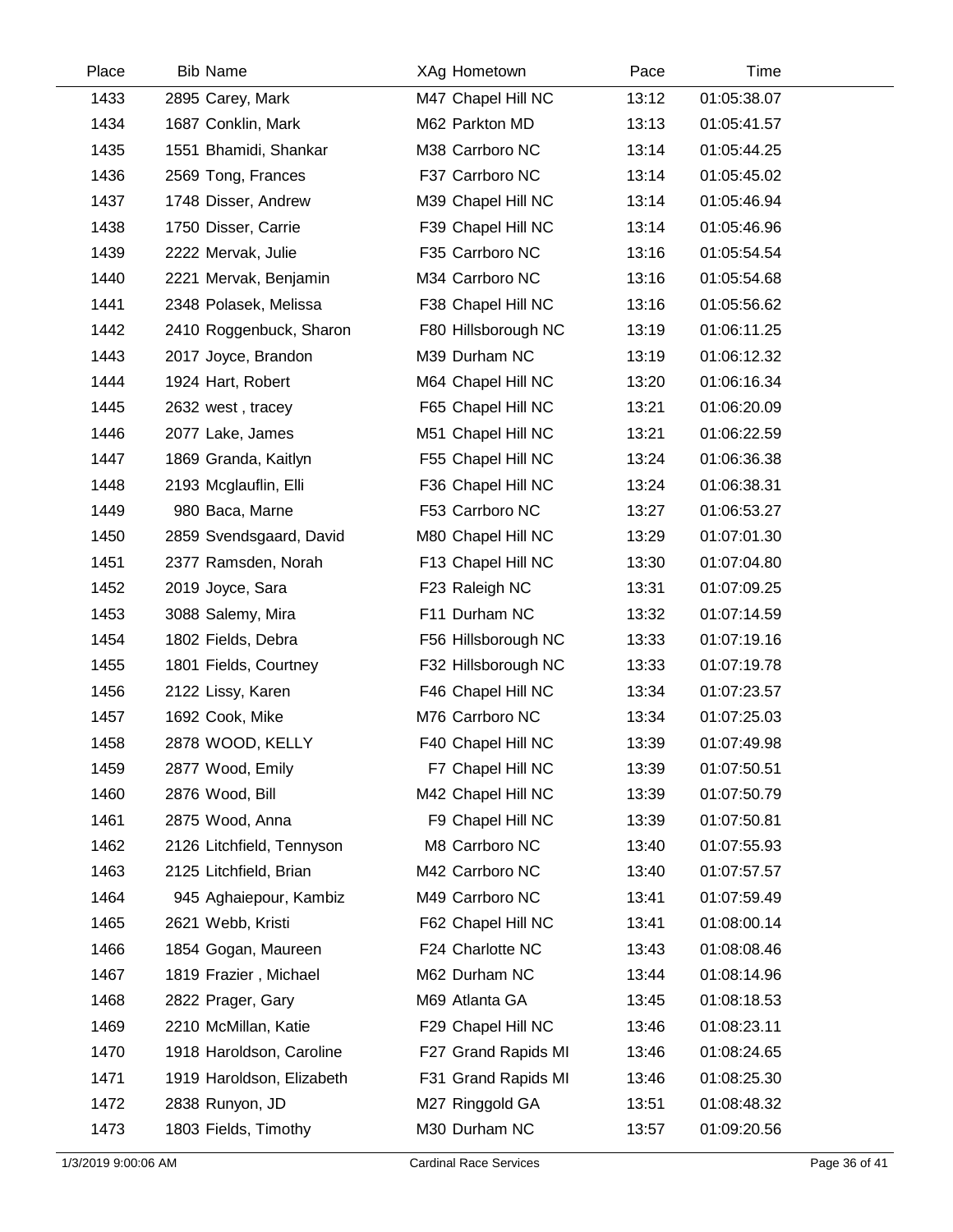| Place | <b>Bib Name</b>         | XAg Hometown          | Pace  | Time        |  |
|-------|-------------------------|-----------------------|-------|-------------|--|
| 1474  | 1829 Gallagher, Susan   | F46 Durham NC         | 13:59 | 01:09:29.37 |  |
| 1475  | 1684 Cone, Samuel       | M14 Carrboro NC       | 13:59 | 01:09:29.60 |  |
| 1476  | 1683 Cone, Rachel       | F45 Carrboro NC       | 13:59 | 01:09:30.00 |  |
| 1477  | 3186 Hererra, Christi   | F40 Chapel Hill NC    | 14:00 | 01:09:37.28 |  |
| 1478  | 3006 Hunter, Sloane     | F10 Chapel Hill NC    | 14:02 | 01:09:47.11 |  |
| 1479  | 2737 Fried, Mark        | M60                   | 14:04 | 01:09:55.10 |  |
| 1480  | 3004 Hunter, Jill       | F47 Chapel Hill NC    | 14:05 | 01:09:57.77 |  |
| 1481  | 1996 Jaromin, Christina | F39 Durham NC         | 14:07 | 01:10:12.04 |  |
| 1482  | 2290 Nelson, John       | M38 Chapel Hill NC    | 14:08 | 01:10:13.10 |  |
| 1483  | 2804 Nelson, Horatio    | M6 Chapel Hill NC     | 14:08 | 01:10:13.17 |  |
| 1484  | 2045 Kern, Carolyn      | F48 Chapel Hill NC    | 14:10 | 01:10:24.08 |  |
| 1485  | 2411 Rogier, Sandy      | F51 Melbourne Beach F | 14:10 | 01:10:24.73 |  |
| 1486  | 2047 Kern, Jeremy       | M18 Chapel Hill NC    | 14:10 | 01:10:26.71 |  |
| 1487  | 2084 Lartz, Maryanne    | F56 Durham NC         | 14:16 | 01:10:55.60 |  |
| 1488  | 2266 Mounier, Corinne   | F52 Chapel Hill NC    | 14:17 | 01:10:56.84 |  |
| 1489  | 2601 Vose, Kanya        | F42 Chapel Hill NC    | 14:17 | 01:10:57.09 |  |
| 1490  | 2010 Johnson, Lila      | F7 Riverside CT       | 14:18 | 01:11:01.93 |  |
| 1491  | 2011 Johnson, Madeline  | F9 Riverside CT       | 14:18 | 01:11:02.94 |  |
| 1492  | 3043 Schwartz, Jeanne   | F46 Chapel Hill NC    | 14:18 | 01:11:03.28 |  |
| 1493  | 3205 Padden, Sandra     | F57 Chapel Hill NC    | 14:19 | 01:11:08.32 |  |
| 1494  | 1959 Hines, Allanah     | F36 Durham NC         | 14:20 | 01:11:16.35 |  |
| 1495  | 2890 Burdett, Justin    | M20 RALEIGH NC        | 14:22 | 01:11:26.51 |  |
| 1496  | 2519 stewart, nick      | M36 DURHAM NC         | 14:25 | 01:11:38.43 |  |
| 1497  | 2803 Nasrallah, Ryan    | M25 Raleigh NC        | 14:28 | 01:11:55.45 |  |
| 1498  | 3209 Nasrallah, Basam   | M21 Fuquay-Varina NC  | 14:28 | 01:11:55.60 |  |
| 1499  | 2287 Nasrallah, Rony    | M22 Apex NC           | 14:28 | 01:11:56.28 |  |
| 1500  | 2802 Nasrallah, Nader   | M24 CARY NC           | 14:29 | 01:11:56.58 |  |
| 1501  | 2286 Nasrallah, Lana    | F28 CARY NC           | 14:29 | 01:11:57.02 |  |
| 1502  | 2332 Pedraza, Elizabeth | F34 Chapel Hill NC    | 14:34 | 01:12:25.61 |  |
| 1503  | 2457 Schliebe, Karl     | M38 Chapel Hill NC    | 14:34 | 01:12:25.72 |  |
| 1504  | 3201 Fussman, Cal       | M62 Chapel Hill NC    | 14:36 | 01:12:33.92 |  |
| 1505  | 1966 Hiskey, katie      | F22 Chapel Hill NC    | 14:37 | 01:12:37.60 |  |
| 1506  | 967 Apperson, Emily     | F24 Chapel Hill NC    | 14:37 | 01:12:37.89 |  |
| 1507  | 2080 Lane, Carolyn      | F58 Durham NC         | 14:37 | 01:12:38.75 |  |
| 1508  | 968 Apperson, Karen     | F54 Chapel Hill NC    | 14:38 | 01:12:42.17 |  |
| 1509  | 2313 Olsen, Chantal     | F27 Durham NC         | 14:40 | 01:12:54.25 |  |
| 1510  | 2314 Olsen, Sabrina     | F62 Durham NC         | 14:41 | 01:12:59.21 |  |
| 1511  | 2667 Wong, Shannon      | F47 Solon OH          | 14:42 | 01:13:02.96 |  |
| 1512  | 1623 Callahan, Leigh    | F61 Chapel Hill NC    | 14:45 | 01:13:20.31 |  |
| 1513  | 2764 Jordan, Joanne     | F63 Chapel Hill NC    | 14:45 | 01:13:20.34 |  |
| 1514  | 3142 Simon, Sydney      | F10 Chapel Hill NC    | 14:48 | 01:13:32.08 |  |

 $\overline{\phantom{0}}$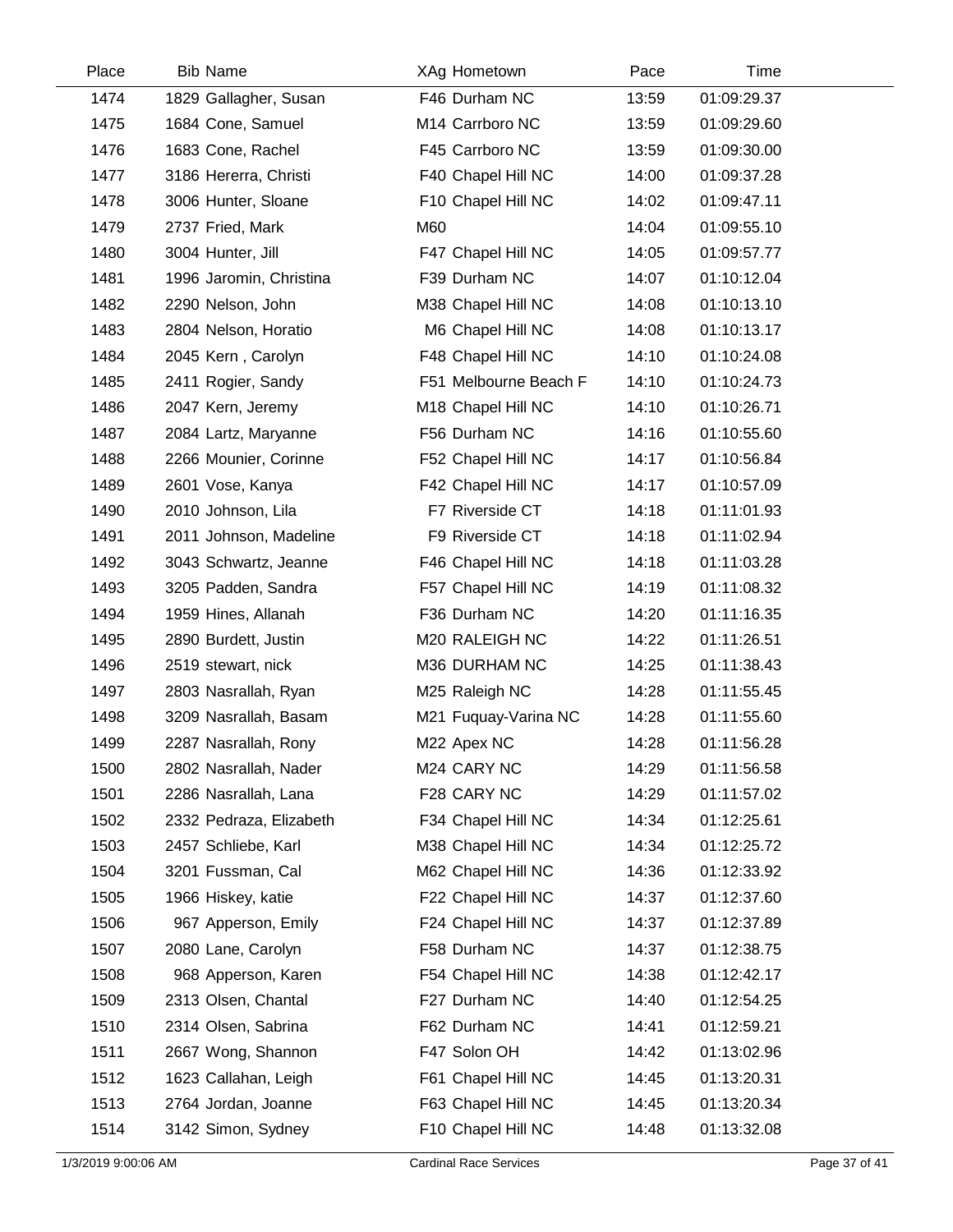| Place | <b>Bib Name</b>          | XAg Hometown        | Pace  | Time        |  |
|-------|--------------------------|---------------------|-------|-------------|--|
| 1515  | 2662 Wong, Anna          | F12 Solon OH        | 14:49 | 01:13:38.96 |  |
| 1516  | 1909 Hammel, Kacey       | F40 Carrboro NC     | 14:49 | 01:13:40.40 |  |
| 1517  | 3145 Simon, John         | M49 Chapel Hill NC  | 14:53 | 01:13:59.79 |  |
| 1518  | 2275 Murphy, Maura       | F56 Chapel Hill NC  | 14:59 | 01:14:30.07 |  |
| 1519  | 1596 Hipps, Anna         | F40 Chapel Hill NC  | 15:00 | 01:14:30.93 |  |
| 1520  | 2869 Vigil, Ariana       | F38 Carrboro NC     | 15:01 | 01:14:39.58 |  |
| 1521  | 2028 Kappelman, Alice    | F71 Riverside CT    | 15:04 | 01:14:55.13 |  |
| 1522  | 2030 Kappelman, Neil     | M70 Riverside CT    | 15:06 | 01:15:00.85 |  |
| 1523  | 2833 Robinson, Kathryn   | F58 Siler City NC   | 15:07 | 01:15:05.40 |  |
| 1524  | 2927 kohout, Melissa     | F53 Carrboro NC     | 15:12 | 01:15:34.11 |  |
| 1525  | 2533 Sturgeon, Mary      | F56 Carrboro NC     | 15:23 | 01:16:26.50 |  |
| 1526  | 2350 Pollak, Thomas      | M70                 | 15:25 | 01:16:36.53 |  |
| 1527  | 1718 Czubay, Luke        | M35 Chapel Hill NC  | 15:27 | 01:16:46.61 |  |
| 1528  | 1717 Czubay, Jane        | F70                 | 15:27 | 01:16:48.44 |  |
| 1529  | 3148 Simon, Ivy          | F44 Chapel Hill NC  | 15:27 | 01:16:49.17 |  |
| 1530  | 1893 Guthe, Desi         | M23 Cary NC         | 15:28 | 01:16:51.56 |  |
| 1531  | 3087 Morgan, Kevin       | M75 Carrboro NC     | 15:29 | 01:16:56.81 |  |
| 1532  | 2665 Wong, Frank         | M45 Chapel Hill NC  | 15:33 | 01:17:17.75 |  |
| 1533  | 1690 Cook, Camden        | F51 Carrboro NC     | 15:34 | 01:17:21.48 |  |
| 1534  | 2261 Morris, Colin       | M30                 | 15:34 | 01:17:21.99 |  |
| 1535  | 2564 Tomkins, Glyn       | M52 Chapel Hill NC  | 15:34 | 01:17:22.52 |  |
| 1536  | 2018 Joyce, Lisa         | F39 Durham NC       | 15:36 | 01:17:29.76 |  |
| 1537  | 994 Barnes, Patricia     | F67 Chapel Hill NC  | 15:38 | 01:17:40.85 |  |
| 1538  | 1995 Jankoviak, Jeanette | F29 Durham NC       | 15:42 | 01:18:02.01 |  |
| 1539  | 1836 Garrett, Sean       | M31 Durham NC       | 15:42 | 01:18:03.19 |  |
| 1540  | 1575 Branton, Laura      | F57 Durham NC       | 15:43 | 01:18:05.05 |  |
| 1541  | 1573 Branton, Caroline   | F27 Durham NC       | 15:43 | 01:18:05.53 |  |
| 1542  | 2356 Pontious, Emily     | F36 Hillsborough NC | 15:45 | 01:18:18.10 |  |
| 1543  | 2922 Klaver, BethAnne    | F31 Toano VA        | 15:46 | 01:18:19.20 |  |
| 1544  | 2352 Polum, Michael      | M69 Chapel Hill NC  | 15:48 | 01:18:30.50 |  |
| 1545  | 2387 Reeves, Jo Ann      | F63 Chapel Hill NC  | 15:48 | 01:18:31.14 |  |
| 1546  | 2641 Wice, Kelly         | F28 Carrboro NC     | 15:51 | 01:18:47.08 |  |
| 1547  | 986 Baker, Katie         | F34 Chapel Hill NC  | 15:52 | 01:18:52.84 |  |
| 1548  | 2941 McAndrews, Kathleen | F60 Chapel Hill NC  | 15:54 | 01:18:59.46 |  |
| 1549  | 2932 Lewis, Patti        | F66 Chapel Hill NC  | 15:54 | 01:18:59.91 |  |
| 1550  | 2642 Wiegerink, Robin    | F55 Chapel Hill NC  | 15:56 | 01:19:09.17 |  |
| 1551  | 2152 Madden, Michael     | M63 Chapel Hill NC  | 15:56 | 01:19:10.79 |  |
| 1552  | 1721 Davis, Edward       | M60 Pittsboro NC    | 15:57 | 01:19:15.43 |  |
| 1553  | 1601 Brown, Amy          | F46 Durham NC       | 16:03 | 01:19:43.84 |  |
| 1554  | 1972 Holder, Holly       | F27 Durham NC       | 16:03 | 01:19:46.24 |  |
| 1555  | 2351 Pollock, Kelly      | F47 Chapel Hill NC  | 16:06 | 01:20:01.56 |  |

 $\overline{a}$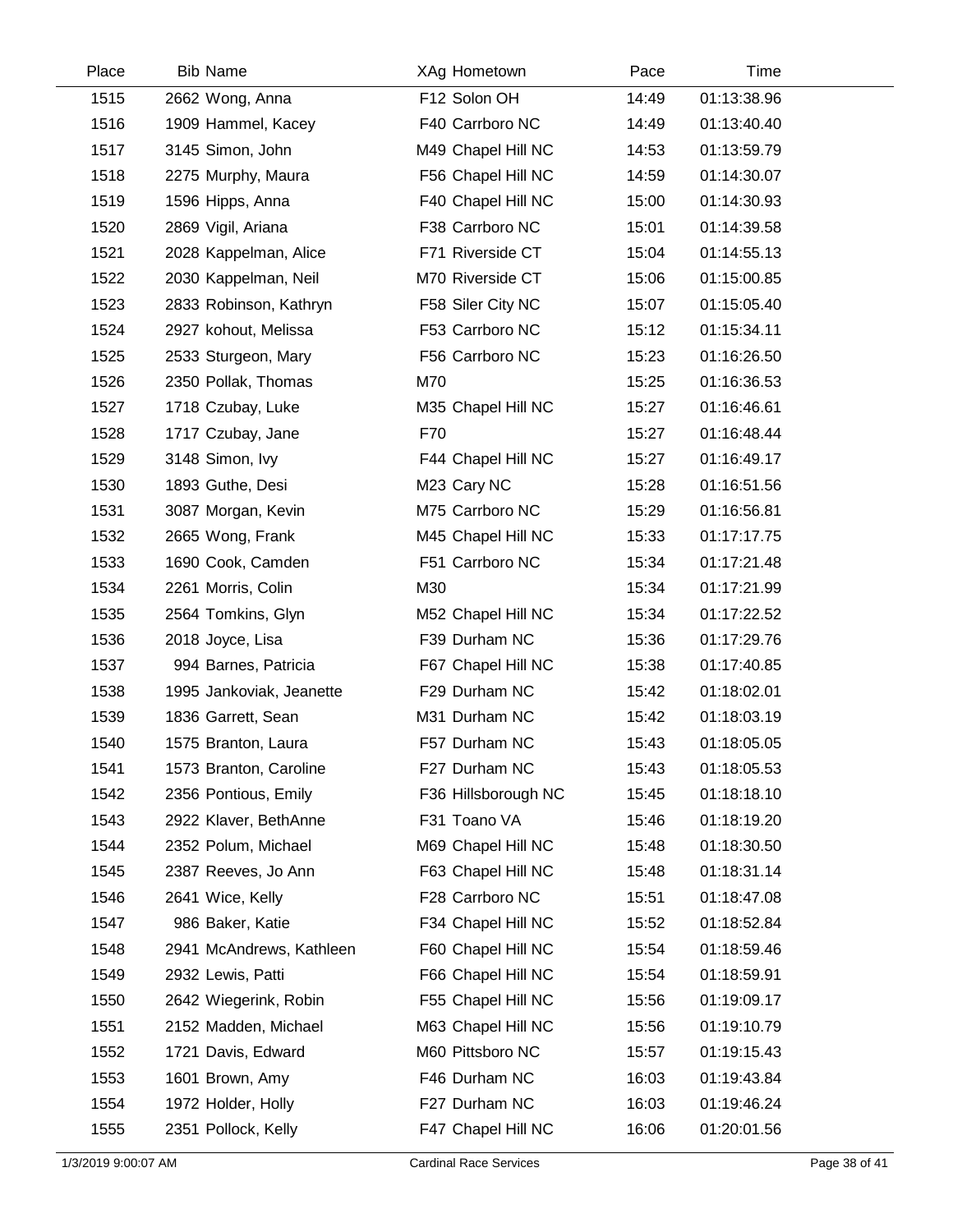| Place | <b>Bib Name</b>            | XAg Hometown         | Pace  | Time        |  |
|-------|----------------------------|----------------------|-------|-------------|--|
| 1556  | 2888 Britt, JoCasta        | F44 Pittsboro NC     | 16:07 | 01:20:04.01 |  |
| 1557  | 1547 Berry, Gene           | M60 Indianapolis IN  | 16:08 | 01:20:09.67 |  |
| 1558  | 983 Bailey, Ann            | F64 Chapel Hill NC   | 16:08 | 01:20:11.51 |  |
| 1559  | 1965 Hiskey, Chuck         | M56 DURHAM NC        | 16:09 | 01:20:16.54 |  |
| 1560  | 2075 Lachiewicz, Ave       | F67 Chapel Hill NC   | 16:27 | 01:21:45.10 |  |
| 1561  | 2567 Tomkins, Thomas       | M20 Chapel Hill NC   | 16:27 | 01:21:46.66 |  |
| 1562  | 2775 keyworth, barbara     | f67 Chapel Hill NC   | 16:28 | 01:21:51.51 |  |
| 1563  | 3217 Rees, Kathryn         | F27 Raleigh NC       | 16:28 | 01:21:51.87 |  |
| 1564  | 2952 Pearson, Amy          | F39 Chapel Hill NC   | 16:28 | 01:21:52.00 |  |
| 1565  | 2557 Thorn, Michael        | M63 Chapel Hill NC   | 16:29 | 01:21:53.67 |  |
| 1566  | 2522 Stouder, Emerson      | F11 Chapel Hill NC   | 16:29 | 01:21:56.91 |  |
| 1567  | 3154 Mouw, Lucy            | F12 Chapel Hill NC   | 16:29 | 01:21:57.51 |  |
| 1568  | 2780 Kullmann, Craig       | M46 Silver Spring MD | 16:30 | 01:21:58.69 |  |
| 1569  | 2153 Mainil, Maureen       | F78 WAKE FOREST N    | 16:30 | 01:21:58.79 |  |
| 1570  | 2251 Mitchell, Roger       | M68 Carrboro NC      | 16:30 | 01:22:01.03 |  |
| 1571  | 2127 long, robert          | m67 Chapel Hill NC   | 16:31 | 01:22:05.10 |  |
| 1572  | 2906 gillespie, barbara    | F57 Chapel Hill NC   | 16:39 | 01:22:42.78 |  |
| 1573  | 1895 Guthe, Martha         | F69 Cary NC          | 16:39 | 01:22:45.59 |  |
| 1574  | 1894 Guthe, Doug           | M64 Cary NC          | 16:40 | 01:22:48.03 |  |
| 1575  | 3111 Glick, Isadora        | F13 Chicago IL       | 16:41 | 01:22:55.75 |  |
| 1576  | 1753 Drake, Susan          | F65 Chapel Hill NC   | 16:50 | 01:23:39.90 |  |
| 1577  | 2109 Lewis, Michael        | M66 Chapel Hill NC   | 16:50 | 01:23:41.06 |  |
| 1578  | 3097 Barmore-Pooley, Wyatt | M20                  | 16:50 | 01:23:41.49 |  |
| 1579  | 2900 Deleston, Alisha      | F36                  | 16:52 | 01:23:51.83 |  |
| 1580  | 2945 nelson, joan          | F57 Durham NC        | 16:53 | 01:23:52.18 |  |
| 1581  | 2989 Grabelsky, Rachel     | F60                  | 16:53 | 01:23:52.81 |  |
| 1582  | 3137 Flint, Patty          | F63                  | 16:53 | 01:23:54.57 |  |
| 1583  | 2993 Phillips, Bruce       | M60                  | 16:57 | 01:24:14.58 |  |
| 1584  | 3138 Flint, John           | M64                  | 16:57 | 01:24:16.41 |  |
| 1585  | 2326 Parks, John           | M36 Burlington NC    | 16:59 | 01:24:25.23 |  |
| 1586  | 2325 pappas, allison       | F26 Mebane NC        | 17:00 | 01:24:27.00 |  |
| 1587  | 2240 Miller, Chelsey       | F32 Burlington NC    | 17:00 | 01:24:28.05 |  |
| 1588  | 2449 Sanoff, Louisa        | F10 Chapel Hill NC   | 17:01 | 01:24:34.85 |  |
| 1589  | 2450 Sanoff, Scott         | M46 Chapel Hill NC   | 17:01 | 01:24:35.25 |  |
| 1590  | 2042 Kelly, Vick           | M74 Bryn Mawr PA     | 17:01 | 01:24:35.47 |  |
| 1591  | 2871 Walsh, Ann            | F62 Chapel Hill NC   | 17:07 | 01:25:01.90 |  |
| 1592  | 1674 Cocowitch, Vic        | M65 Chapel Hill NC   | 17:07 | 01:25:04.13 |  |
| 1593  | 1580 Bright, Gini          | F68 Chapel Hill NC   | 17:07 | 01:25:04.45 |  |
| 1594  | 2414 Rose, Cindy           | F67 Mebane NC        | 17:08 | 01:25:09.03 |  |
| 1595  | 2894 Carey, Erin           | F37 Chapel Hill NC   | 17:10 | 01:25:18.57 |  |
| 1596  | 1776 Erikson, Dawn         | F53 Chapel Hill NC   | 17:10 | 01:25:19.93 |  |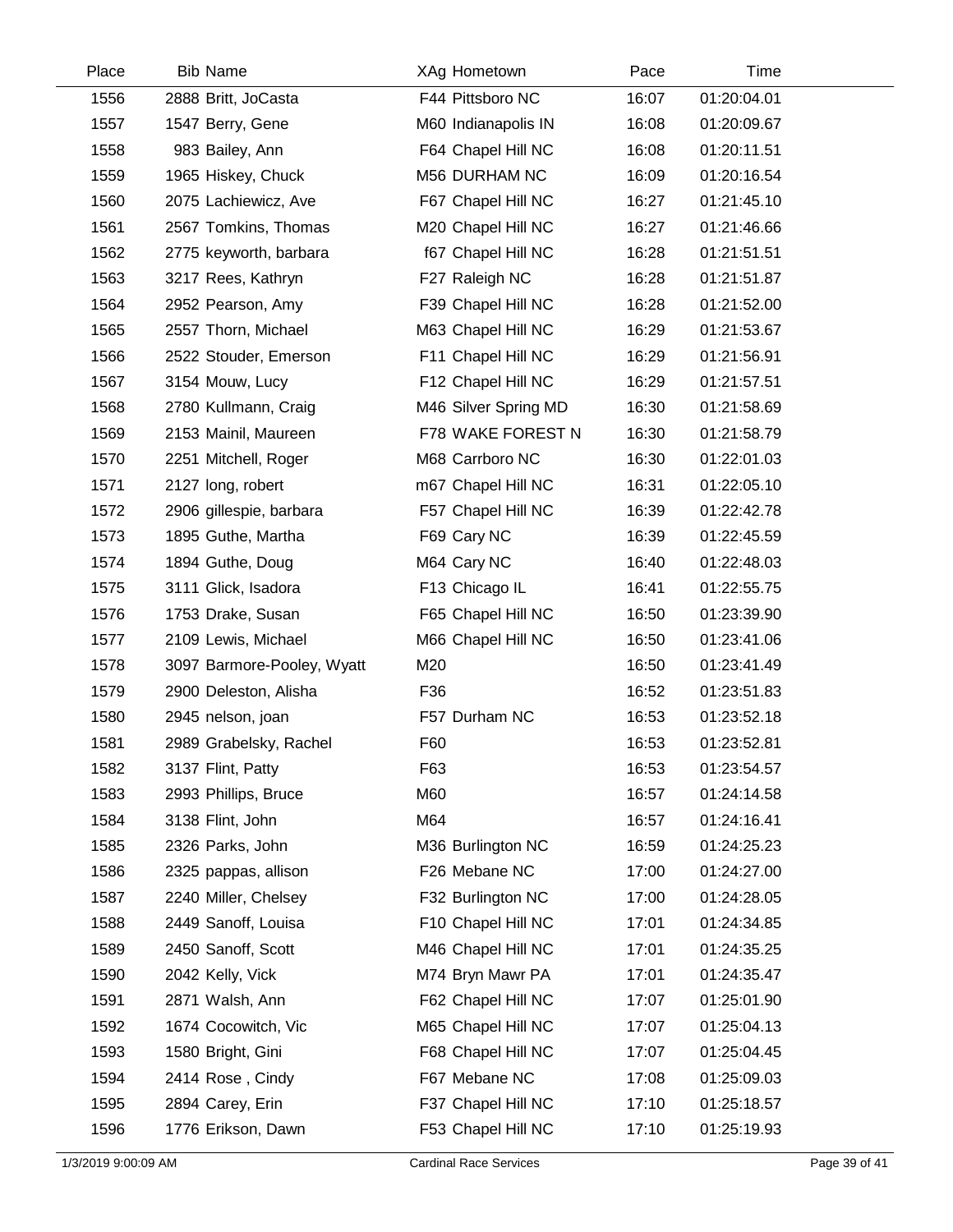| Place | <b>Bib Name</b>                | XAg Hometown          | Pace  | Time        |  |
|-------|--------------------------------|-----------------------|-------|-------------|--|
| 1597  | 2133 Lozon, Cory               | F50 Chapel Hill NC    | 17:12 | 01:25:26.77 |  |
| 1598  | 1945 Henderson, Frances        | F60 Carrboro NC       | 17:14 | 01:25:36.86 |  |
| 1599  | 2059 Kim-Leavitt, Talia        | F7                    | 17:14 | 01:25:38.74 |  |
| 1600  | 2055 Kim, Helen                | F45                   | 17:14 | 01:25:38.80 |  |
| 1601  | 2090 Leavitt, Noah             | M49                   | 17:15 | 01:25:41.92 |  |
| 1602  | 2978 Docherty, Sharron         | F56 Hillsborough NC   | 17:15 | 01:25:42.98 |  |
| 1603  | 2058 Kim-Leavitt, Ari          | M10                   | 17:15 | 01:25:43.18 |  |
| 1604  | 2020 Kachgal, Tara             | F48 Chapel Hill NC    | 17:17 | 01:25:52.50 |  |
| 1605  | 2378 Ramsey, Teresa            | F60 Durham NC         | 17:20 | 01:26:07.41 |  |
| 1606  | 1977 Holt, Sharon              | F56 Chapel Hill NC    | 17:22 | 01:26:16.93 |  |
| 1607  | 2982 Wertley-Rotenberry, Julia | F47 Chapel Hill NC    | 17:23 | 01:26:21.59 |  |
| 1608  | 2654 Winslow, Anne             | F63 Carrboro NC       | 17:27 | 01:26:42.47 |  |
| 1609  | 2023 Kalnitsky, Joan           | F60 Hillsborough NC   | 17:28 | 01:26:46.77 |  |
| 1610  | 2460 SCHRYER, LORI             | F65 Pittsboro NC      | 17:39 | 01:27:44.04 |  |
| 1611  | 1744 Diaz, Holly               | F28 Annapolis MD      | 17:40 | 01:27:46.57 |  |
| 1612  | 946 Alani, Arzina              | F58 Chapel Hill NC    | 17:40 | 01:27:47.34 |  |
| 1613  | 3055 Weeks-Casimir, Pamela     | F56 Chapel Hill NC    | 17:40 | 01:27:49.27 |  |
| 1614  | 3110 Lathrop, Constance        | F72                   | 17:41 | 01:27:52.07 |  |
| 1615  | 3095 Pooley, Lisa              | F <sub>57</sub>       | 17:50 | 01:28:37.28 |  |
| 1616  | 3098 Barmore-Pooley, Gracelyn  | F17                   | 17:50 | 01:28:38.18 |  |
| 1617  | 2560 Tivnan, Devon             | M25 Carrboro NC       | 17:58 | 01:29:19.03 |  |
| 1618  | 2566 Tomkins, Lynn             | F57 Chapel Hill NC    | 17:59 | 01:29:22.15 |  |
| 1619  | 2198 McGuire, Catherine        | F29 Durham NC         | 18:02 | 01:29:36.89 |  |
| 1620  | 1728 Day, Kay                  | F64 Durham NC         | 18:02 | 01:29:37.00 |  |
| 1621  | 2565 Tomkins, Laura            | F24 Chapel Hill NC    | 18:05 | 01:29:52.53 |  |
| 1622  | 2434 Ruff, Savannah            | F8 Chapel Hill NC     | 18:11 | 01:30:22.86 |  |
| 1623  | 3155 Mouw, Ella                | F18 Chapel Hill NC    | 18:12 | 01:30:28.35 |  |
| 1624  | 1698 Cotton, Dave              | M63 Durham NC         | 18:13 | 01:30:33.84 |  |
| 1625  | 1865 Graff, Jackie             | F62 Chapel Hill NC    | 18:17 | 01:30:53.50 |  |
| 1626  | 1864 Graff, Jack               | M63 Chapel Hill NC    | 18:17 | 01:30:54.24 |  |
| 1627  | 1889 Gunn, Elizabeth           | F51 Carrboro NC       | 18:21 | 01:31:10.49 |  |
| 1628  | 1888 Gunn, Ariel               | F23 Carrboro NC       | 18:21 | 01:31:12.41 |  |
| 1629  | 2214 Mendlovitz, Allie         | F7 Chapel Hill NC     | 18:26 | 01:31:38.54 |  |
| 1630  | 3060 Casimir, Trinity          | F17 Chapel Hill NC    | 18:32 | 01:32:04.32 |  |
| 1631  | 2368 Pynaker, Nicole           | F37 Chapel Hill NC    | 18:34 | 01:32:16.77 |  |
| 1632  | 2468 selinger, rachel          | F37 Chapel Hill NC    | 18:35 | 01:32:19.77 |  |
| 1633  | 2684 Zweidinger, David         | M51 Chapel Hill NC    | 18:36 | 01:32:24.51 |  |
| 1634  | 1948 Herman, Ed                | M74 Southern Pines NC | 18:38 | 01:32:36.91 |  |
| 1635  | 1950 Herman, Lisa              | F48 Chapel Hill NC    | 18:38 | 01:32:37.62 |  |
| 1636  | 1949 Herman, Lake              | M45 Boston MA         | 18:39 | 01:32:41.36 |  |
| 1637  | 951 Alling, Meredith           | F19 Durham NC         | 18:40 | 01:32:43.95 |  |